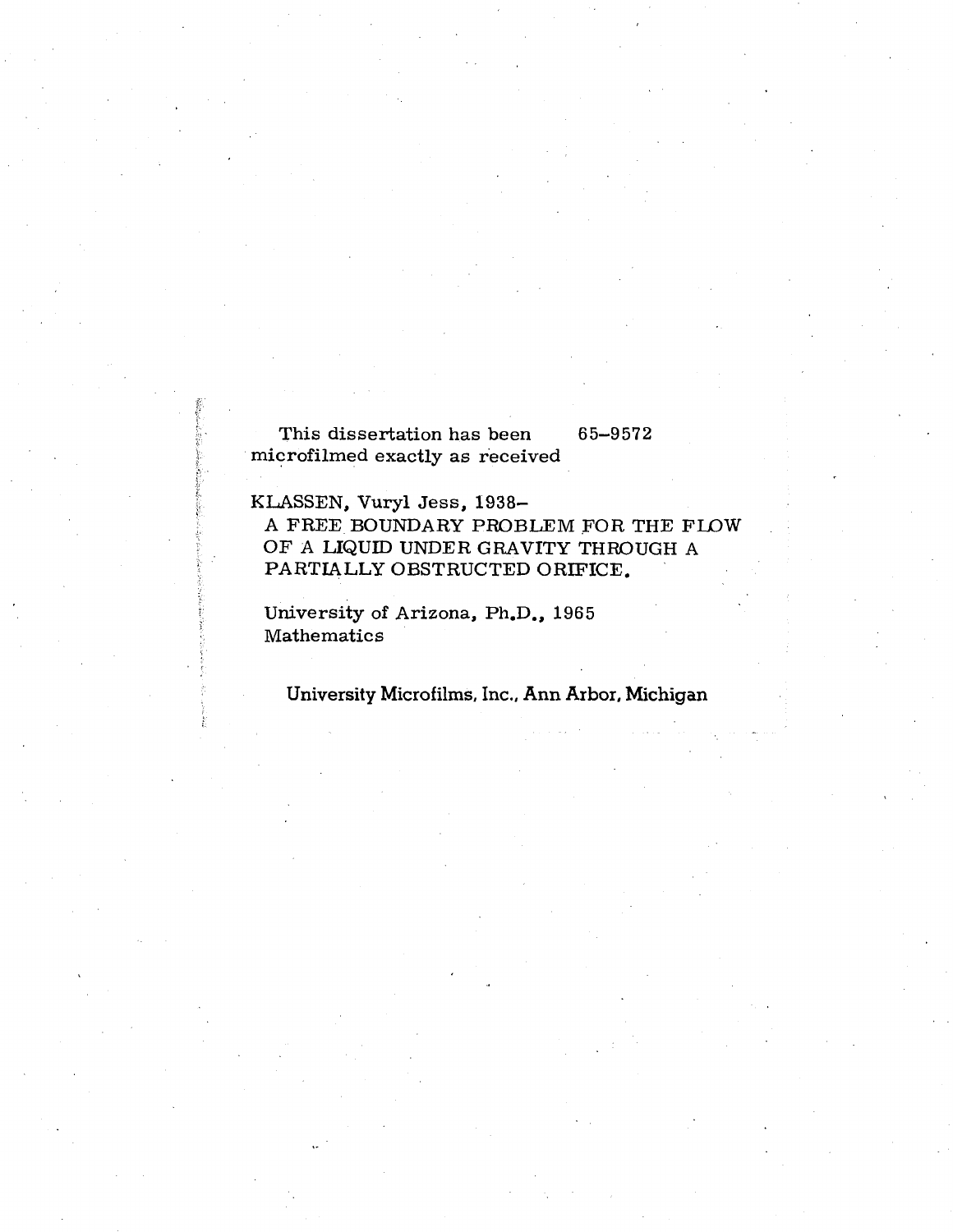COPYRIGHTED

### $BY$

#### VURYL JESS KLASSEN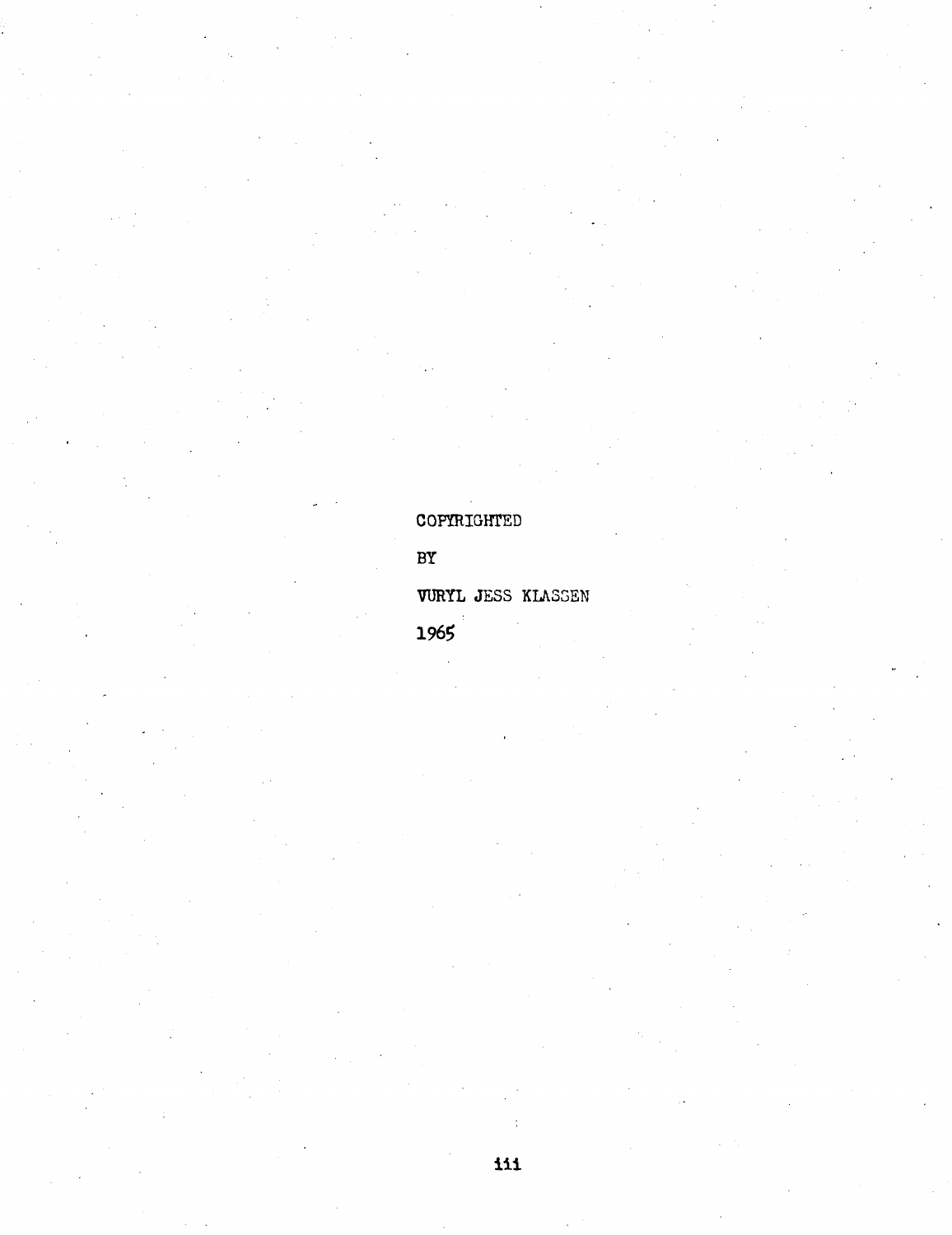#### **A FREE BOUNDARY PROBLEM**

/

FOR THE FLOW OF A LIQUID UNDER GRAVITY **THROUGH A PARTIALLY OBSTRUCTED ORIFICE** 

**by** 

**Vuryl Jess Klassen** 

**A Dissertation Submitted to the Faculty- of the** 

**DEPARTMENT OF MATHEMATICS** 

**In Partial Fulfillment of the Requirements For the Degree of** 

**DOCTOR OF PHILOSOPHY** 

**In the Graduate College** 

**The University of Arizona**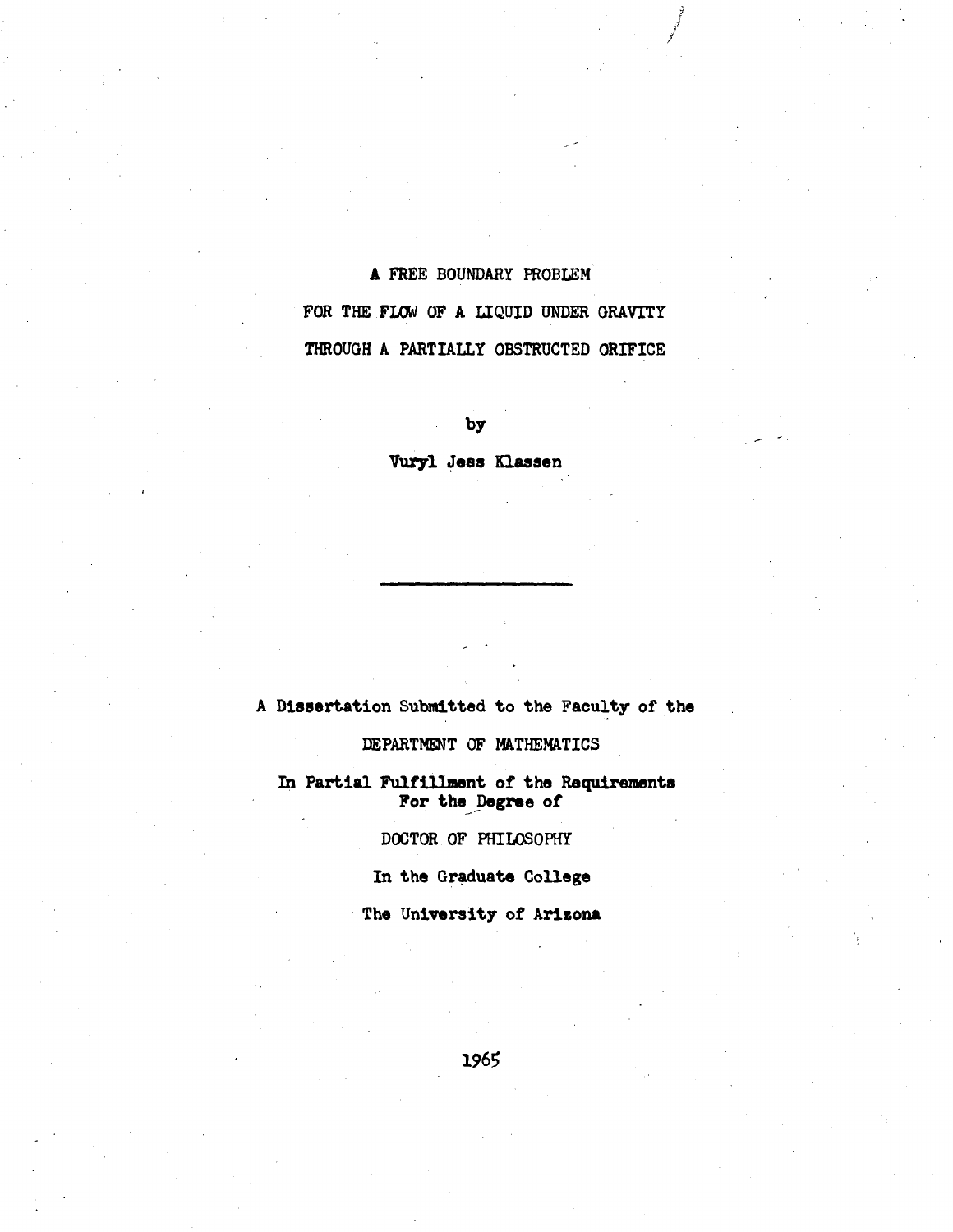#### THE UNIVERSITY OF ARIZONA

#### **GRADUATE COLLEGE**

I hereby recommend that this dissertation prepared under my

Vuryl Jess Klassen direction by

entitled A Free Boundary Problem for the Flow of a Liquid Under Gravity

Through a Partially Obstructed Orifice

be accepted as fulfilling the dissertation requirement of the degree of <u>Doctor</u> of Philosophy

M.Milna-Thomson

5 April 1965

After inspection of the dissertation, the following members of the Final Examination Committee concur in its approval and recommend its acceptance:\*

1965 **Semson** les R. Dean

\*This approval and acceptance is contingent on the candidate's adequate performance and defense of this dissertation at the final oral examination. The inclusion of this sheet bound into the library copy of the dissertation is evidence of satisfactory performance at the final examination.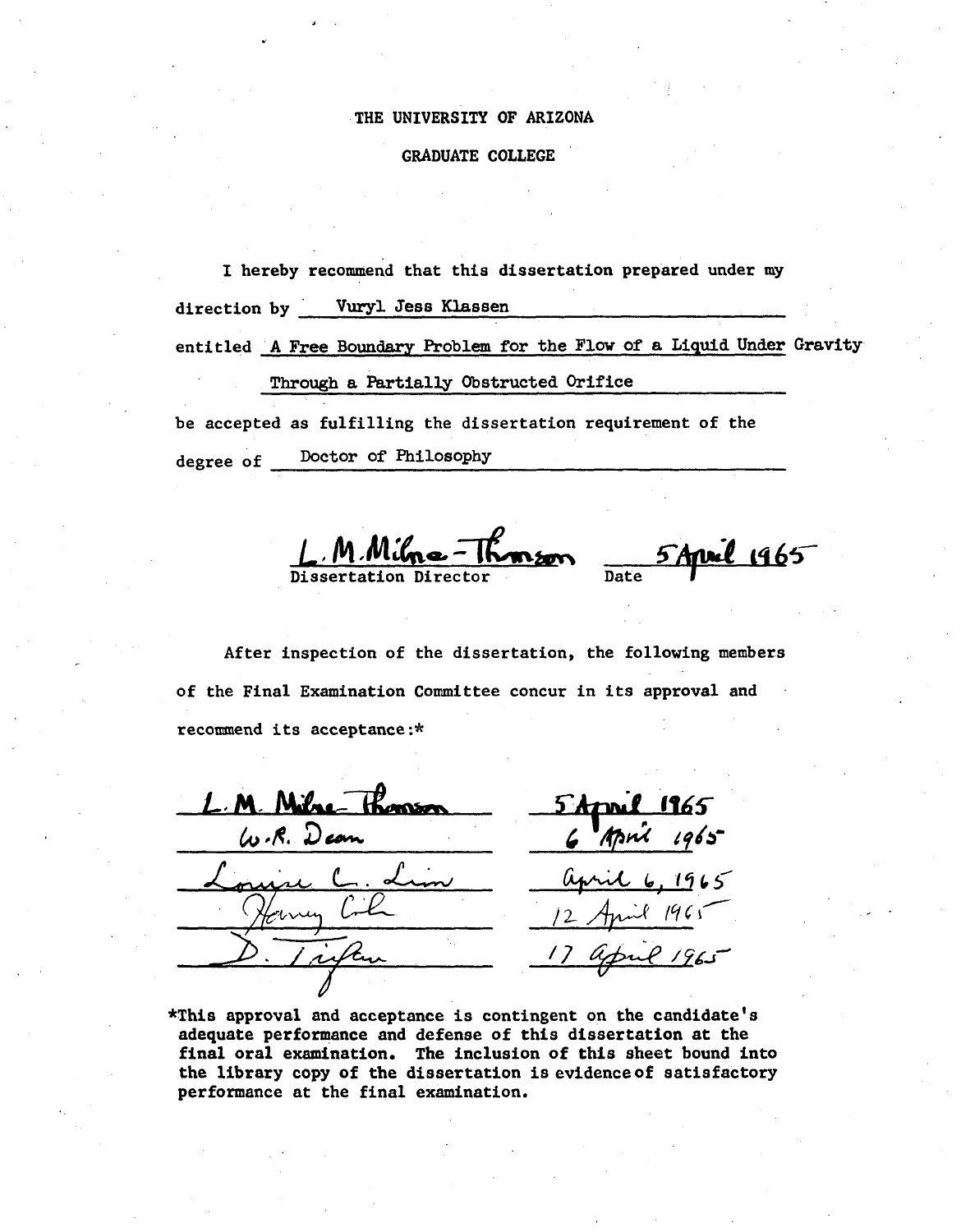#### **STATEMENT BY AUTHOR**

**This dissertation has been submitted in partial fulfillment of requirements for an advanced degree at The University of Arizona and is deposited in the University Library to be made available to borrowers under rules of the Library.** 

**Brief quotations from this dissertation are allowable without special permission, provided that accurate acknowledgment of source is made.** Requests for permission for extended quotation from or re**production of this manuscript in whole or in part may be granted by the copyright holder.** 

SIGNED: Vuryl Klassen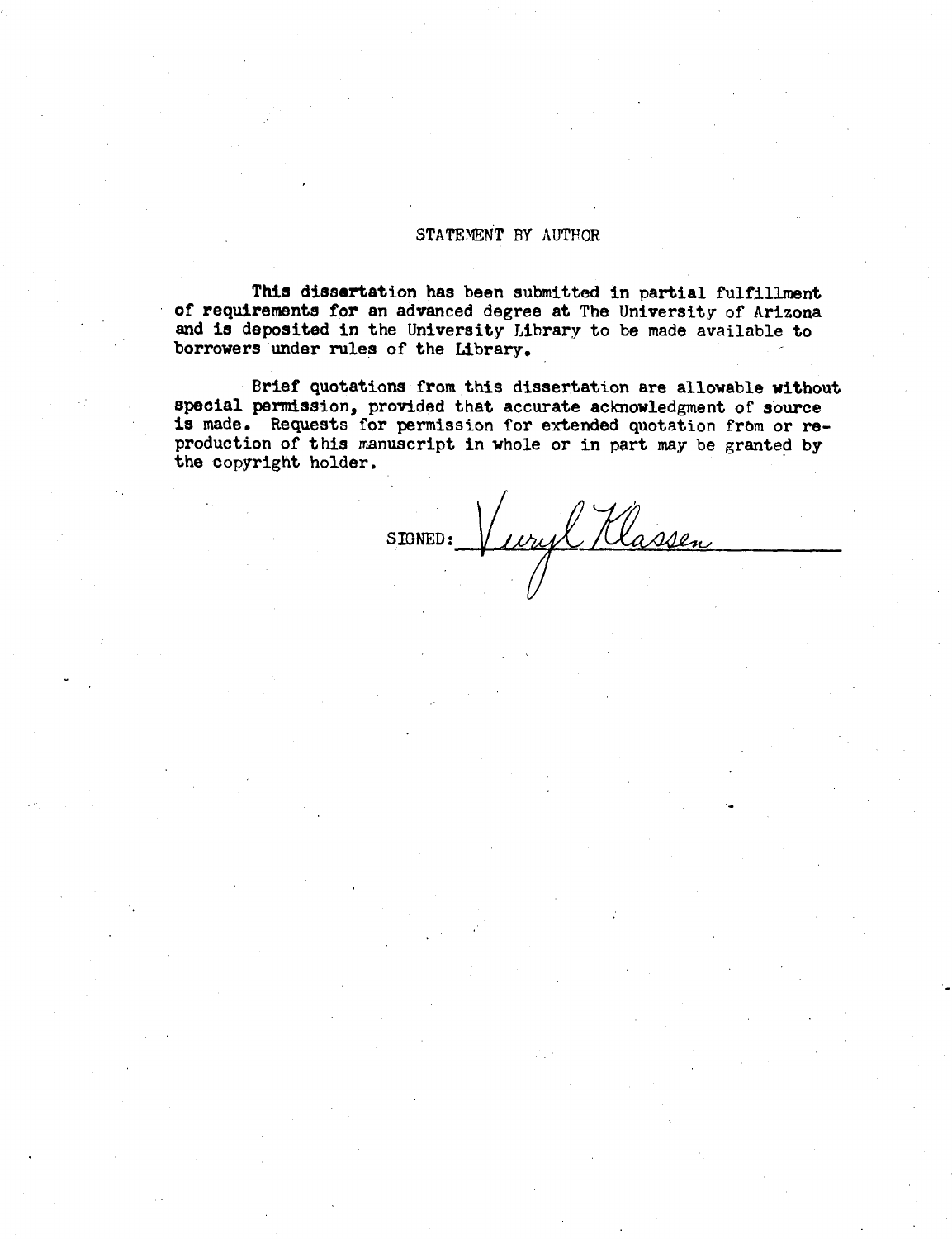#### **ACKNOWLEDGMENTS**

**The author would like to express his appreciation to Dr. L. M. Milne-Thomson for his assistance, encouragement, and patience during the writing of this dissertation and to Dr. B. D. Fried for making the necessary arrangements so the author could utilise the online computer at the Bunker-Ramo Corporation in Canoga Park, California.** 

**This paper was prepared partially under the sponsorship of the National Science Foundation Grant GP-22-Free Boundary Flows.** 

It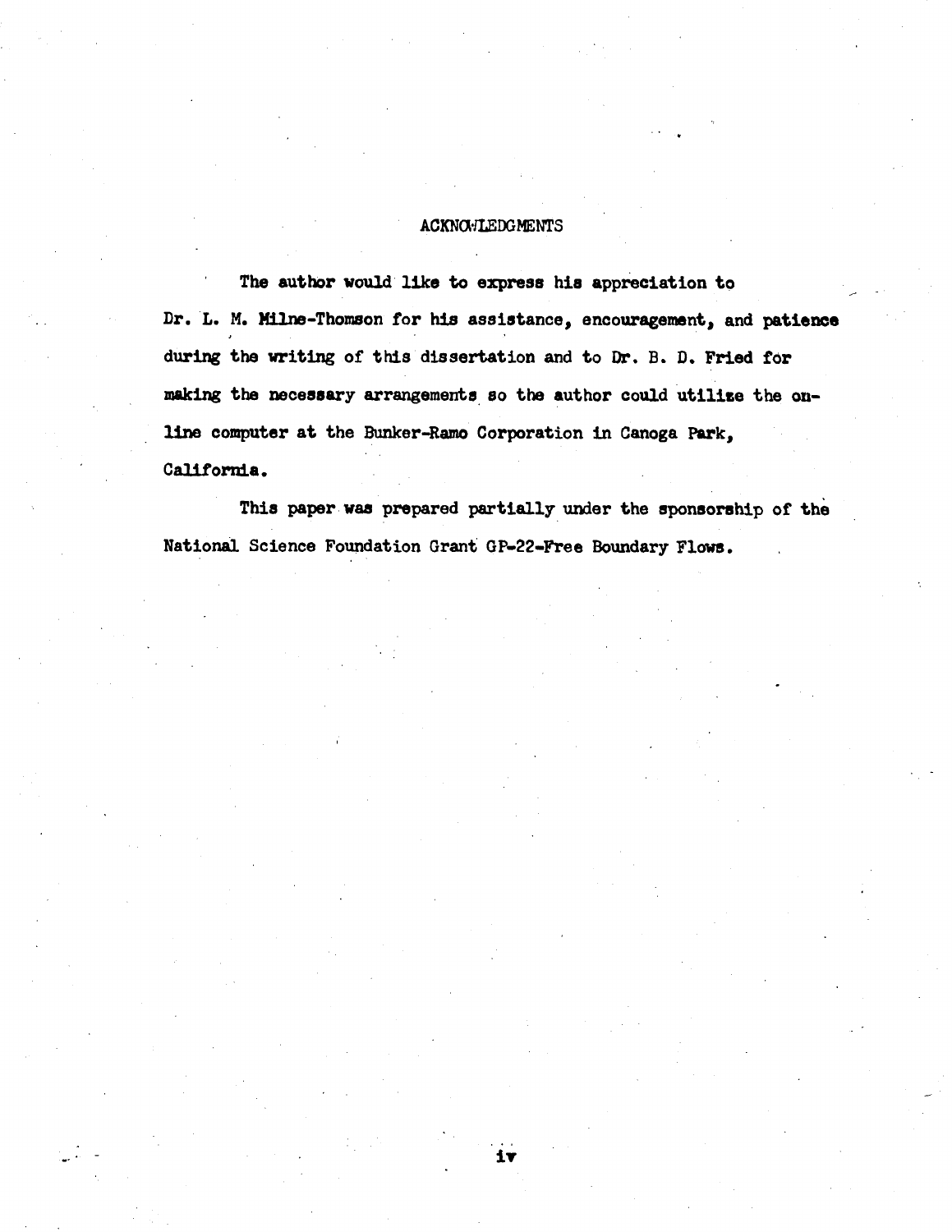## TABLE OF CONTENTS

|    |                                                          | . Page |
|----|----------------------------------------------------------|--------|
|    |                                                          |        |
|    |                                                          |        |
|    |                                                          |        |
| 2. | THE PROBLEM AND THE METHOD OF SOLUTION                   |        |
| з. |                                                          |        |
|    |                                                          |        |
| 5. |                                                          |        |
| 6. | NUMERICAL METHOD USED IN SOLVING THE NON-LINEAR INTEGRAL |        |
|    |                                                          |        |
| 7. |                                                          |        |
| 8. |                                                          | - և3   |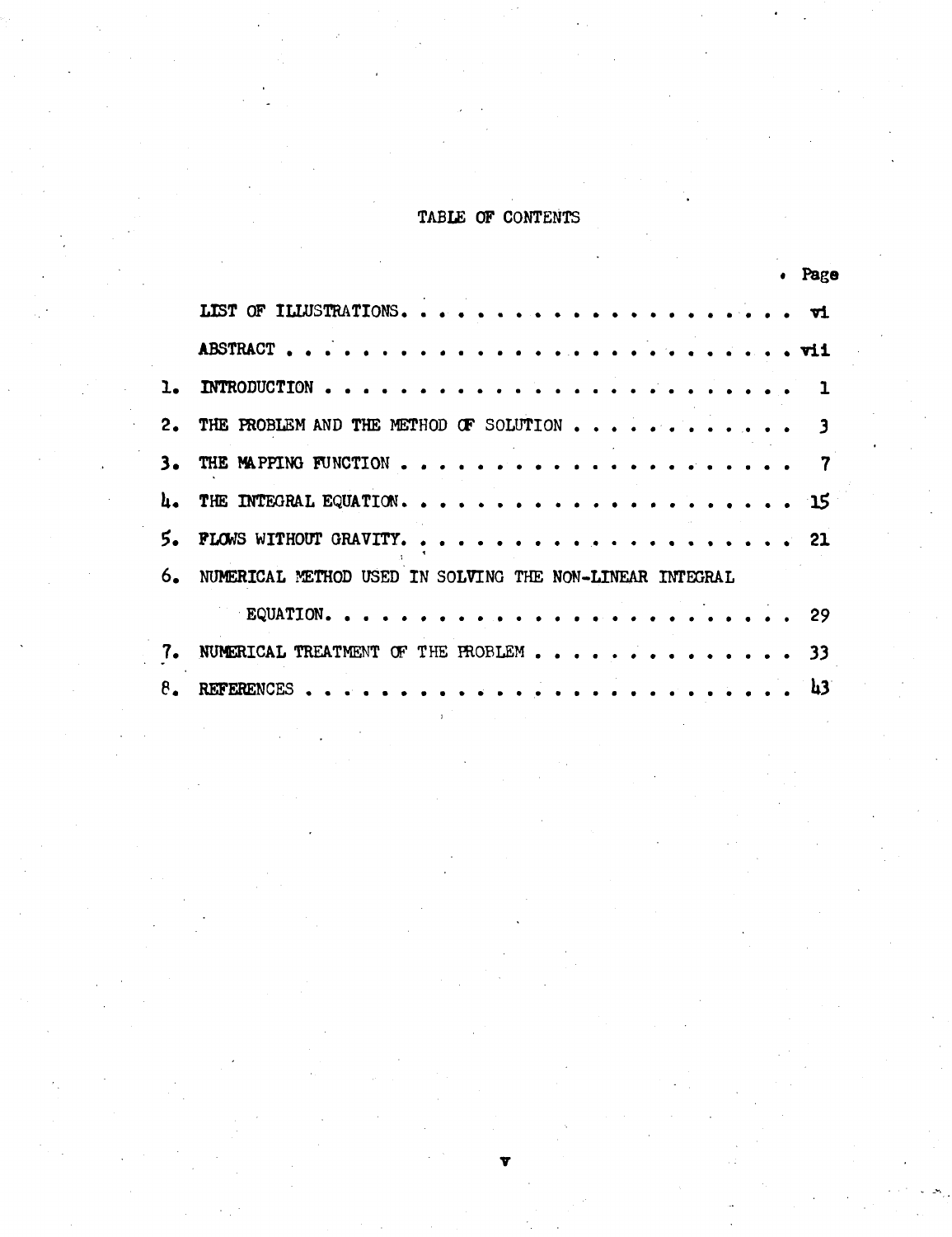#### **LIST OF ILLUSTRATIONS**

| Figure                                                       | Page |  |
|--------------------------------------------------------------|------|--|
|                                                              |      |  |
|                                                              |      |  |
|                                                              |      |  |
| 4. Free Streamline when $U_0 = 1.573$ , h=1.997, b=.546 40   |      |  |
| 5. Free Streamline when $U_0 = 2.739$ , h=1.147, b= .572 41  |      |  |
| 6. Free Streamline when $U_0 = 1.394$ , h= .715, b= .579. 12 |      |  |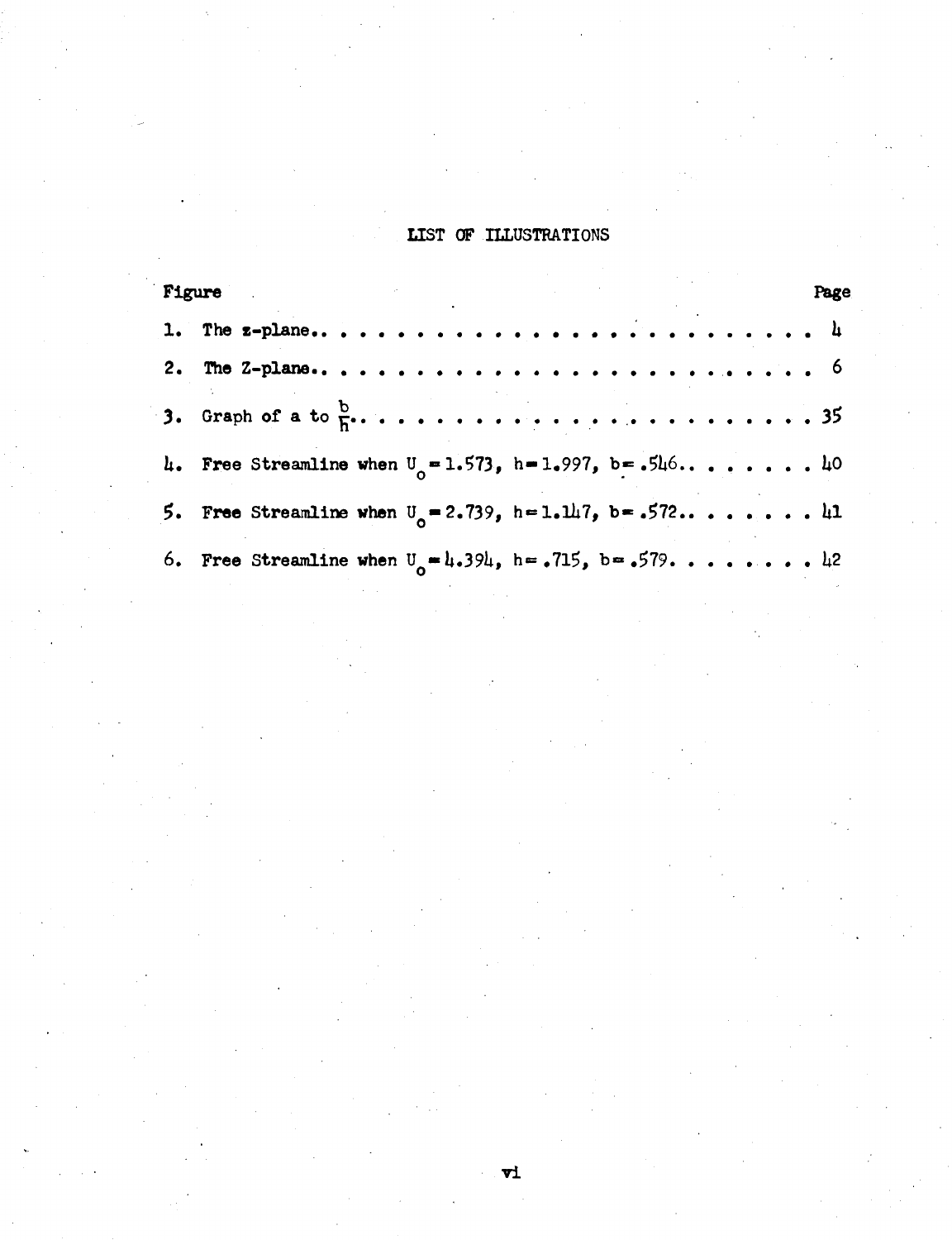#### **ABSTRACT**

Consider the sluice gate formed in the  $s = x + iy$  plane by the

| (i) $y=0$ ,                 | $-\infty < x < +\infty$ , |
|-----------------------------|---------------------------|
| $(11)$ $y=h$ ,              | $x \leq 0$ ,              |
| (iii) $0 < b \le y \le h$ , | $x = 0$ .                 |

**lines** 

**Let there be a steady two-dimensional irrotational motion of an inviscid Incompressible fluid in the z-plane where the fluid which fills the channel (0< y< h,** *x<* **0) enters at infinity with a uniform velocity U. Assume gravity acts in the direction of the negative y-axis. Since the fluid will flow from the channel through the orifice of height b, a free streamline will form. We will assume the pressure is constant on this free streamline.** 

**The problem under consideration is to find the free streamline and all the characteristics of the flow.** 

**By the use of conformal mapping the flow can be mapped conformally onto the interior of a half disc where the complex potential of the corresponding flow is known. The problem of finding a mapping function which accomplishes this transformation is then reduced to the problem of solving a nonlinear integral-equation.** 

**An iterative technique is introduced, and utilising this procedure numerical solutions of the integral equation were found for various cases. Once a solution is known the entire corresponding flow can be determined.** 

**vii**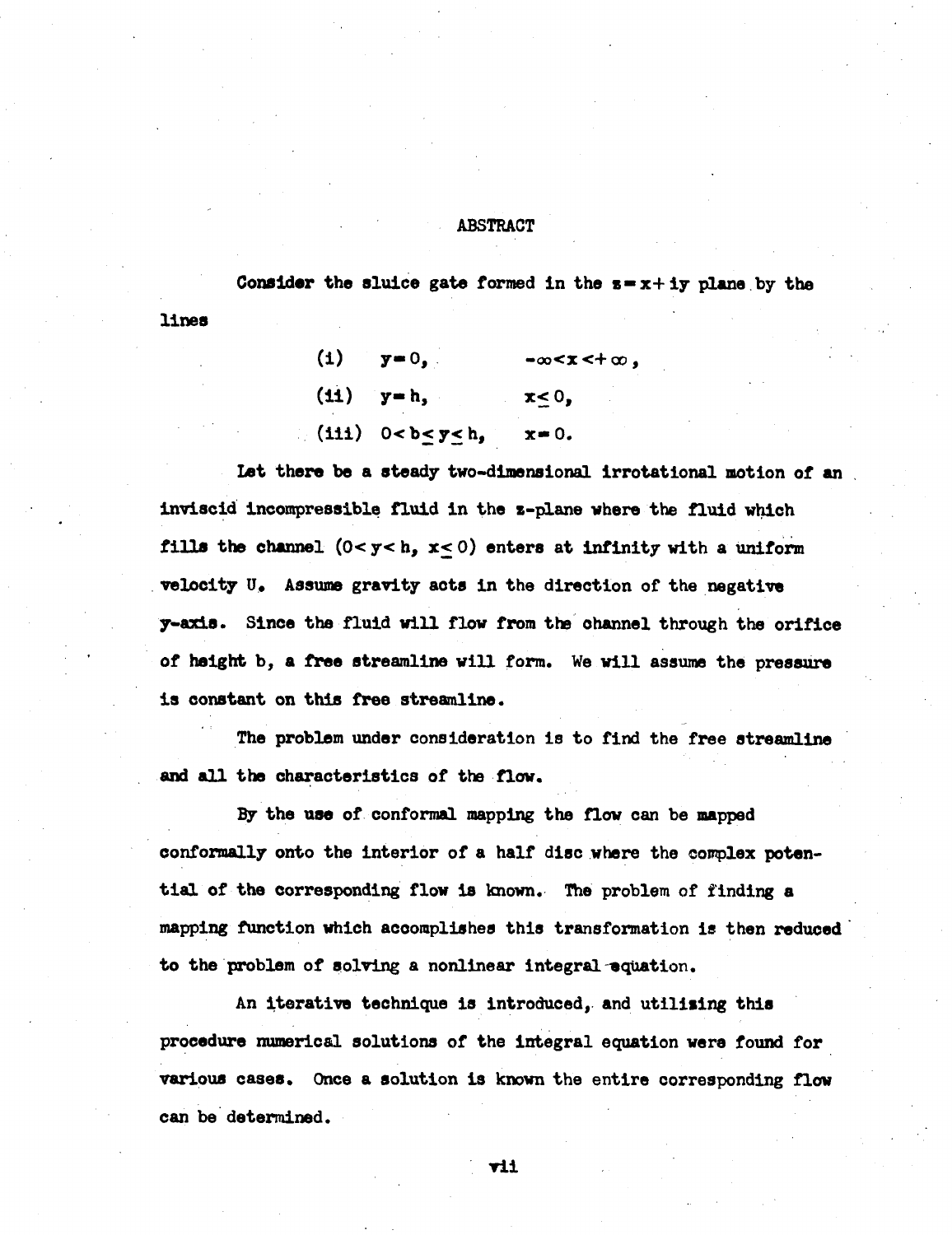**The special case of flow without gravity is considered and it is shown that as h, the height of the channel, tends to infinity the solution tends to the solution of the classical problem of flow through an orifice.**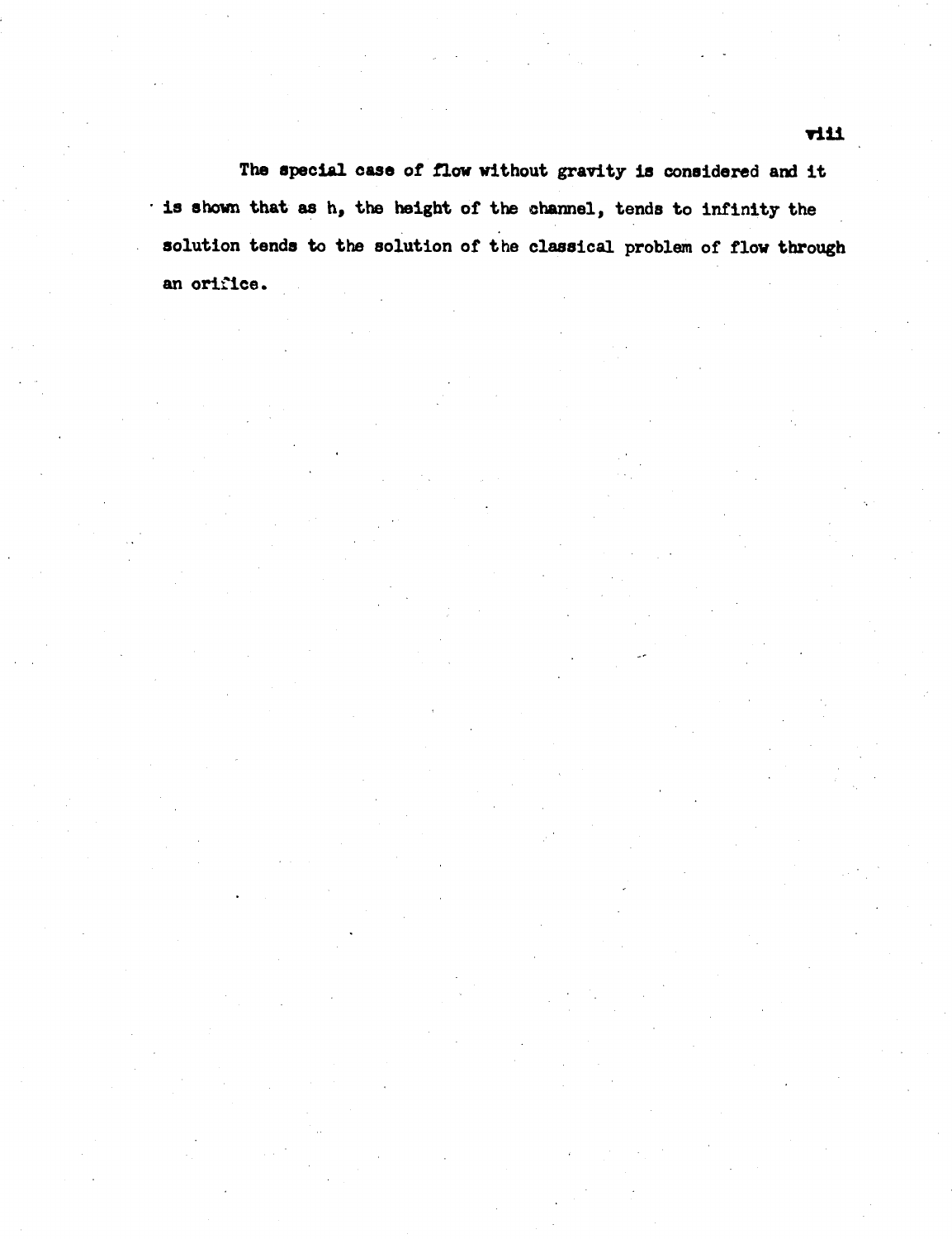#### **1. INTRODUCTION**

**Free surface problems have been given considerable attention in the past. Many free surface problems have been solved in the absence of the gravitational field. The presence of such a field renders the problem much more difficult; indeed, very few exact solutions are known in this case.** 

**The purpose of this paper is to find the free streamline and all bther properties of the flow as an inviscid liquid under gravity flows from a sluice gate, where a sluice gate is defined and assumptions on the flow are stated in section 2.** 

**The method of solution depends upon finding a one to one mapping function which maps the flow conformally onto the interior of a half disc where the boundaries correspond as given in section 2.** 

**Since the complex potential is known for the corresponding flow in the half disc, by considering the velocity conditions the form of the mapping function can be obtained.** 

**Using the form of the mapping function and the fact that the pressure is oonstant on the free streamline the problem of determining the desired transformation can be reduced to solving a nonlinear Integral equation.** 

**This method of reducing the problem to an integral equation was suggested by Dr. L. M. Milne-Thomson since he obtained an integral equation due to Nekrasov [U] when he considered a nonlinear theory of waves of constant form [3].** 

 $\mathbf{1}$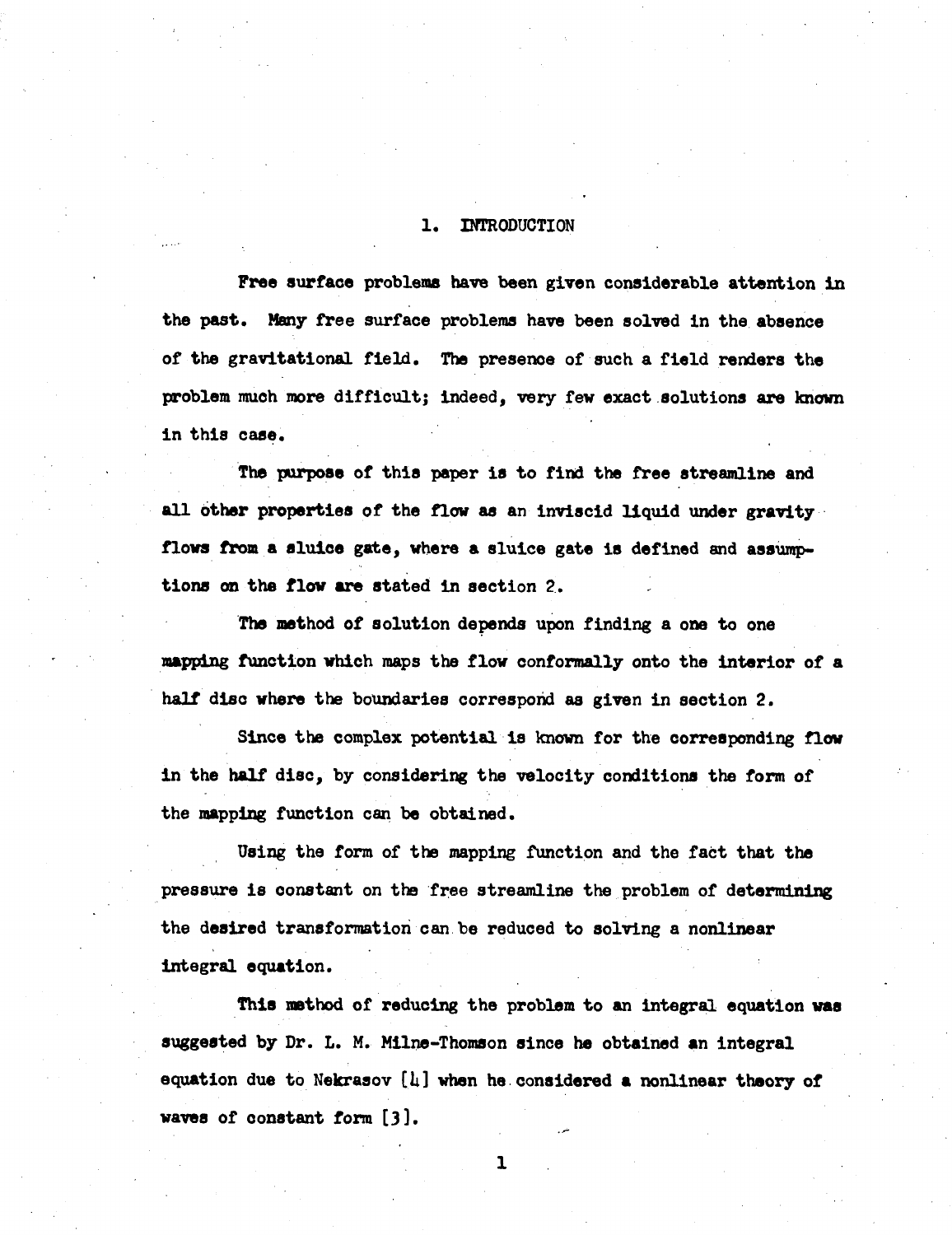In section 5 the problem is simplified by neglecting gravity **and in a limiting case it is shown that we have the problem of flow through an aperture [2].** 

**An iterative technique for solving the integral equation is given in section 6. This method is similar to the method used by Bueckner [1] in solving Nekrasov's equation.** 

**In section 7 the details are given how a specific problem can be solved numerically. Also included in this section are pictures of free streamlines which were obtained on a computer.**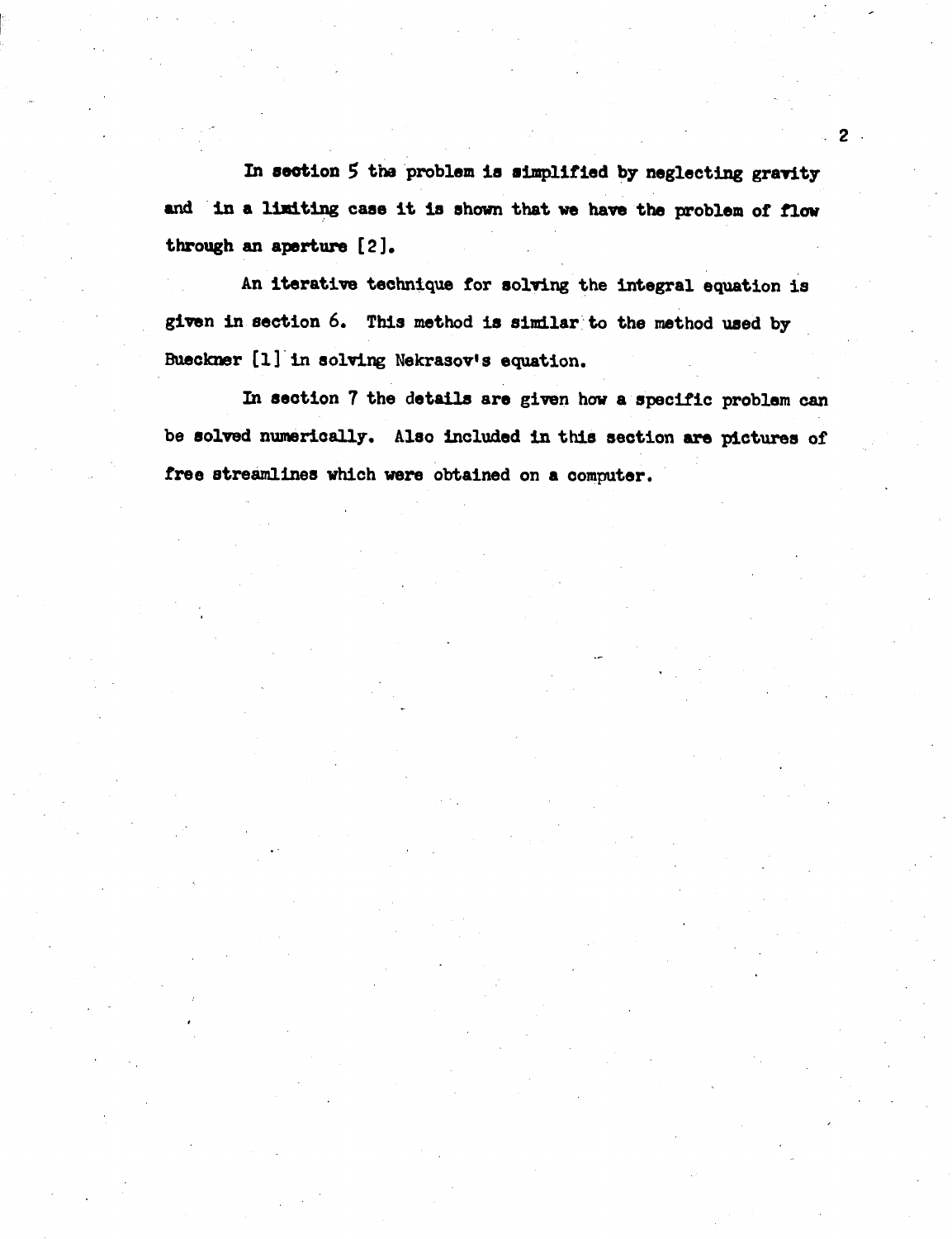**2. THE FROBI£M AND THE METHOD CF SOLUTION** 

Consider a semi-infinite rectangle  $A_{\infty}$  ODA $_{\infty}$  in which the points  $A_{\infty}$ ,  $A_{\infty}$  are infinitely distant and  $A_{\infty}$ D is at a height h **vertically above the horizontal line**  $A_{\infty}$ **0. Extend the side**  $A_{\infty}$ **0 to Bes and take a point C on QD where the length of OC equals b. Now remove the portion OC, thus forming an orifice in the semi-infinite rectangle. We shall call the figure thus fonned a sluice gate.** 

**Assume gravity acts on the system.** 

**Regard the sluice gate as being in the plane of a steady^ two dimensional, irrotatlonal motion where an incompressible inviscid fluid flows into the channel at**  $A^{\dagger}_{\alpha\alpha}A^{\dagger}_{\alpha\alpha}$  **with velocity U. We will assume the fluid is in contact with all the walls.** 

**Since the fluid will flow out through the orifice OC, a free**  streamline B<sub>QQ</sub>C will form. Upon this free streamline we will assume **that the pressure is oonstant.** 

**To fix a reference system let the point 0 correspond to the**  origin in the  $s = x + iy$  plane. Let  $y = 0$  correspond to the line  $A_{00} \text{OB}_{00}$ and let  $y = h$  on  $A_{\infty}$ <sup>t</sup>.

**Thus the sluice gate formed in the z-plane is given by the lines** 

> (i)  $y=0$ ,  $-\infty < x < \infty$ , (ii)  $y = h$ ,  $x \le 0$ ,  $(iii)$   $0 < b \le y \le h$ ,  $x = 0$ ,

**and it is illustrated in Figure 1.** 

 $\overline{\mathbf{3}}$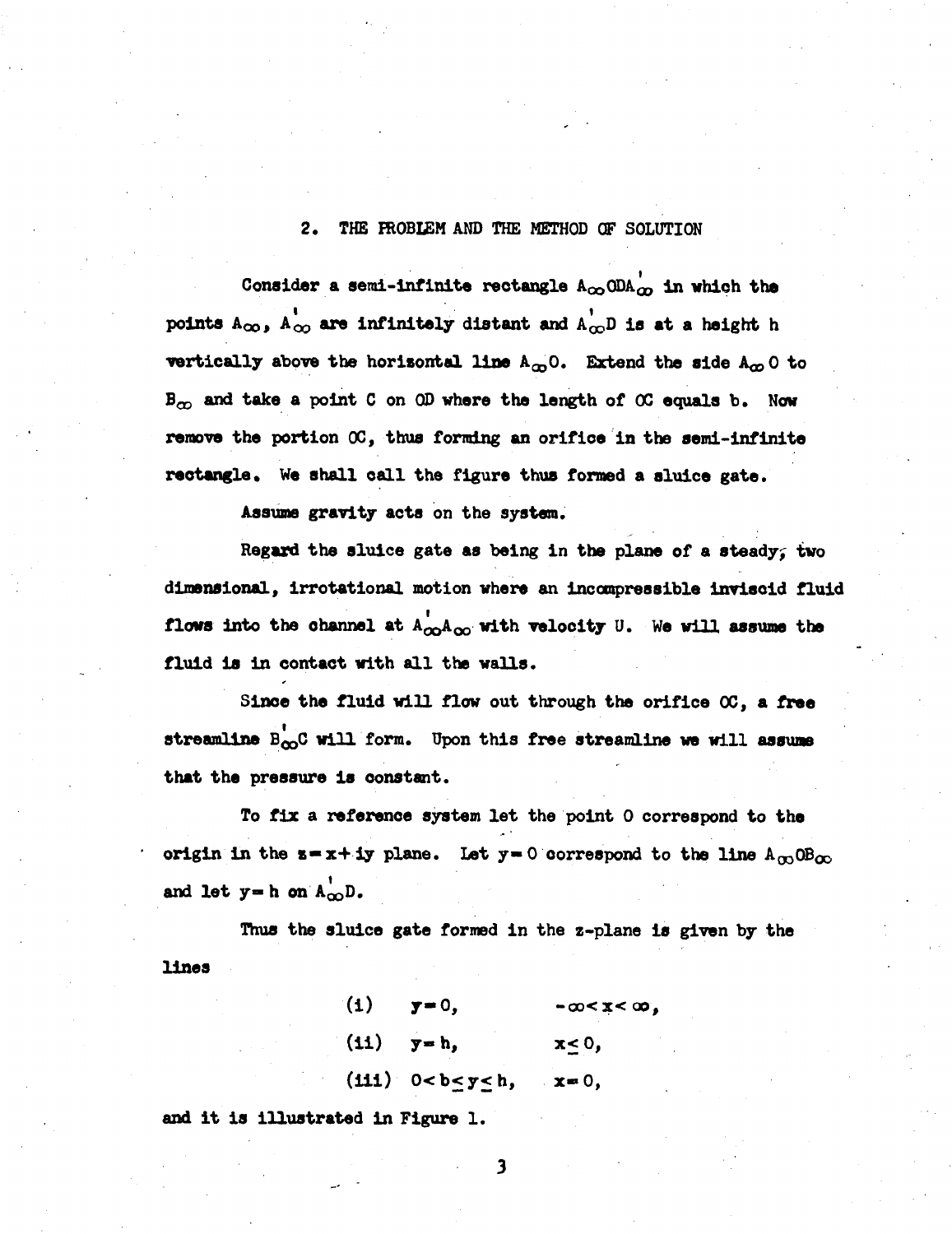

 $\mathbf{h}$ 

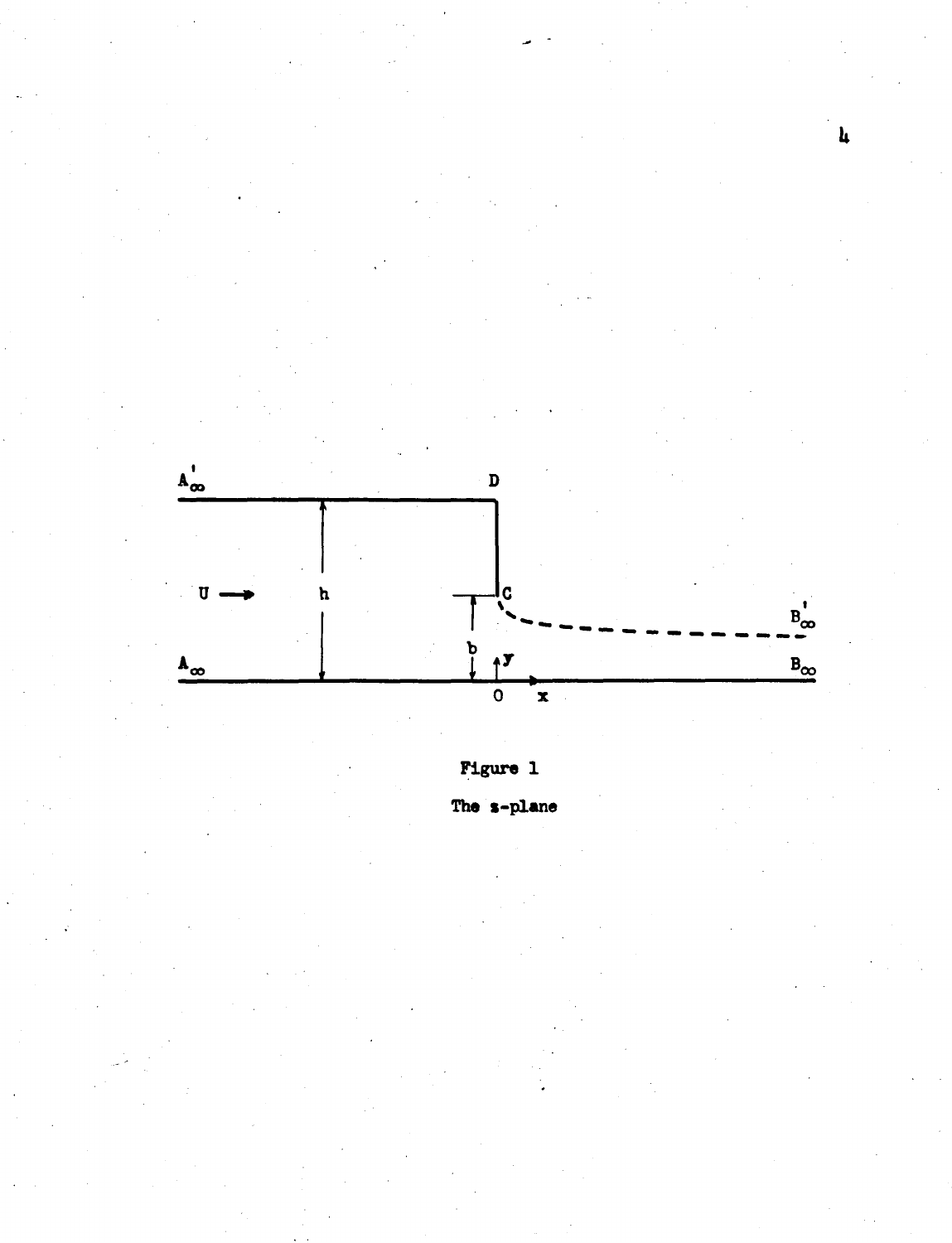**The problem under consideration is to find the equation of the free streamline and in doing this all other characteristics of the flow will be determined.** 

Since it is sufficient to determine the complex velocity in the **•-plane let us conformally map the interior of the diagram in the z-plane onto the interior of the semicircle of radius one in the upper**  half  $Z$ -plane where  $|Z| < 1$ .

Let us map  $A_2$ ,  $B_3$ ,  $C_4$ ,  $D$  on the points  $Z = 0$ ,  $Z = 1$ ,  $Z = -1$ ,  $Z = -a$ or  $A^*$ ,  $B^*$ ,  $C^*$ ,  $D^*$  respectively where  $0 < a < 1$ .

The free streamline  $B_{\infty}^{\dagger}C$  is mapped onto the circumference  $|Z|=1$  where  $\text{Im }Z>0$ .

**The Z-plane is illustrated in Figure 2.**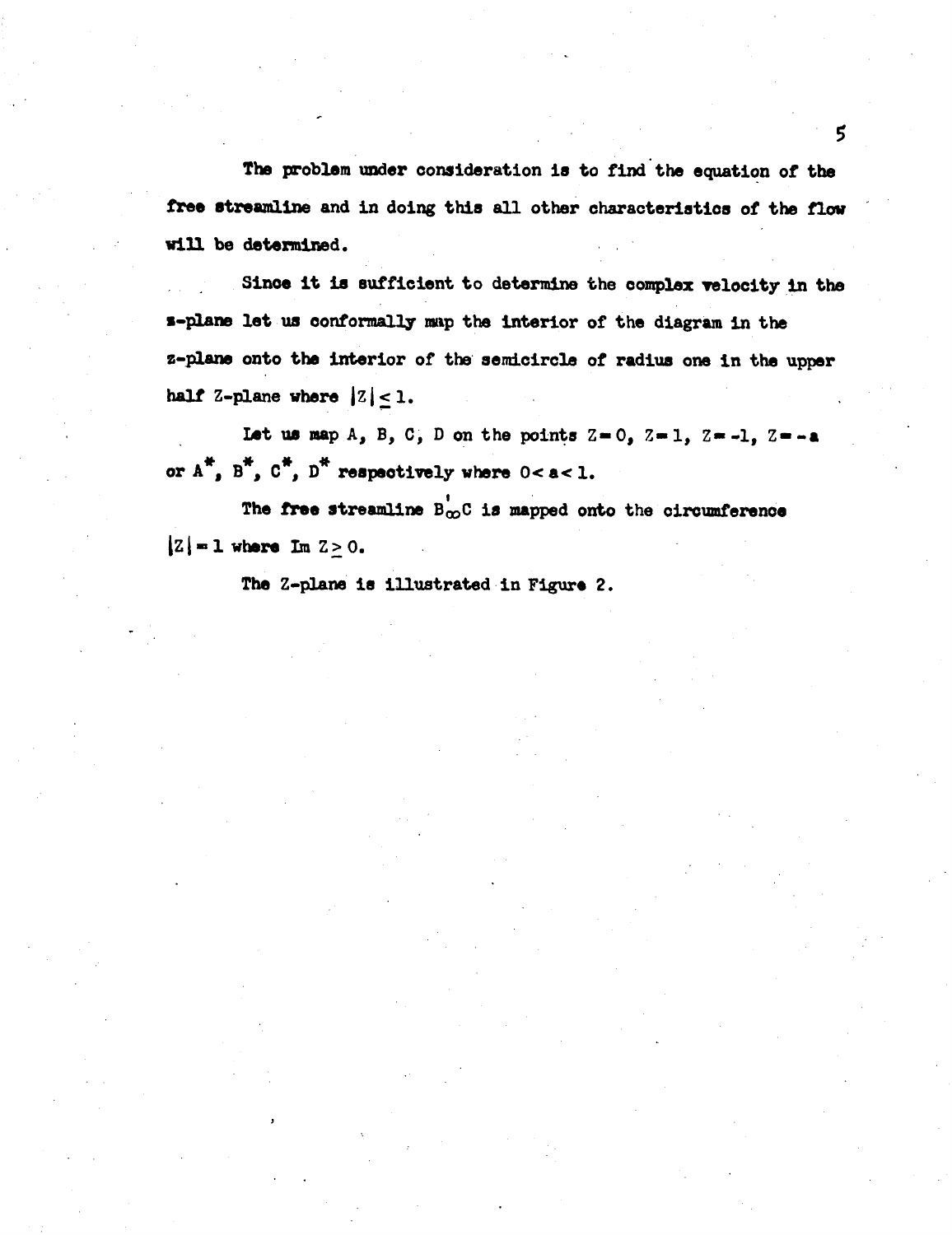



 $\boldsymbol{6}$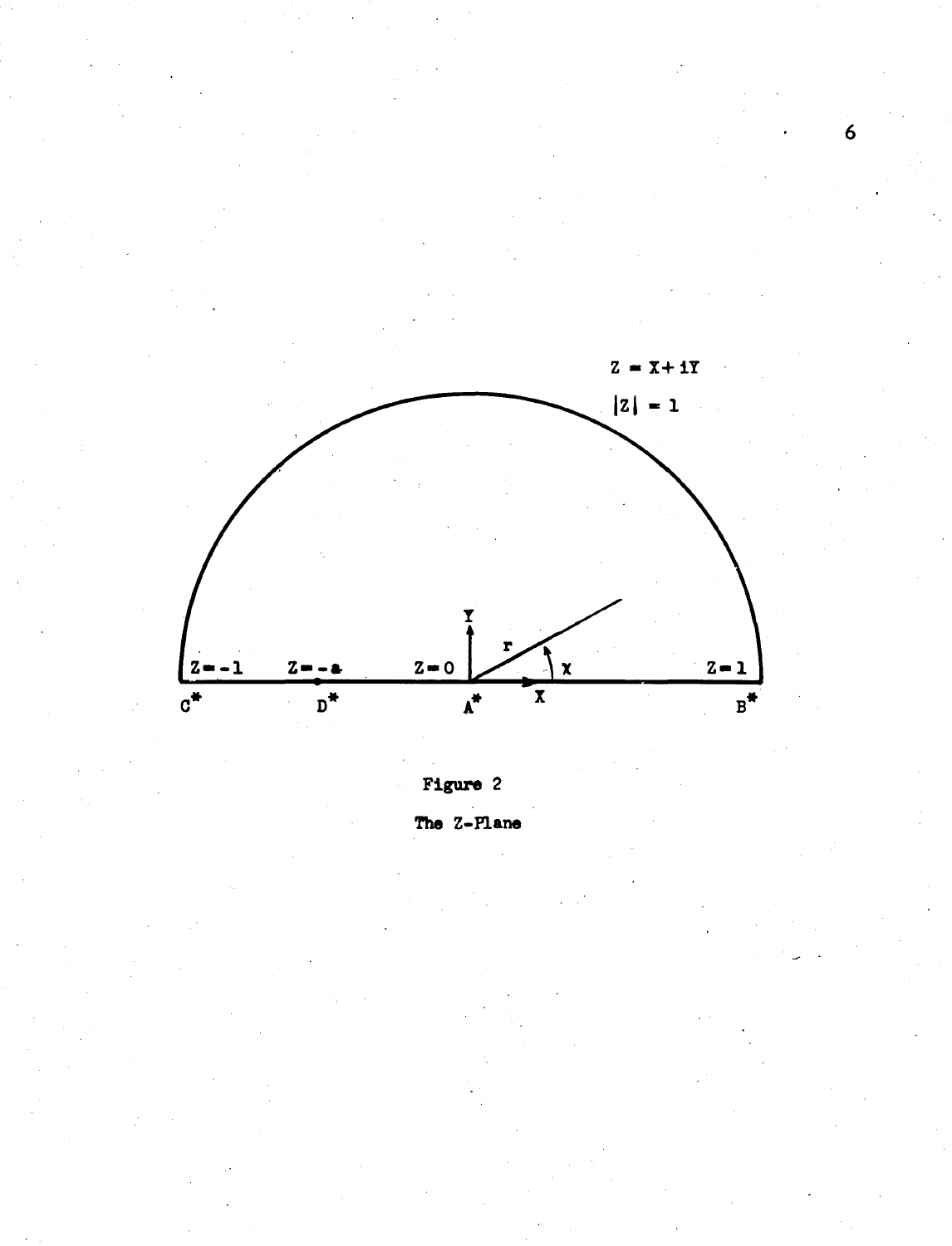#### **3. THE MAPPING FUNCTION**

In the z-plane the flow is from a source at  $A_{\infty}$  to a sink at B<sub>c</sub>. The only stagnation point is at D and throughout the fluid there **is finite velocity.** 

In the Z-plane there is a source at  $A^*$  and a sink at  $B^*$ .

**By the circle theorem [3] the complex potential of a sink of**  strength m at  $Z = s > 1$ , in the presence of a circular cylinder  $|Z| \le 1$ , **is given by** 

$$
w = -m \ln 2 + m \ln(2 - \frac{1}{s}) + m \ln(2 - s).
$$

**Now letting s—>1 gives** 

$$
w = -m \ln 2 + 2m \ln(2-1),
$$

**With this complex potential the circle is a streamline and if**   $w = \phi + 1\psi$  then

on 
$$
A^*B^*C^*B^*
$$
,  $\psi = m\pi$ ,  
on  $A^*B^*$ ,  $\psi = 2m\pi$ .

**Now** 

$$
\frac{du}{dZ} = -\frac{m}{Z} + \frac{2m}{Z-1} = \frac{m(Z+1)}{Z(Z-1)}
$$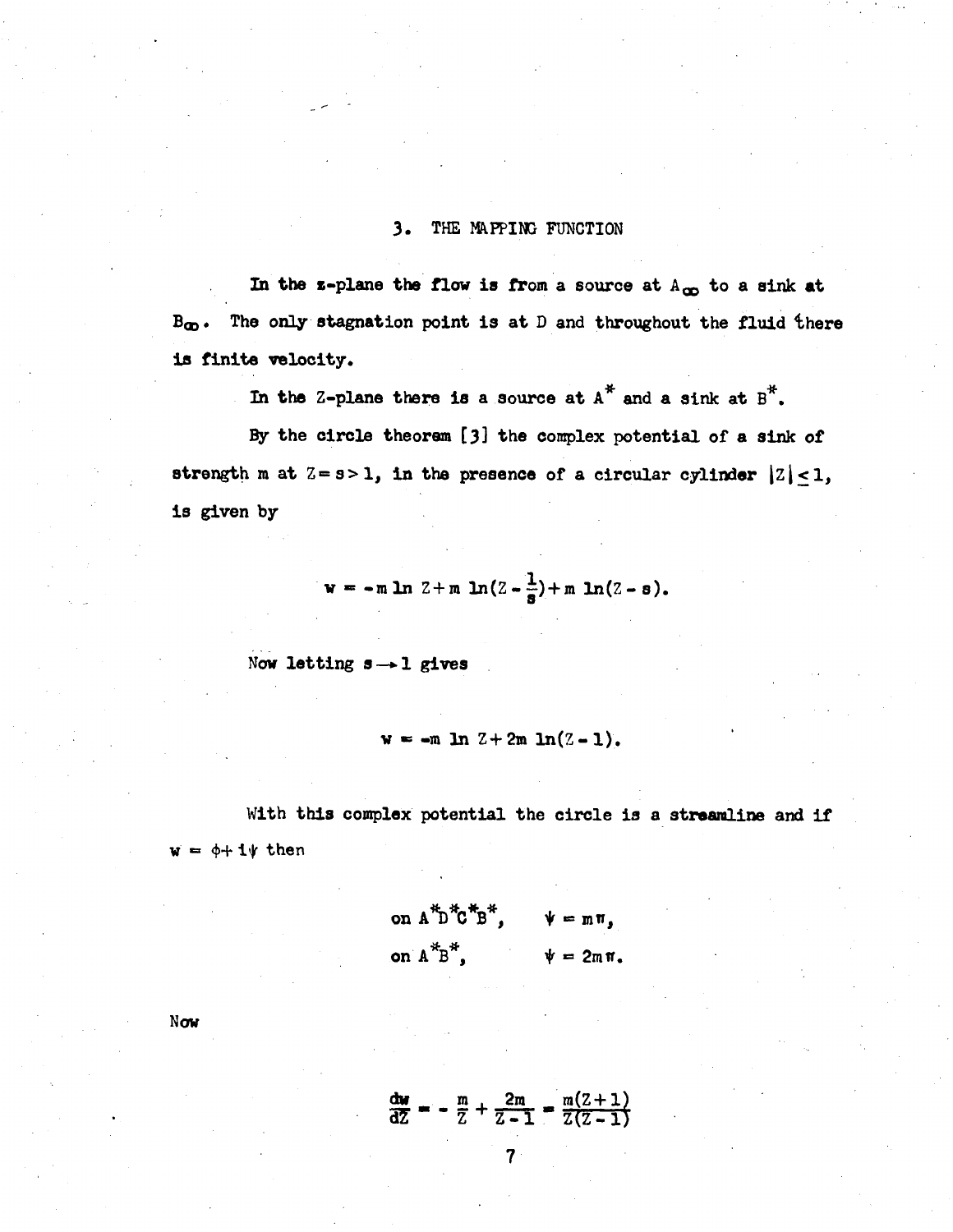**and thus** 

$$
u - iv = -\frac{du}{dz} = -\frac{du}{dZ}\frac{dZ}{ds} = -\frac{m(Z+1)}{Z(Z-1)}\frac{dZ}{ds}.
$$

In the Z-plane there is infinite velocity at both  $A^*$  and  $B^*$ . There is finite velocity everywhere in the z-plane, thus  $\frac{dZ}{dz}$ **must oontain the factors Z and Z- 1 in the numerator.** 

At C<sup>\*</sup> the velocity is zero in the Z-plane.

**Since C is not a stagnation point in the z-plane the factor**   $Z+1$  must occur in the denominator of  $\frac{dZ}{ds}$ .

Now D is a stagnation point in the *z*-plane, and hence the numerator of  $\frac{dZ}{d\epsilon}$  must vanish at Z = -a and thus  $\frac{dZ}{d\epsilon}$  must contain the factor  $(2+a)^d$  where  $d>0$ .

Also,  $\frac{dz}{d\theta}$  must be holomorphic everywhere in a domain which contains the semicircle and its interior except at  $Z = 0$ ,  $Z = 1$ , and **Z« -a.** 

**Thus the transformation from the Z-plane to the s-plane is given by** 

$$
\frac{d\mathbf{g}}{dZ} = \frac{(Z+1)\ln f(Z)}{Z(Z-1)(Z+a)}d
$$

**where d>0 and f**(z) **is holonorphic and non-zero inside and upon the semicircle.** 

**The problem has now been reduced to finding d and the function f(Z).**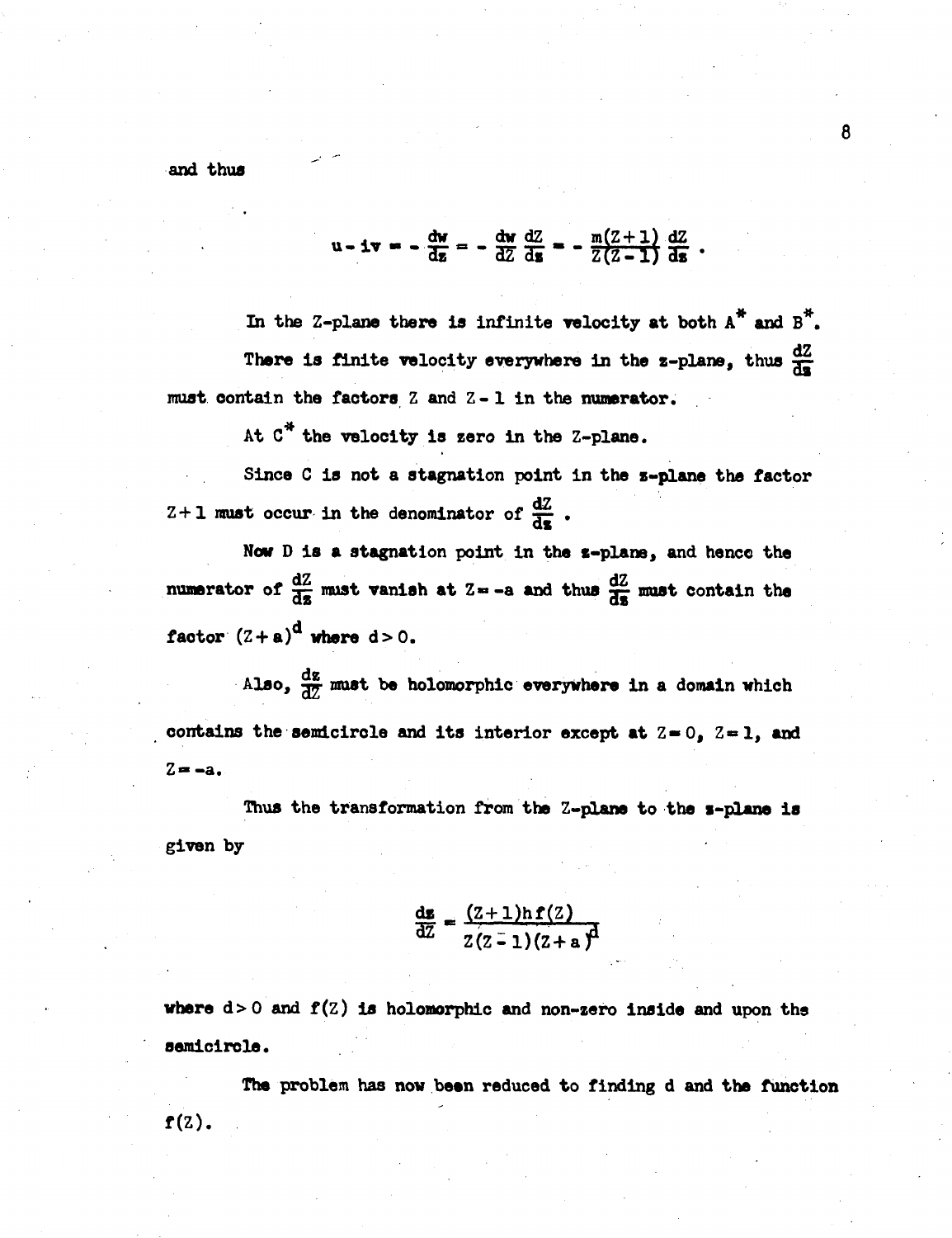*In* **the \*-plane ve have** 

$$
u - iv = -\frac{du}{dz} = -\frac{m(2+a)^d}{hf(2)}.
$$

For z on  $A_{\infty}B_{\infty}$ ,  $v=0$ , and in the Z-plane Z-re(0,1). **Thua on** 

$$
u - iv = u = -\frac{m(r+a)^d}{hf(r)}
$$

**and from this it follows that the coefficients in the expansion of f(Z) are all real.** 

Now for  $s$  on DC,  $u = 0$ , and  $Z = -r\xi[-1, -a]$ .

**Since** 

$$
u - iv = -iv = -\frac{m(-r+a)^{d}}{hf(-r)}
$$

**it follows that**  $(-r+a)^d$  **must be pure imaginary and thus**  $d=\frac{1}{2}$ **.** 

**Since f(Z) is holomorphic at Z=0 let f(Z) =**  $\sum a_n^2$ **<sup>n</sup>. n» o** 

**Thus we have** 

$$
\frac{ds}{d\overline{z}} = \frac{(z+1)h}{z(z-1)\sqrt{z+a}} \sum_{n=0}^{\infty} a_n z^n
$$
  
= 
$$
\frac{-a_0 h}{z\sqrt{z+a}} + \frac{2a_0 h}{(z-1)\sqrt{z+a}} + \frac{h}{\sqrt{z+a}} \sum_{n=0}^{\infty} a_n z^n
$$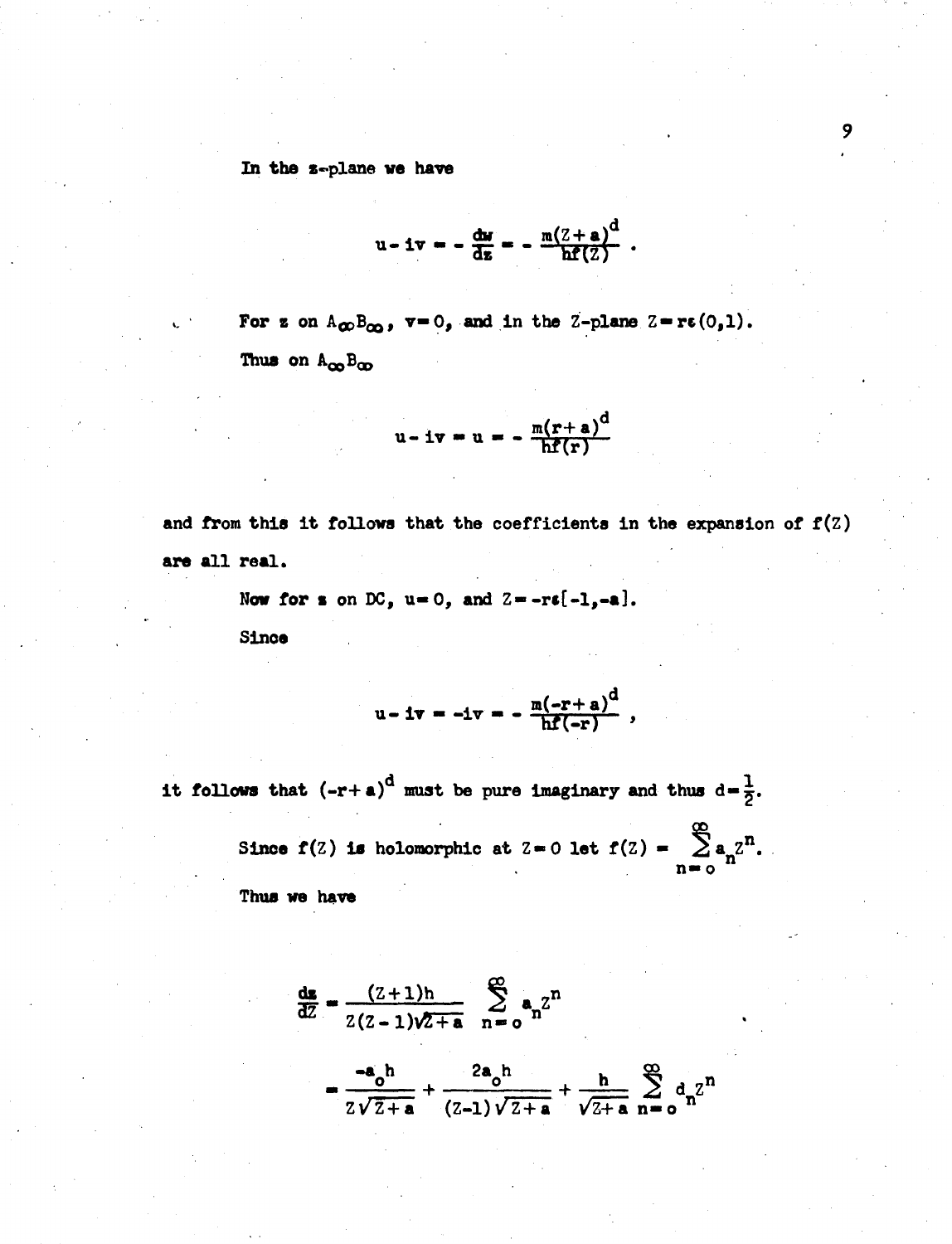vhere

$$
\mathbf{a}_\bullet = -\mathbf{a}_1
$$

and

$$
d_n = -(2a_1 + 2a_2 + \ldots + 2a_n + a_{n+1})
$$

where n is any positive integer.

Thus it follows that

$$
s = -\frac{a_0 h}{\sqrt{a}} \ln \frac{\sqrt{2 + a} - \sqrt{a}}{\sqrt{2 + a} + \sqrt{a}} + \frac{2a_0 h}{\sqrt{a + 1}} \ln \frac{\sqrt{2 + a} - \sqrt{a + 1}}{\sqrt{2 + a} + \sqrt{a + 1}}
$$
  
-h $\sqrt{2 + a} \sum_{n=0}^{\infty} c_n z^n + c_1 + ic_2$ 

where the  $o_n$  are linear combinations of the  $d_n$  and therefore the  $o_n$  are all real.

Separating z into real and imaginary parts gives

$$
x = -\frac{a_0 h}{\sqrt{a}} \ln \left| \frac{\sqrt{2+a} - \sqrt{a}}{\sqrt{2+a} + \sqrt{a}} \right| + \frac{2a_0 h}{\sqrt{a+1}} \ln \left| \frac{\sqrt{2+a} - \sqrt{a+1}}{\sqrt{2+a} + \sqrt{a+1}} \right|
$$
  
\n- h Re 
$$
\left\{ \sqrt{2+a} \sum_{n=0}^{\infty} a_n z^n \right\} + c_1,
$$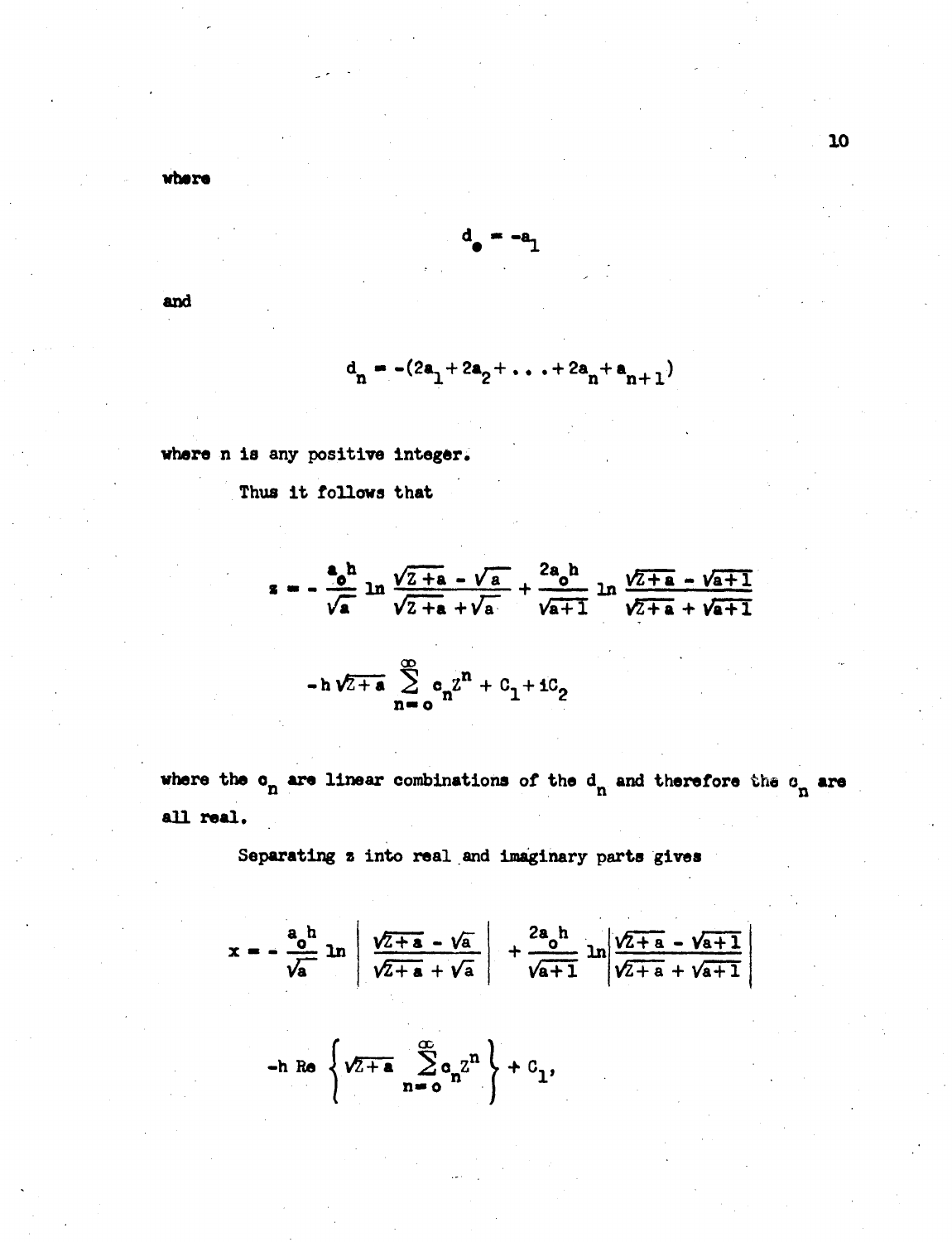$$
y = -\frac{a_0 h}{\sqrt{a}} \arg \frac{\sqrt{2+a} - \sqrt{a}}{\sqrt{2+a} + \sqrt{a}} + \frac{2a_0 h}{\sqrt{a+1}} \arg \frac{\sqrt{2+a} - \sqrt{a+1}}{\sqrt{2+a} + \sqrt{a+1}}
$$

$$
-h Im \left\{ \sqrt{z+a} \sum_{n=0}^{\infty} c_n z^n \right\} + c_2.
$$

Now on  $A_{\infty}B_{\infty}$ ,  $y=0$ , and on  $A^{*}B^{*}$ ,  $Z=re(0,1)$ , thus

$$
C_2 = -\frac{2a_0}{\sqrt{a+1}} \text{ m h.}
$$

On CD,  $x=0$ , and in the Z-plane Z=-r $\varepsilon[-1,-a]$ , and thus it follows that  $C_1 = 0$ .

> We must now show that the boundary conditions are satisfied. **Recall**

$$
x = -\frac{a_0 h}{\sqrt{a}} \ln \left| \frac{\sqrt{2+a} - \sqrt{a}}{\sqrt{2+a} + \sqrt{a}} \right| + \frac{2a_0 h}{\sqrt{a+1}} \ln \left| \frac{\sqrt{2+a} - \sqrt{a+1}}{\sqrt{2+a} + \sqrt{a+1}} \right|
$$
  
\n- h Re  $\left\{ \sqrt{2+a} - \frac{a_0}{a_0} \sum_{n=0}^{\infty} a_n z^n \right\}$ ,  
\n
$$
y = -\frac{a_0 h}{\sqrt{a}} \arg \frac{\sqrt{2+a} - \sqrt{a}}{\sqrt{2+a} + \sqrt{a}} + \frac{2a_0 h}{\sqrt{a+1}} \arg \frac{\sqrt{2+a} - \sqrt{a+1}}{\sqrt{2+a} + \sqrt{a+1}}
$$

$$
-h \operatorname{Im} \left\{ \sqrt{2+a} \sum_{n=0}^{\infty} a_n^2 \right\} - \frac{2a_0}{\sqrt{a+1}} \pi h,
$$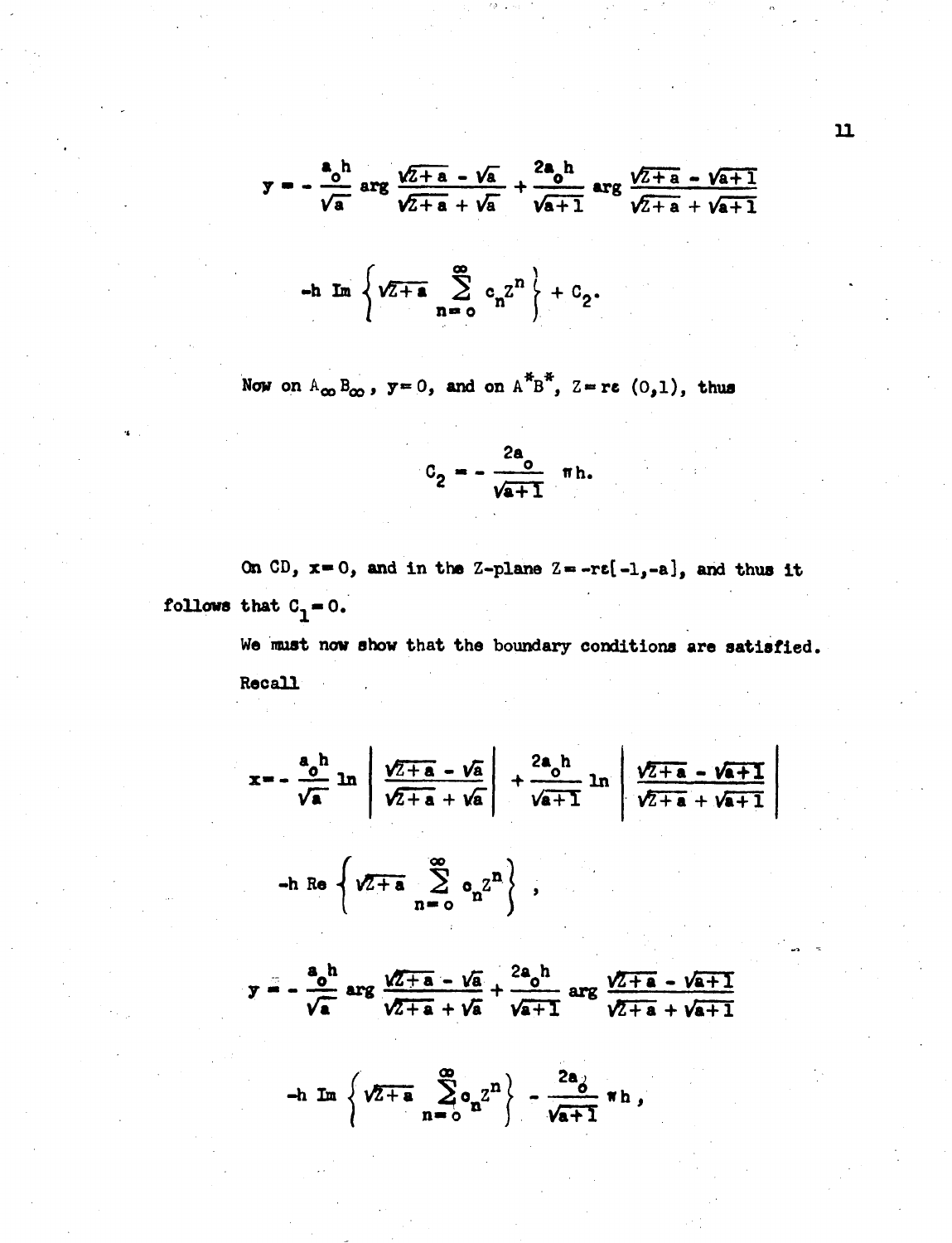$$
u - iv = - \frac{m\sqrt{2+a}}{h f(2)}.
$$

On 
$$
A^{TB^+}
$$
,  $Z = re(0,1)$ , and hence on  $A_{QD}B_{qD}$ 

$$
x = -\frac{a_0 h}{\sqrt{a}} \ln \left| \frac{\sqrt{r+a} - \sqrt{a}}{\sqrt{r+a} + \sqrt{a}} \right| + \frac{2a_0 h}{\sqrt{a+1}} \ln \left| \frac{\sqrt{r+a} - \sqrt{a+1}}{\sqrt{r+a} + \sqrt{a+1}} \right|
$$
  
= h\sqrt{r+a} \sum\_{n=0}^{\infty} a\_n r^n,

$$
\mathbf{y} = 0.
$$

Now as  $2 \rightarrow 0$  on  $A^*B^*$ ,  $x \rightarrow -\infty$  if  $a_0 < 0$ , and as  $2 \rightarrow 1$  on  $A^*B^*$ ,  $x \rightarrow \infty$  if  $a_0 < 0$ .

On  $A_{\infty}B_{\infty}$  we also have

$$
u = -\frac{m\sqrt{r+a}}{h\bar{f}(r)},
$$

 $\mathbf{v} = 0$ .

Thus we must have  $f(r) < 0$  for all  $rs[0,1]$ .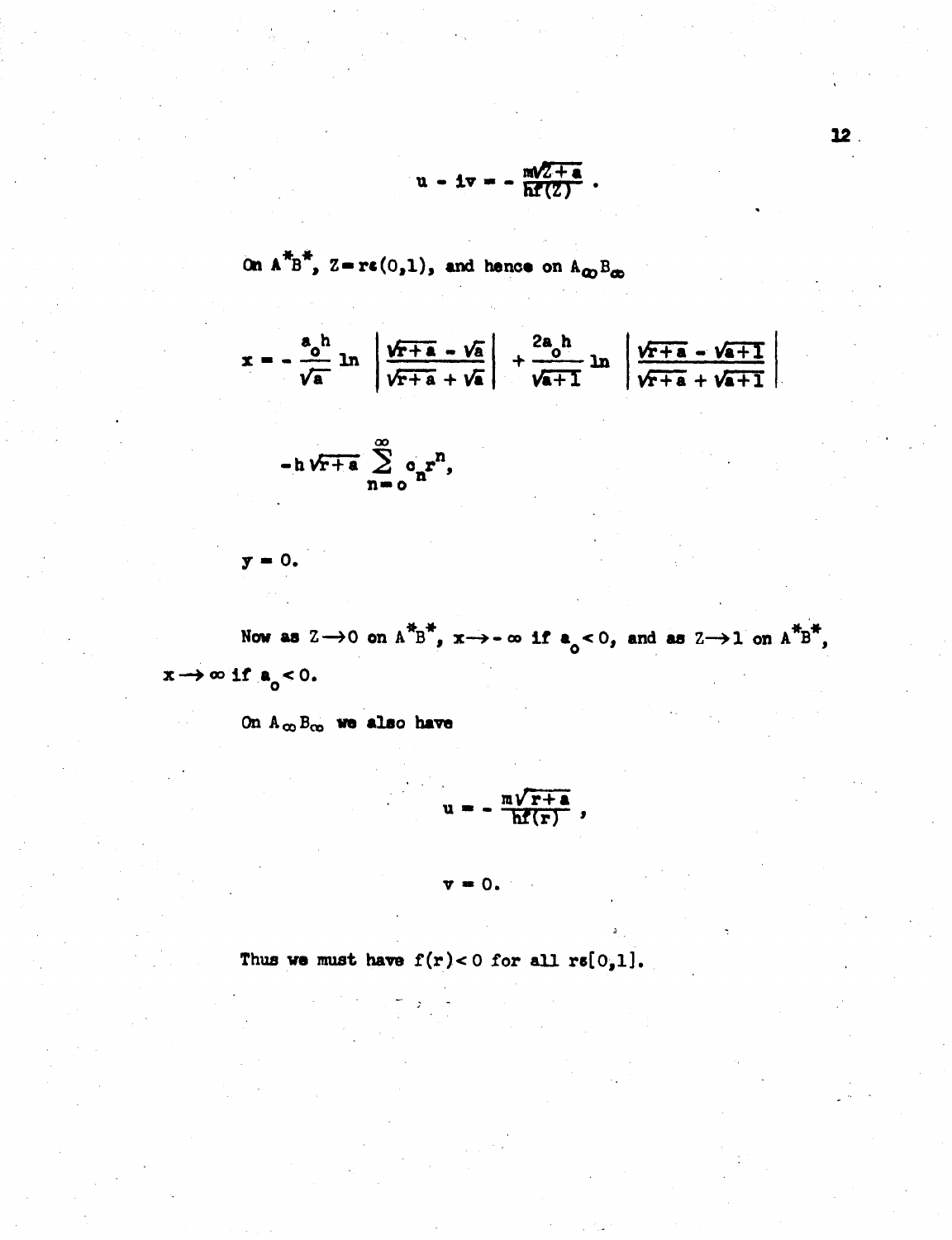On  $A^{\#}D^{\#}$ ,  $Z = -re(-a, 0)$ . Hence we have

$$
x = -\frac{a_0 h}{\sqrt{a}} \ln \left| \frac{\sqrt{-r+a} - \sqrt{a}}{\sqrt{-r+a} + \sqrt{a}} \right| + \frac{2a_0 h}{\sqrt{a+1}} \ln \left| \frac{\sqrt{-r+a} - \sqrt{a+1}}{\sqrt{-r+a} + \sqrt{a+1}} \right| \right|
$$
  
\n
$$
-h\sqrt{-r+a} \left\{ \sum_{n=0}^{\infty} c_n (-r)^n \right\},
$$
  
\n
$$
y = -\frac{a_0 h}{\sqrt{a}} \arg \frac{\sqrt{-r+a} - \sqrt{a}}{\sqrt{-r+a} + \sqrt{a}} + \frac{2a_0 h}{\sqrt{a+1}} \arg \frac{\sqrt{-r+a} - \sqrt{a+1}}{\sqrt{-r+a} + \sqrt{a+1}} - \frac{2a_0 n}{\sqrt{a+1}} h
$$
  
\n
$$
= -\frac{a_0}{\sqrt{a}} \pi h.
$$

Since the height of the channel is h,  $-\frac{a}{\sqrt{a}}\pi = 1$ . As  $Z \rightarrow 0$  on  $A^{\dagger}D^{\dagger}$ ,  $x \rightarrow -\infty$  and when  $Z = -a$ ,  $x = 0$ .

On  $A_{\infty}^{\dagger}$  D

$$
u = -\frac{m\sqrt{-r+a}}{h\Gamma(-r)}
$$

0.

Thus we must have

$$
\mathbf{f}(-\mathbf{r}) < 0
$$

whenever  $r \in [0, a]$ .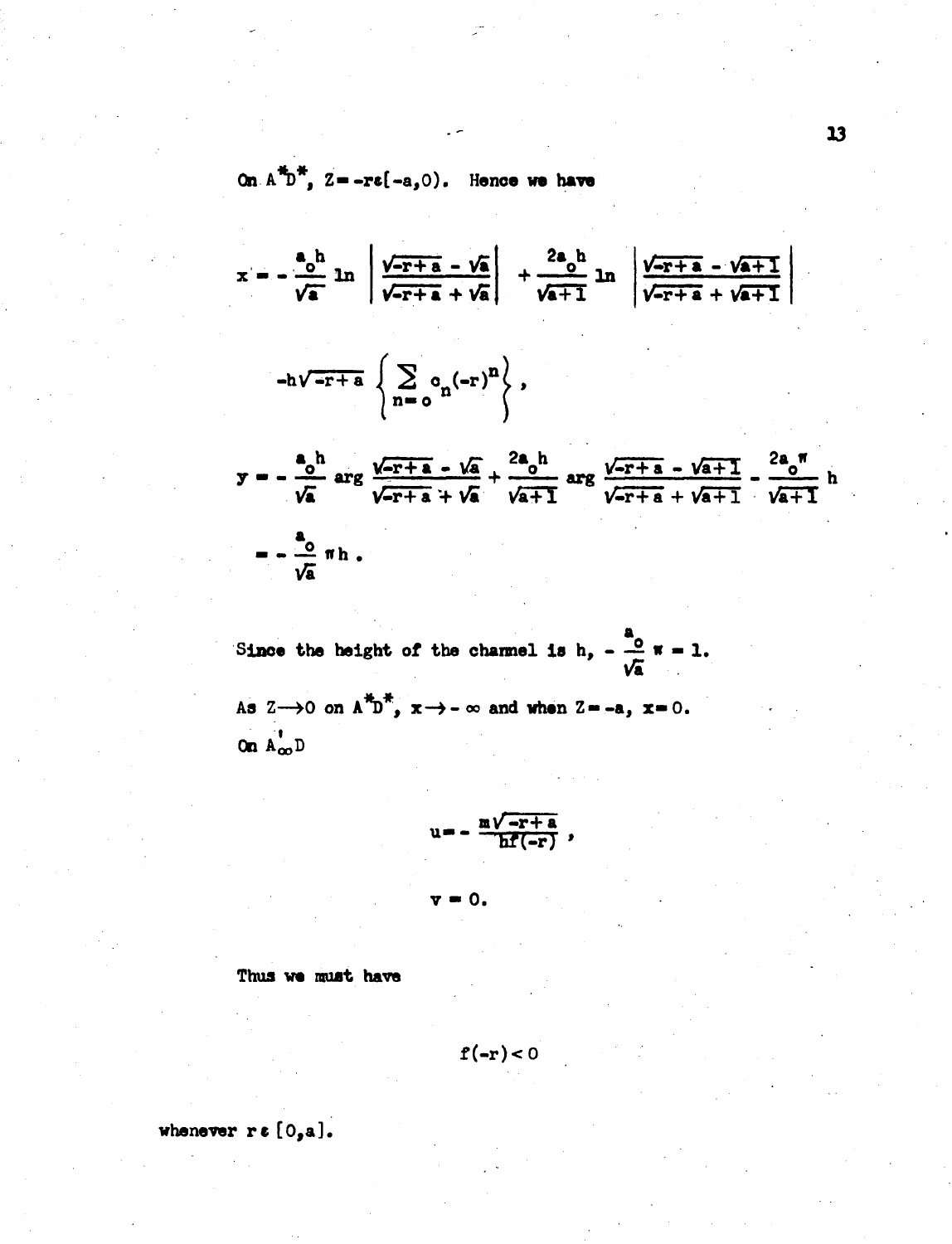On 
$$
D^{\pi}C^{\pi}
$$
,  $Z = -r\varepsilon[-1, -a]$  and hence

$$
x = -\frac{a_0 h}{\sqrt{a}} \ln \left| \frac{\sqrt{-r+a} - \sqrt{a}}{\sqrt{-r+a} + \sqrt{a}} \right| + \frac{2a_0 h}{\sqrt{a+1}} \ln \left| \frac{\sqrt{-r+a} - \sqrt{a+1}}{\sqrt{-r+a} + \sqrt{a+1}} \right| = 0,
$$

$$
y = -\frac{a_0 h}{\sqrt{a}}
$$
 arg  $\frac{\sqrt{-r+a} - \sqrt{a}}{\sqrt{-r+a} + \sqrt{a}} + \frac{2a_0 h}{\sqrt{a+1}}$  arg  $\frac{\sqrt{-r+a} - \sqrt{a+1}}{\sqrt{-r+a} + \sqrt{a+1}} - \sqrt{r-a} h \sum_{n=0}^{\infty} c_n (-r)^n \frac{2a_0 n}{\sqrt{a+1}} h$ 

The velocity conditions on DC give

$$
u = 0,
$$
  

$$
v = \frac{m\sqrt{r-a}}{hf(-r)},
$$

and thus we must have

$$
\mathbf{f}(-\mathbf{r})<0
$$

for  $re[a,1].$ 

From the boundary conditions we see that

$$
f(r) = \sum_{n=0}^{\infty} a_n r^n < 0
$$

for all  $re[-1,1].$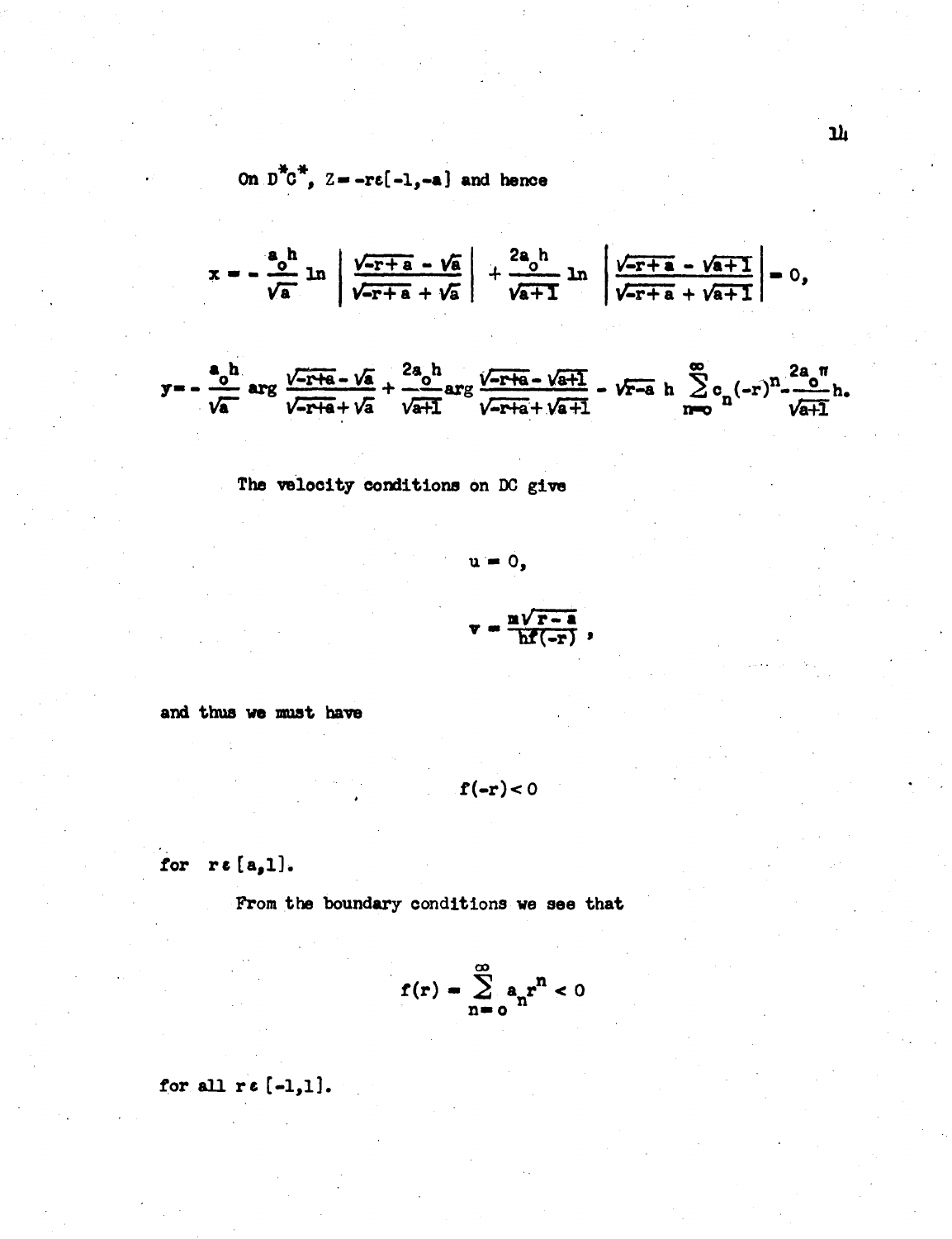THE INTEGRAL EQUATION  $\mathbf{h}_{\bullet}$ 

**Let** 

$$
u - 1v = q^{*}e^{-10} = -\frac{m\sqrt{2+a}}{h\mathbf{f}(2)}
$$

where  $q^*$  is the speed and  $\sigma$  is the direction of flow at a point in the z-plane.

Let

$$
e^{\mathrm{H}_o(\mathbf{r}_s\chi)} = -f(\mathbf{r}e^{\mathrm{i}\chi}).
$$

On  $B^{\dagger}C^{\dagger}$ ,  $Z=e^{iX}$ ,  $dZ=ie^{iX}dX$  where  $0 \leq X \leq \pi$ , and thus on the free streamline we have

$$
\frac{ds}{dx} = \frac{h \cot \chi/2}{\sqrt{e^{1\chi} + a}} f(e^{1\chi})
$$

$$
= \frac{\text{h} \cot \chi/2}{\sqrt{\text{d}^1 \chi} + \text{a}} \, \text{e}^{\text{H}_0(1,\chi)}.
$$

Let

 $H_o(r, x) = F_o(r, x) + iG_o(r, x),$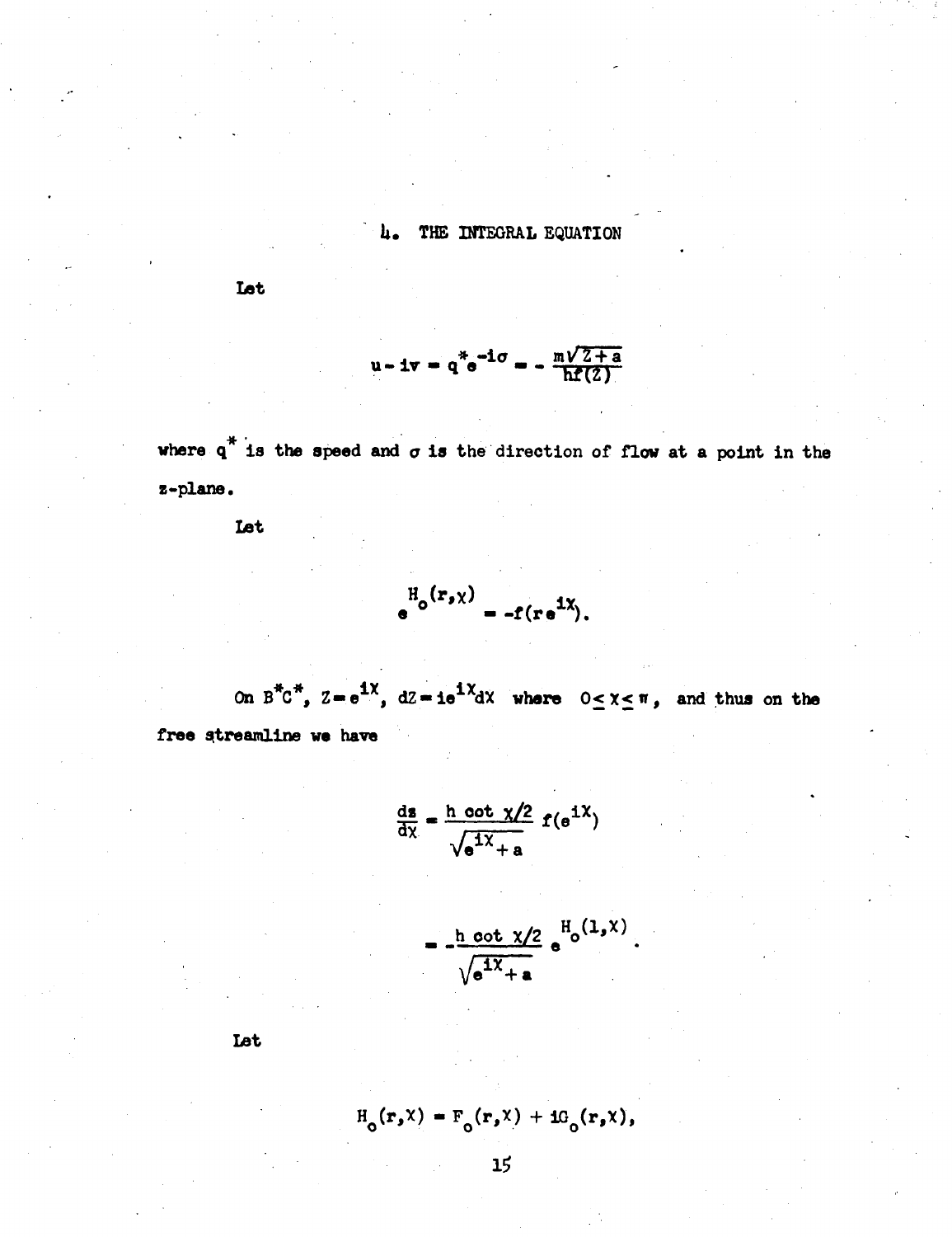$$
re^{iX} + a = Q_0(r, x) e^{iQ_0(r, x)},
$$

$$
q_o(r,x) = \frac{mQ_o^{\frac{1}{2}}(r,x)}{F_o(r,x)},
$$

$$
H_o(1, x) = H(x) = F(x) + iG(x),
$$

$$
e^{iX} + a = Q_0(1, x)e^{iQ_0(1, x)} = Q(x)e^{iQ(x)},
$$
  
 $q_0(1, x) = q(x) = \frac{mQ^{\frac{1}{2}}(x)}{he^{F(x)}}.$ 

Thus we have

$$
\frac{ds}{dX} = -\frac{h \cot \chi/2}{Q^2(\chi)} e^{F(\chi)} e^{i[(G(\chi) - g(\chi)/2)]}
$$

Separating into real and imaginary parts gives

$$
\frac{dx}{dx} = -\frac{h \cot x/2}{Q^{\frac{1}{2}}(x)} e^{F(x)} \cos [G(x) - g(x)/2],
$$

$$
\frac{dy}{dX} = -\frac{h \cot \chi/2}{q^{\frac{1}{2}}(\chi)} e^{F(\chi)} \sin \left[ G(\chi) - g(\chi)/2 \right].
$$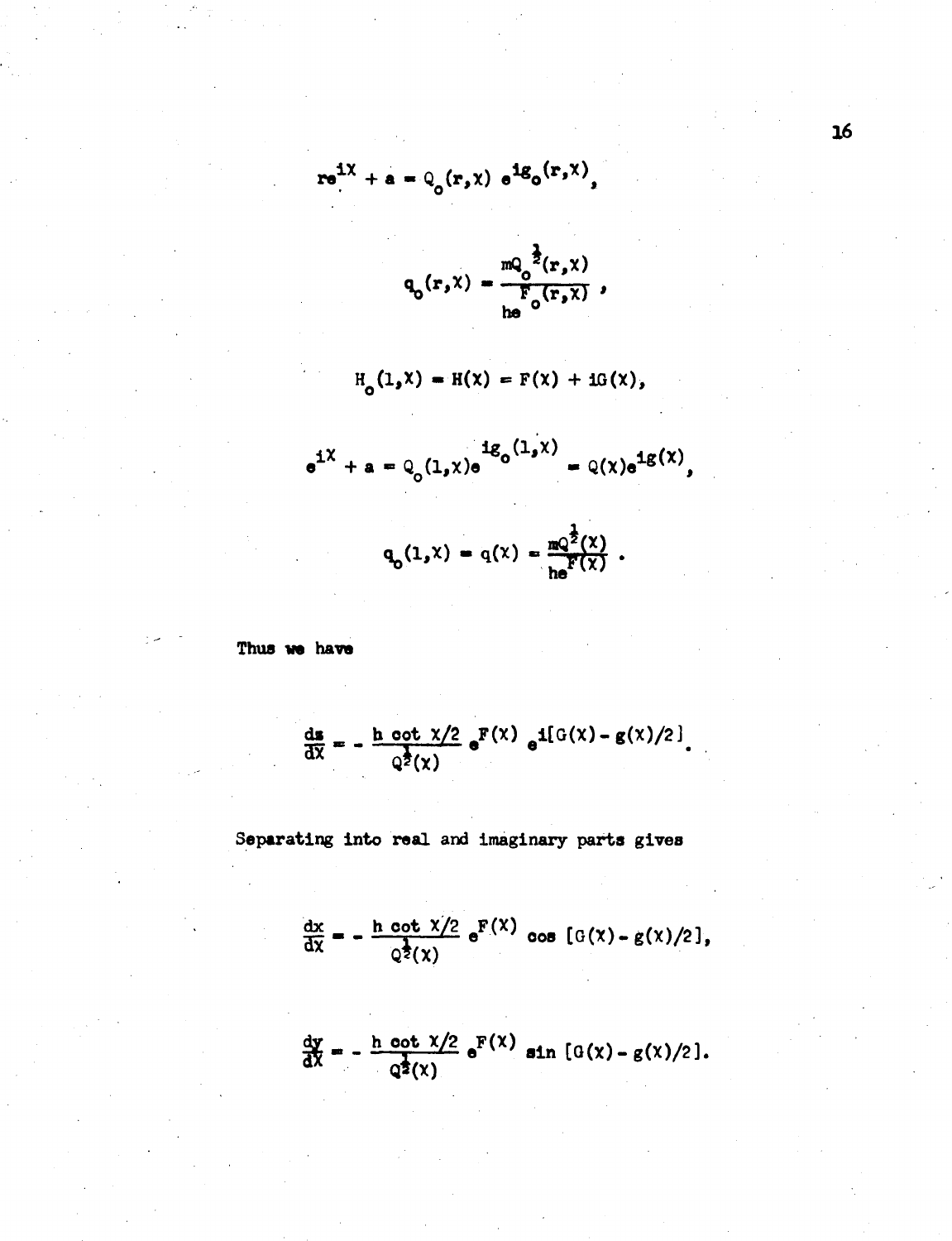Now the complex velocity is

$$
q^* e^{-i\sigma} = \frac{mQ_0^{\frac{1}{2}}(r, x) -i\left[G_0(r, x) - g_0(r, x)/2\right]}{F_0(r, x)} e
$$

Thus the speed at any point is

$$
q^* = q_o(r, x) = \frac{mQ_o^{\frac{1}{2}}(r, x)}{he^{r_o(r, x)}},
$$

and the direction of flow is

$$
\sigma = G_o(r, x) - g_o(r, x)/2.
$$

On the free streamline we have

$$
q^* = \frac{mQ^{\frac{1}{2}}(\chi)}{he^F(\chi)}
$$

and

$$
\sigma = G(\lambda) - g(\lambda)/2.
$$

By Bernoulli's equation

$$
\frac{P}{\rho} + \frac{1}{2} q^2 + gy = constant
$$

on a streamline.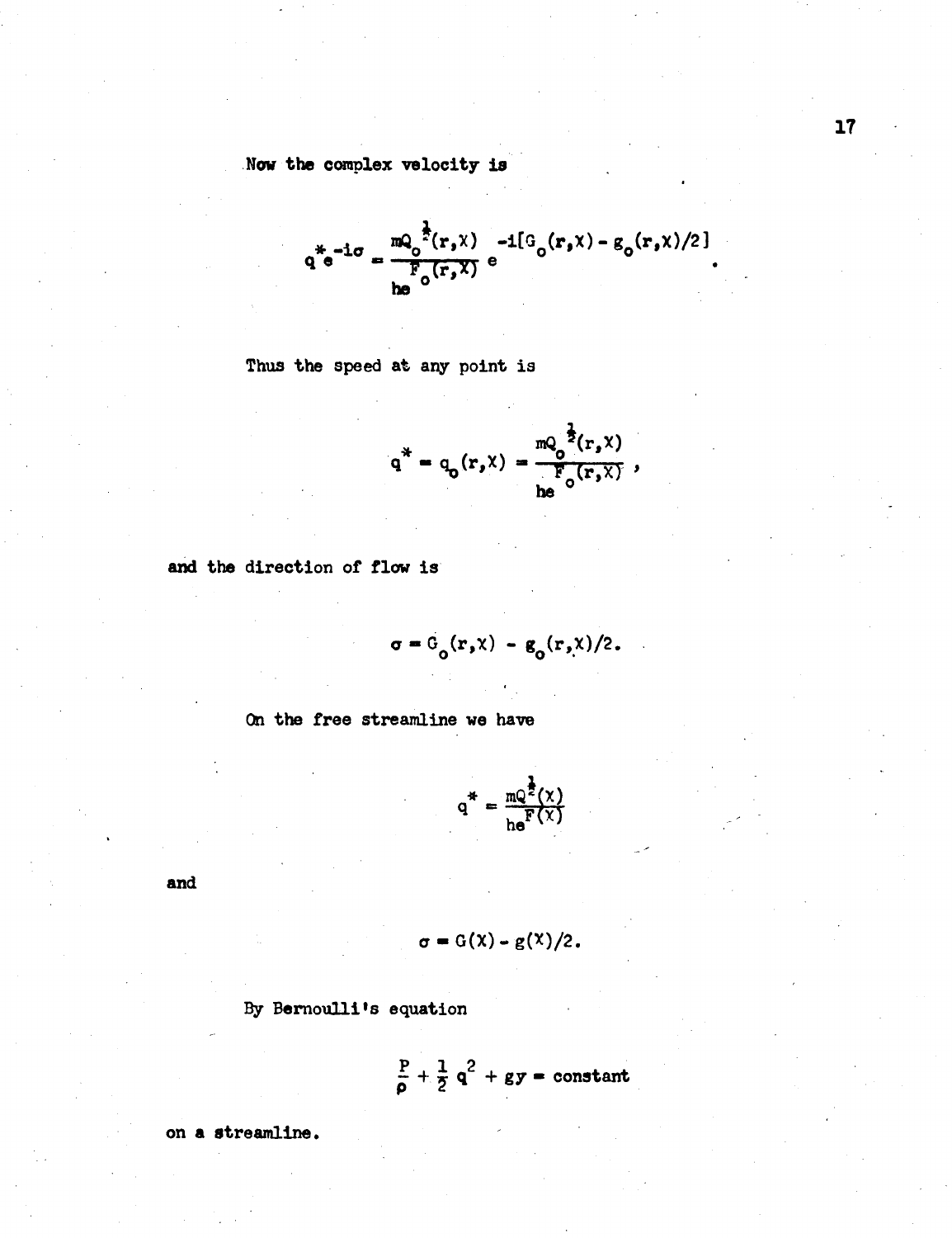**On the free surfaoe the pressure is constant and thus on the free streamline we have** 

$$
q(x) \frac{dq(x)}{dx} = -g \frac{dy}{dx}.
$$

**Hence** 

$$
q(x) \frac{dq(x)}{dx} = g \frac{h \cot \chi/2}{Q^2(x)} e^{F(x)} \sin [G(x) - g(x)/2].
$$

Multiplying by  $q(X) = \frac{mq^{\frac{1}{2}}(X)}{h e^{\frac{1}{2}(X)}}$  gives

$$
\frac{d}{dx} \left( \frac{m^3 q^{3/2}(x)}{n^3 s^{3/2}(x)} \right) = 3mg \cot (x)/2 \sin [G(x) - g(x)/2].
$$

**Integrating with respect to X gives** 

$$
e^{-3F(X)} = \frac{3gh^3}{\alpha m^2 Q^{3/2}(x)} \left[ c \int_0^X \cot t/2 \sin [G(t) - g(t)/2] dt + 1 \right] (1)
$$

**where o is a constant which must be determined.** 

Thus we want to find the functions  $G(X)$  and  $F(X)$  plus a  $\eta_{\rm c}$  ,  $\sim$ **constant o such that this equation is satisfied.**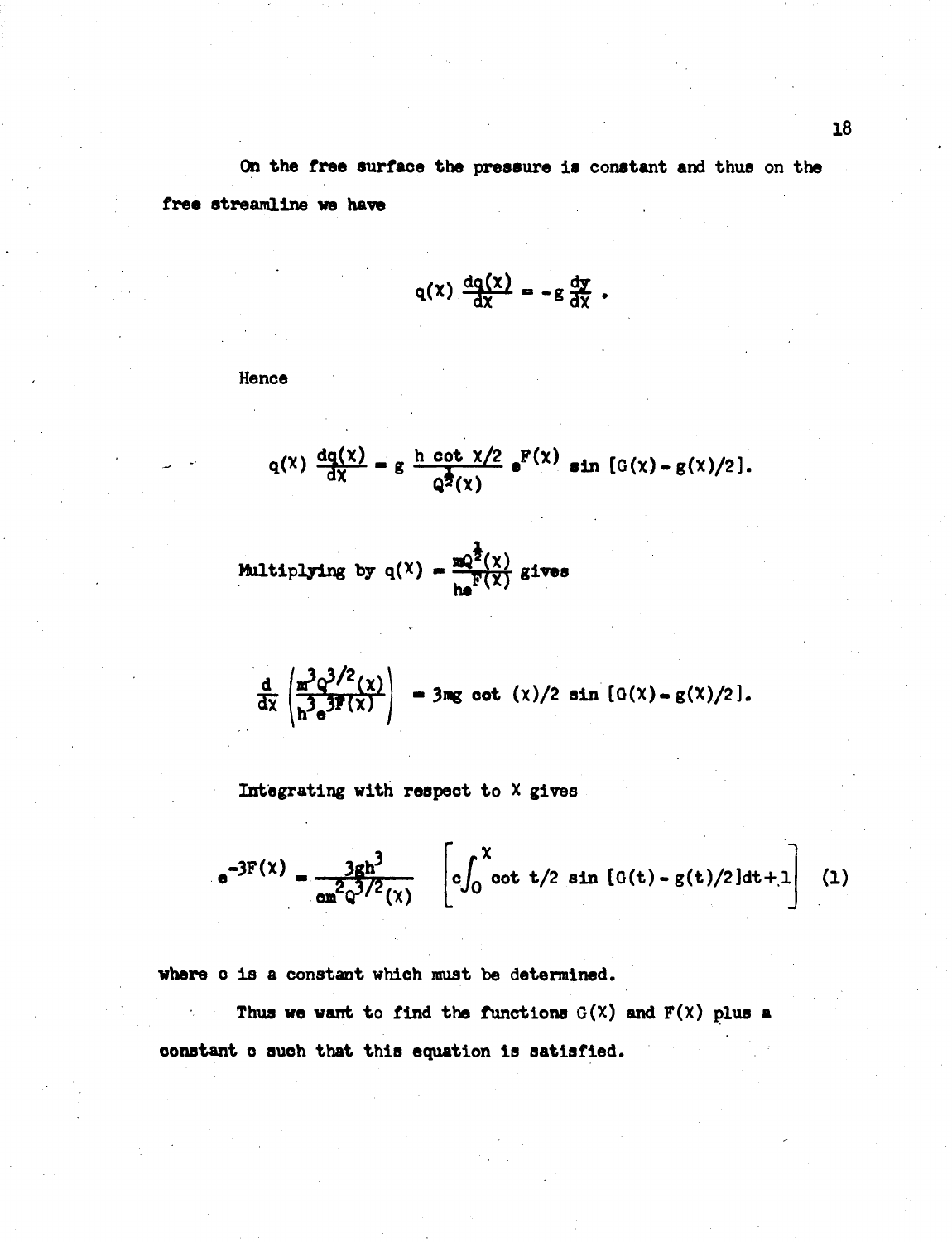Taking the ln of equation (1) gives

$$
-3F(x) = \ln \frac{3gh^3}{\text{cn}^2Q^{3/2}(x)} + \ln \left[1 + \text{o}\int_0^x \cot t/2 \sin[0(t) - g(t)/2]dt\right].
$$

Differentiating with respect to  $\chi$  and multiplying by -1/3

implies

$$
\frac{d}{dx}\left[F(x)\right] = \frac{1}{2Q(x)}\frac{dQ(x)}{dx} - \frac{c \cot \frac{x}{2} \sin[G(x) - g(x)/2]}{3\left(1 + c \int_0^x \cot \frac{t}{2} \sin[G(t) - g(t)/2]dt\right)}
$$

**Let** 

$$
H(\chi) = F(\chi) + iG(\chi) = \sum_{n=0}^{\infty} b_n(\cos n\chi + i \sin n\chi),
$$

It can be shown that the  $b_n$  are real and hence

$$
F(x) = \sum_{n=0}^{\infty} b_n \cos nx,
$$

$$
G(x) = \sum_{n=1}^{\infty} b_n \sin nx.
$$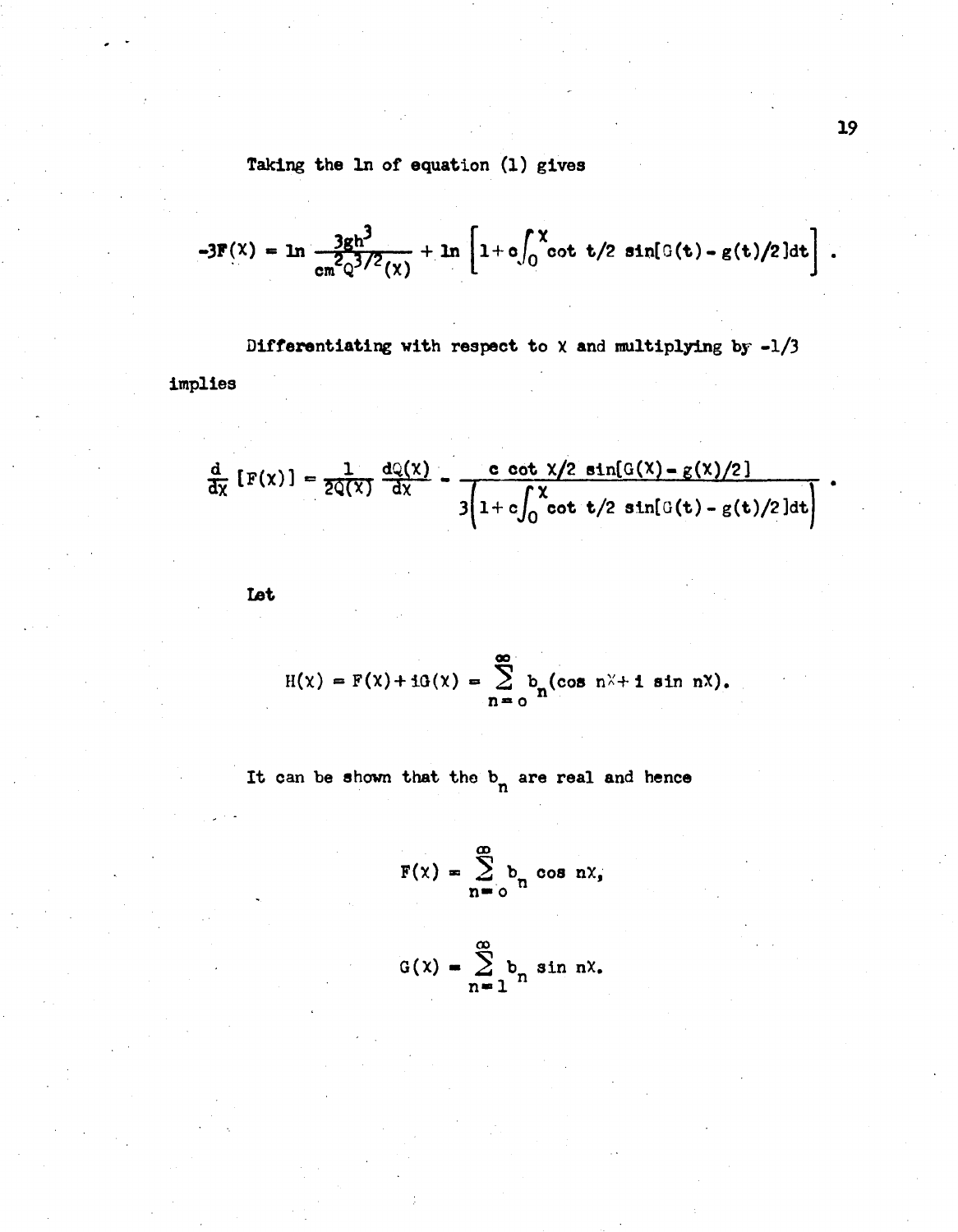$\frac{d}{dx}$ [F(x)] =  $-\sum_{n=1}^{\infty} n b_n \sin nx$ 

$$
\sum_{m=1}^{\infty} b_m \sin mx = \frac{2}{\pi} \int_0^{\pi} \left( \sum_{m=1}^{\infty} \frac{\sin m \cos n m x}{m} \right) \left( \sum_{n=1}^{\infty} n b_n \sin ne \right) de.
$$

**Thus we have** 

$$
G(x) = \frac{2}{\pi} \int_0^{\pi} N(\epsilon, x) \left[ -\frac{1}{2Q(\epsilon)} \frac{dQ(\epsilon)}{d\epsilon} + \frac{0 \cot \epsilon/2 \sin[\theta(\epsilon) - g(\epsilon)/2]}{3(1 + c \int_0^{\epsilon} \cot t/2 \sin[\theta(t) - g(t)/2] dt)} \right] d\epsilon
$$

**where** 

**and** 

$$
N(\varepsilon, X) = \sum_{m=1}^{\infty} \frac{\sin m \varepsilon \sin m X}{m}.
$$

Now if we can solve this nonlinear integral equation for  $G(x)$ and a corresponding value of c, then with a given input flux,  $H_o(r, x)$ is determined and from this all the characteristics of the flow can be **found.** 

**Thus the solution of our problem depends upon solving the above integral equation.** 

$$
\texttt{Now}
$$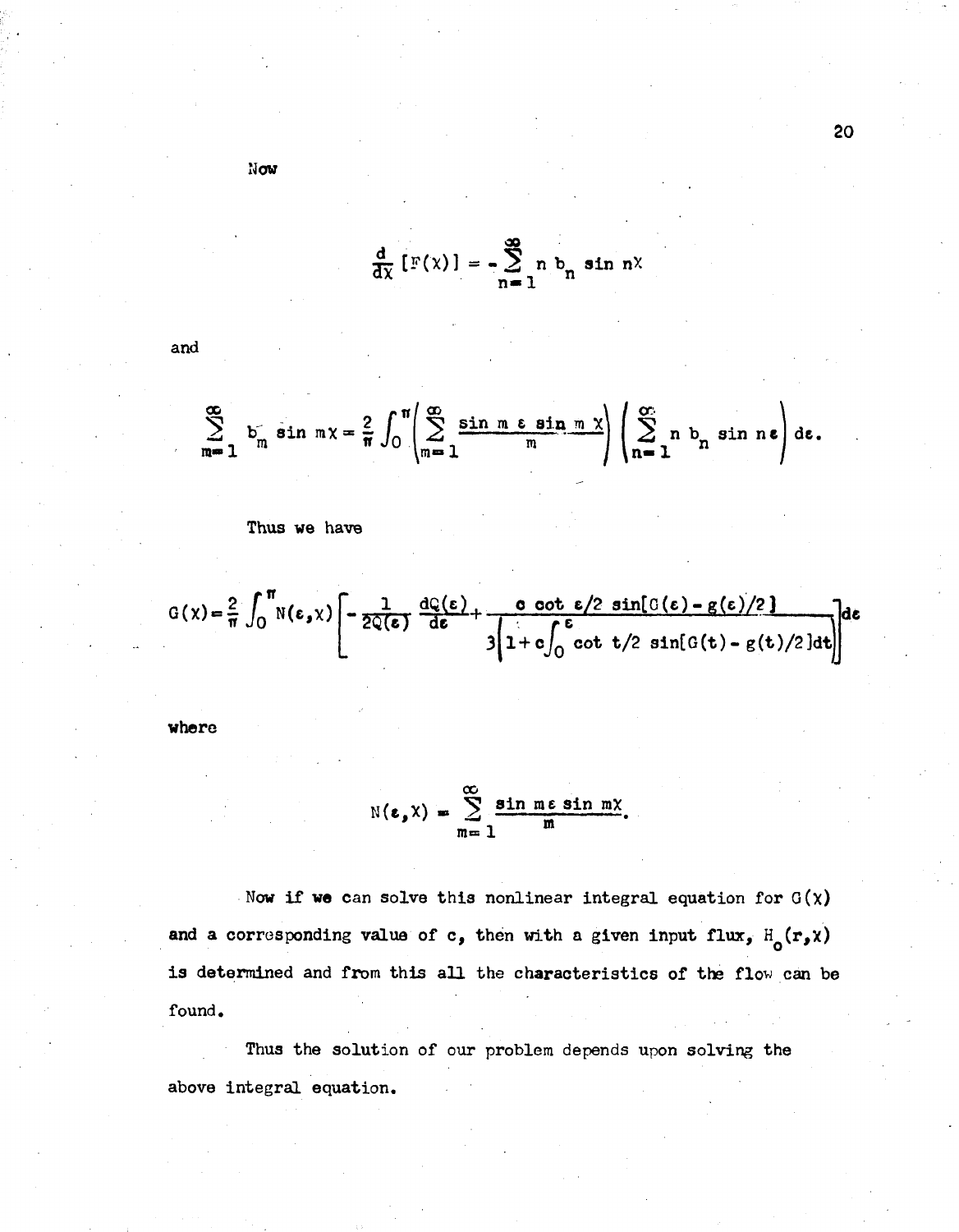#### **5. FLOWS WITHOUT GRAVITY**

Now consider the case when  $g=0$ . Bernoulli's equation implies **that q is constant on the free streamline and since** 

$$
q(x) = \frac{mQ^{\frac{1}{2}}(x)}{he^F(x)},
$$

**we have** 

$$
q_1 = \frac{mQ^{\frac{1}{2}}(X)}{he^{\frac{1}{2}}(X)}
$$

where  $q_1 > 0$ , since it is the velocity on the free streamline.

**Now** 

$$
e^{\mathbf{F}(x)} = \frac{mQ^{\frac{1}{2}}(x)}{hq_1}
$$

**and thus** 

$$
F(x) = \ln \frac{mQ^{\frac{1}{2}}(x)}{hq_1}.
$$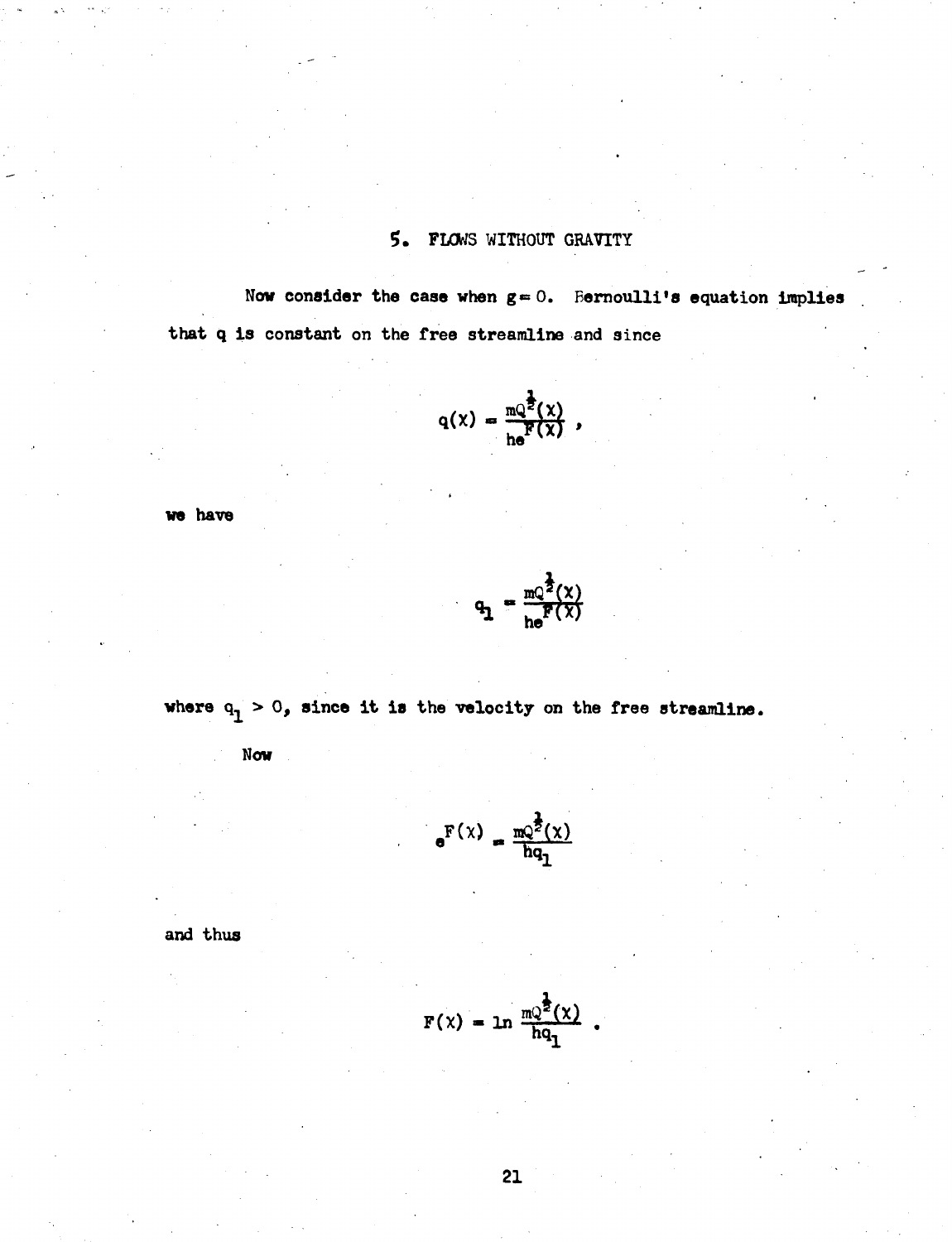**Differentiating along the streamline gives** 

$$
\frac{\mathrm{d}}{\mathrm{d}\mathrm{x}}\mathrm{F}(\mathrm{x})=\frac{1}{2\mathrm{Q}(\mathrm{x})}\frac{\mathrm{d}\mathrm{Q}(\mathrm{x})}{\mathrm{d}\mathrm{x}}.
$$

**Thus the integral equation for the non-gravity case reduces to** 

$$
G(x) = -\frac{2}{\pi} \int_0^{\pi} N(\epsilon, x) \frac{1}{2C(\epsilon)} \frac{dQ(\epsilon)}{d\epsilon} d\epsilon
$$

**where** 

$$
\mathbb{N}(\epsilon, x) = \sum_{n=1}^{\infty} \frac{\sin n\epsilon \sin n\chi}{n}.
$$

Since  $Q(\epsilon)$  is fixed for a given value of a,  $G(X)$  can be **calculated.** 

**Viow when a is fixed** 

$$
G(x) = \sum_{n=1}^{\infty} b_n \sin nx
$$

**is** known and thus the  $b_n$  can be determined for  $n \geq 1$ .

For a specific problem U and h are given and thus m is fixed **and we have** 

$$
m = \frac{Uh}{H} .
$$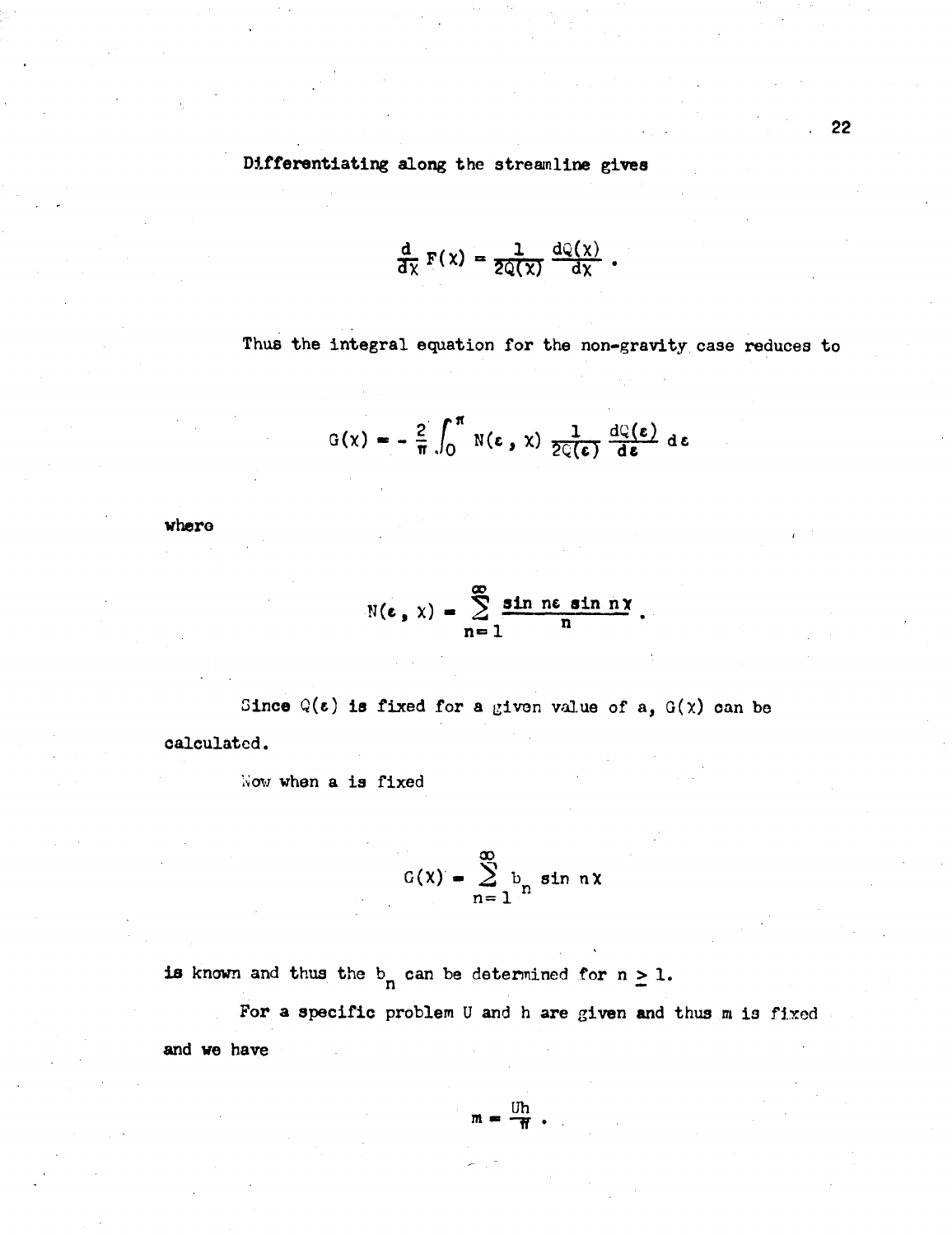**We oan now determine b since o** 

$$
b_o = \ln \frac{m\sqrt{a}}{hU}.
$$

Now  $q_1$  and  $F(x)$  are known and we have

$$
\frac{dy}{dx} = \frac{h \cot \chi/2}{-Q^{\frac{1}{2}}(\chi)} e^{F(\chi)} \sin \left[ G(\chi) - g(\chi)/2 \right]
$$

$$
= - \frac{m}{q_1} \cot \frac{x}{2} \sin \left[ \frac{G(x) - g(x)}{2} \right],
$$

where m and  $q_1$  are known constants.

When  $X = \pi$ ,  $y = y_0 = b$  and thus

$$
y-b = -\frac{m}{q_1} \int_{\pi}^{X} \cot \epsilon/2 \sin[G(\epsilon) - g(\epsilon)/2] d\epsilon
$$

where  $0 \leq X \leq \pi$ .

The height of the free streamline at infinity  $y^B_B$  can be **determined from the preceding equation or from the equation of continuity which gives** 

$$
\mathbf{y}_B = \frac{\mathbf{U} \mathbf{h}}{\mathbf{q}_1} \; .
$$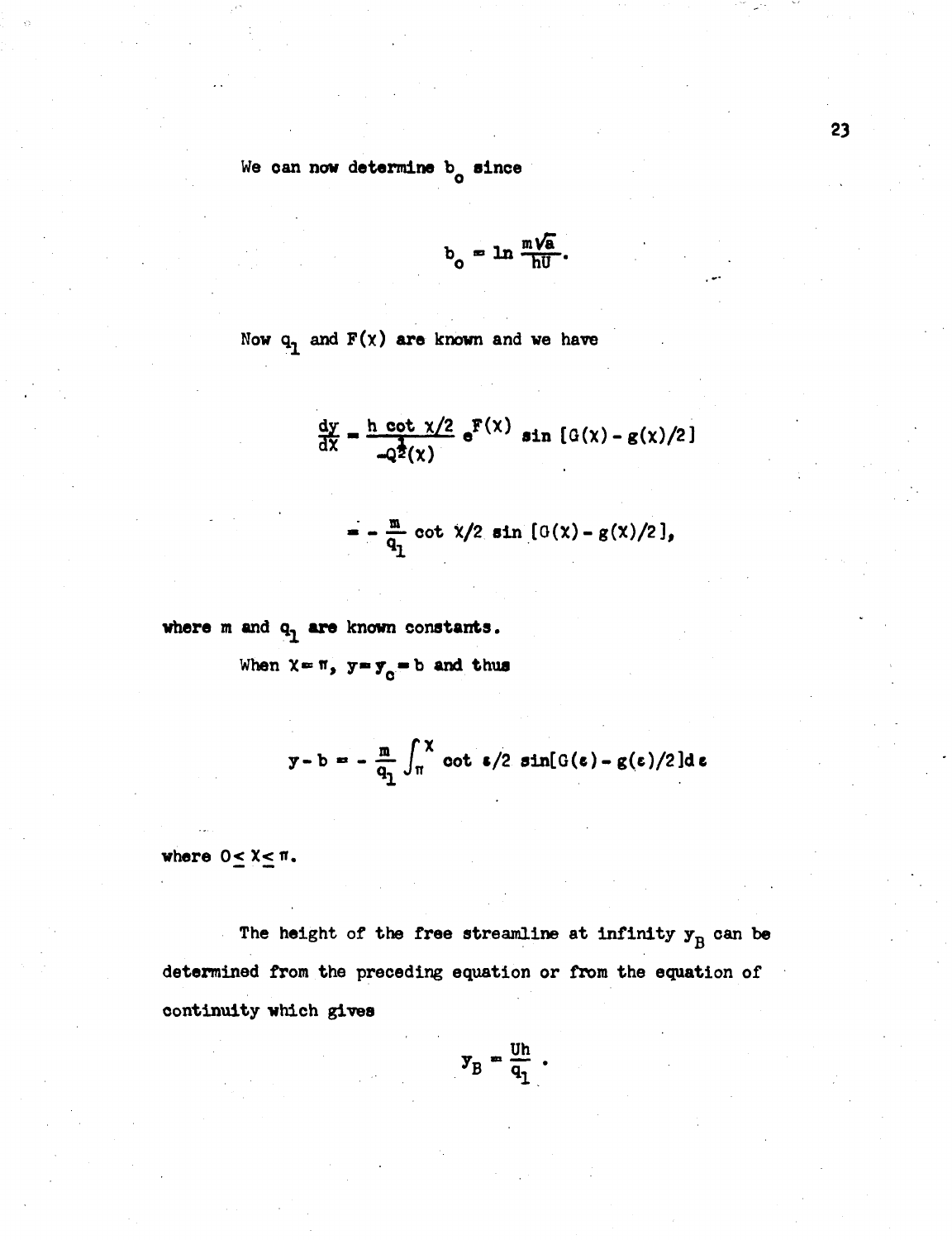# $\frac{dx}{dX} = -\frac{m}{q_n}$  oot  $x/2$  cos  $[G(x) - g(x)/2]$

**2U** 

**it follows that** 

$$
x = -\frac{m}{q_1} \int_{\pi}^{x} \cot \epsilon/2 \cos \left[ G(\epsilon) - g(\epsilon)/2 \right] d\epsilon
$$

where  $0 \leq \chi \leq \pi$ .

Thus we can solve for x and y and since  $H_{\alpha}(r,\chi)$  is also known **all the properties of the flow can be determined.** 

**If we oonsider the case when g»0 and let the height of the**  channel tend to infinity then in the limit we should have the problem **of flow through an aperture [2],** 

**If b is fixed, as h—»co, a—>0 and hence it follows that**   $Q(X) \rightarrow 1$ ,  $g(X) \rightarrow X$ , and  $Q(X) \rightarrow 0$ .

We shall use the symbol  $\dot{=}$  for "approximately equal to." Thus in the sequel  $x \triangleq y$  means that x is approximately equal to y.

If  $a \triangleq 0$  then  $0 \triangleq 0$  and hence it follows that  $a^{F(\chi)} \triangleq a^{b}$ .  $\frac{b}{c}$  **Let** he  $\frac{b}{c}$  **=** K.

**The fluid speed on the free streamline is constant and from the**  above it is approximately  $\frac{m}{K}$ .

**Since**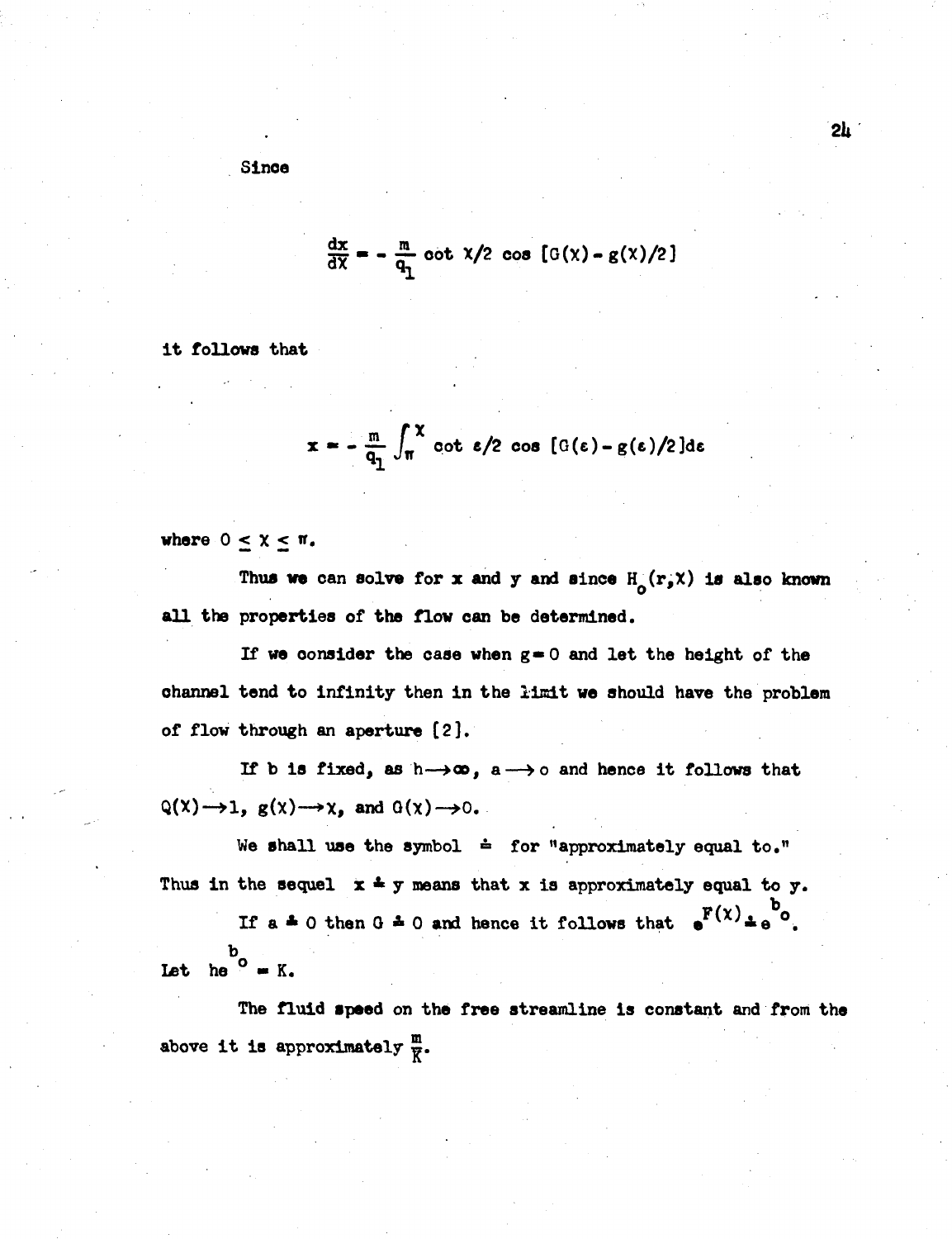Thus

 $\mathcal{C}$ 

$$
\frac{dx}{dx} = -K \cot \frac{x}{2} \cos \frac{x}{2}
$$

$$
\triangleq -K(\csc \frac{x}{2} - \sin \frac{x}{2}).
$$

Integrating we have

 $x = -2$  K[ln tan  $x/t + cos x/2$ ] + constant.

When  $x = \pi$  we have  $x = 0$  and thus the constant is sero.

Hence

 $x = -2$  K[ln tan  $x/l_1 + \cos x/2$ ].

Now

$$
\frac{dy}{dx} = -K \cot \frac{x}{2} \sin(-\frac{x}{2})
$$

 $\pm$  K cos  $(\frac{\chi}{2})$ 

thus

$$
y = 2K \sin(\chi/2) + \text{constant}.
$$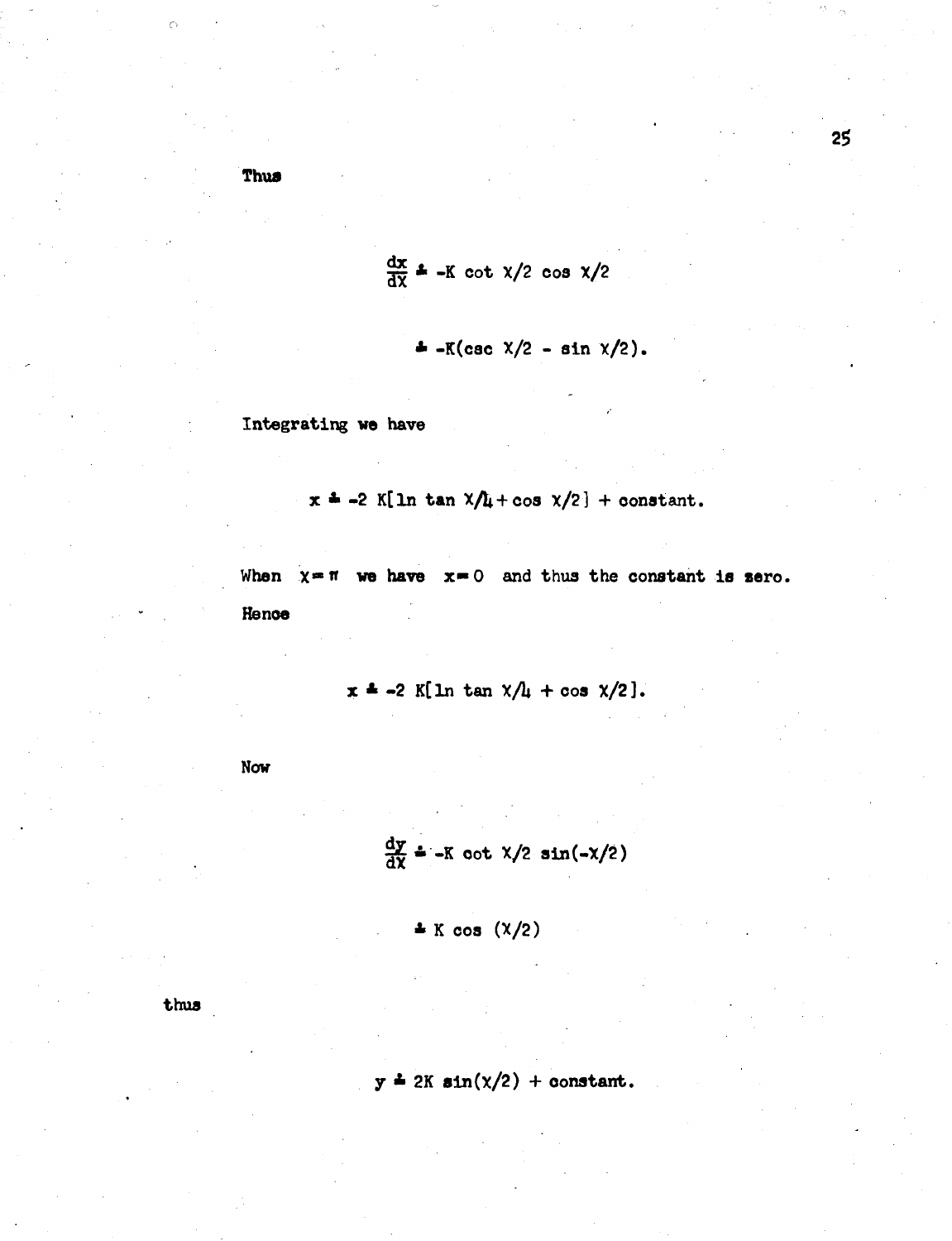When  $x = 0$ ,  $y = y_B$  = height of the free streamline at infinity

and thus the constant equals  $y_{B}$ .

Therefore

$$
y = 2K \sin(\chi/2) + y_{\rm p}.
$$

Letting  $X = N$  gives  $y = y_c$  and thus

$$
\mathbf{y}_{\rm c} = 2\mathbf{K} + \mathbf{y}_{\rm B}
$$

giving

$$
K = \frac{y_c - y_B}{2}
$$

By the equation of continuity

 $m\pi$  = flux entering channel = flux at B.

Thus

$$
m\pi = y_B q_B \stackrel{\text{d}}{=} y_B \frac{m}{b_0} = m \frac{y_B}{b_0}.
$$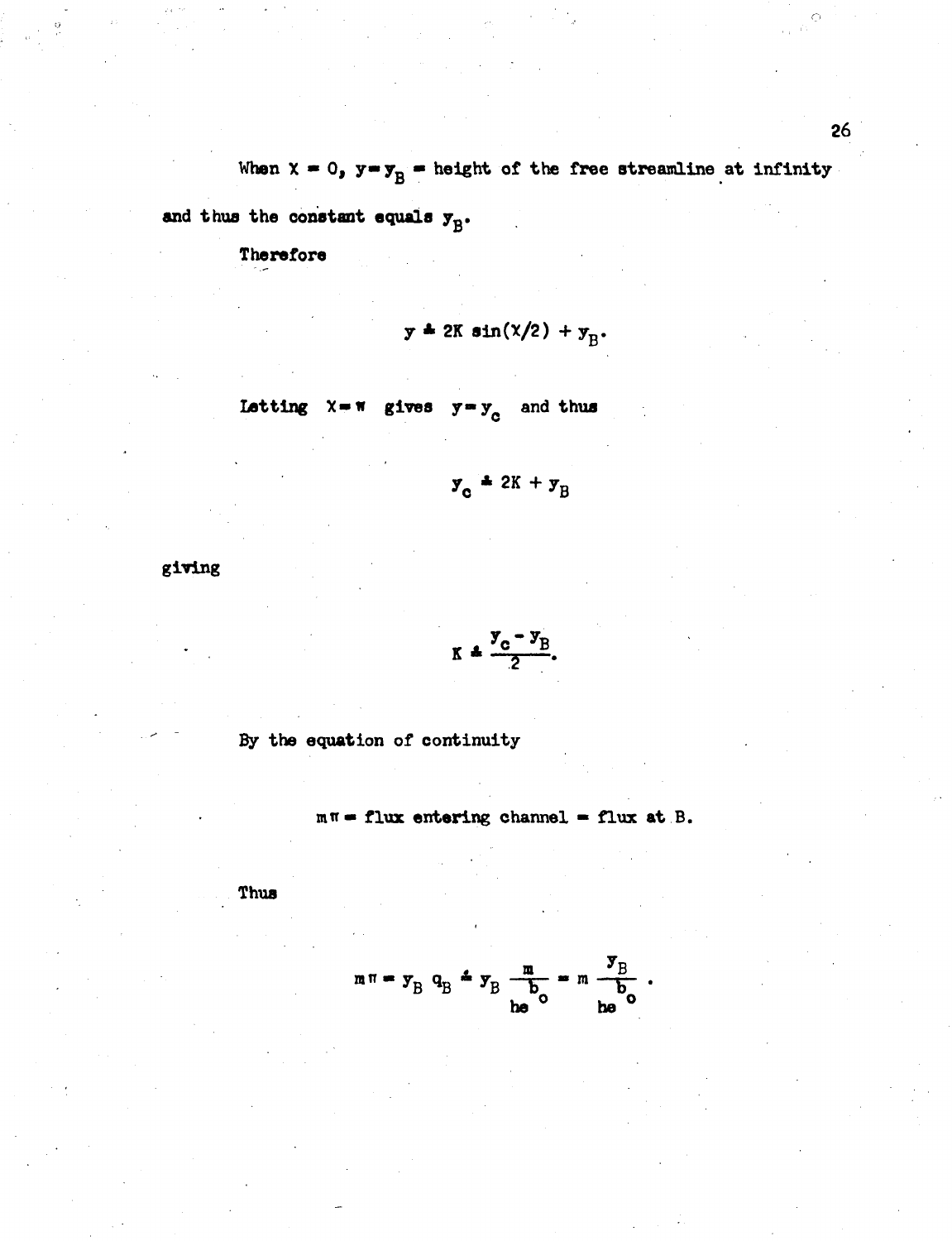## This implies

$$
\frac{b}{\ln 2} \cdot \frac{y}{\pi} = \frac{\sigma b}{\pi}
$$

where  $\sigma$  is the coefficient of contraction.

Since  $y_0 = b$  and  $y_B = \sigma b$  it follows that

$$
b = \sigma b + y_c - y_h.
$$

**But** 

$$
\mathbf{y}_0 - \mathbf{y}_B = 2K = 2h e^{b} + 2 \frac{\sigma b}{\pi}
$$

and thus

$$
b = \sigma b + 2 \frac{\sigma b}{\pi} = \sigma \left( \frac{\pi b + 2b}{\pi} \right)
$$

Hence it follows that

$$
\sigma = \frac{bn}{bn + 2b} = \frac{n}{n+2} .
$$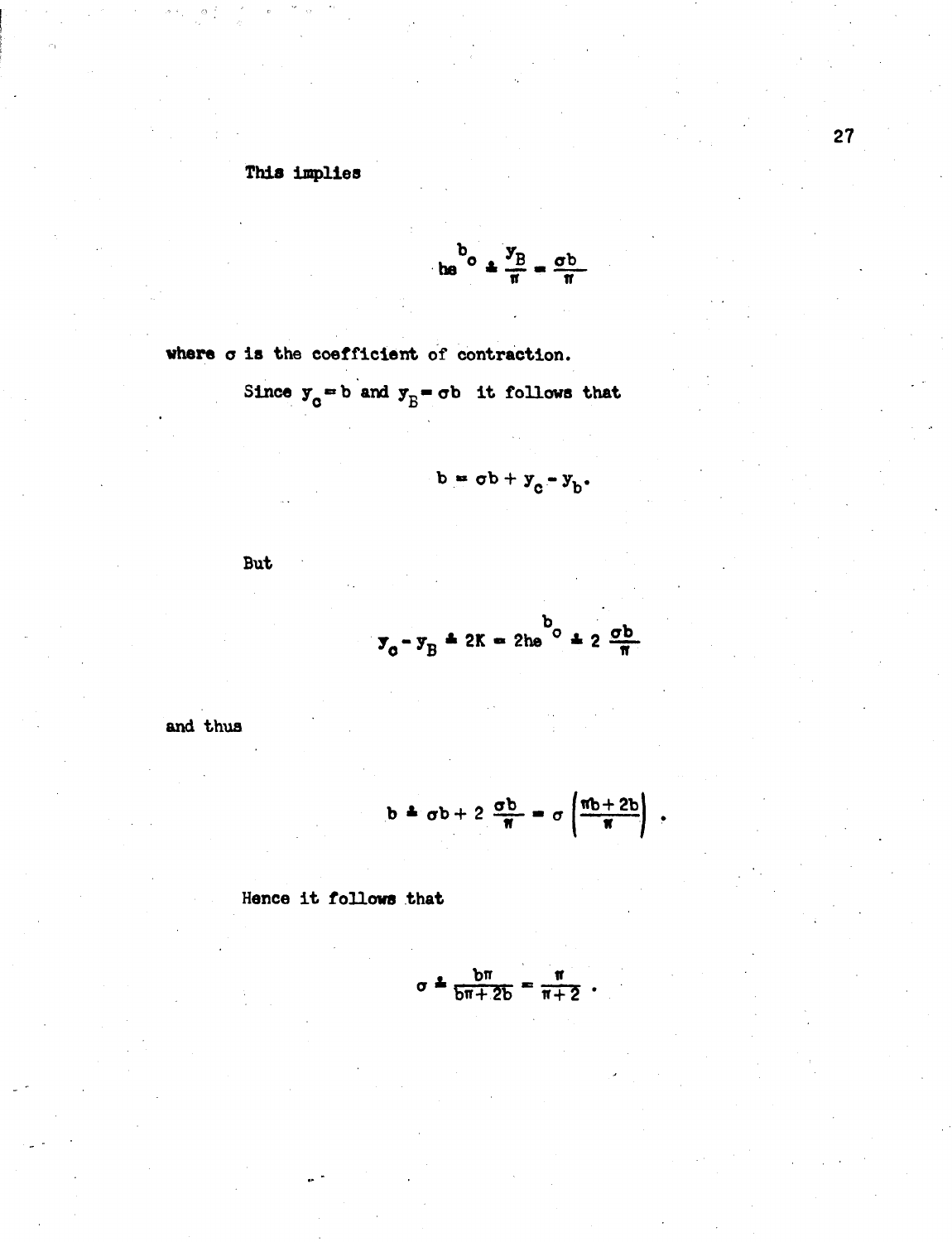#### Thus we have the following approximations:

 $x = -\frac{2 \sigma b}{\pi} [\ln \tan \frac{x}{\mu} + \cos \frac{x}{2}],$  $y = \frac{2 \sigma b}{\pi} \left[ \sin \left( \frac{x}{2} \right) + \frac{\pi}{2} \right],$  $\sigma = \frac{\pi}{\pi + 2}$ .

These equations agree with the results obtained for the flow through an aperture when the fluid is of infinite height [2].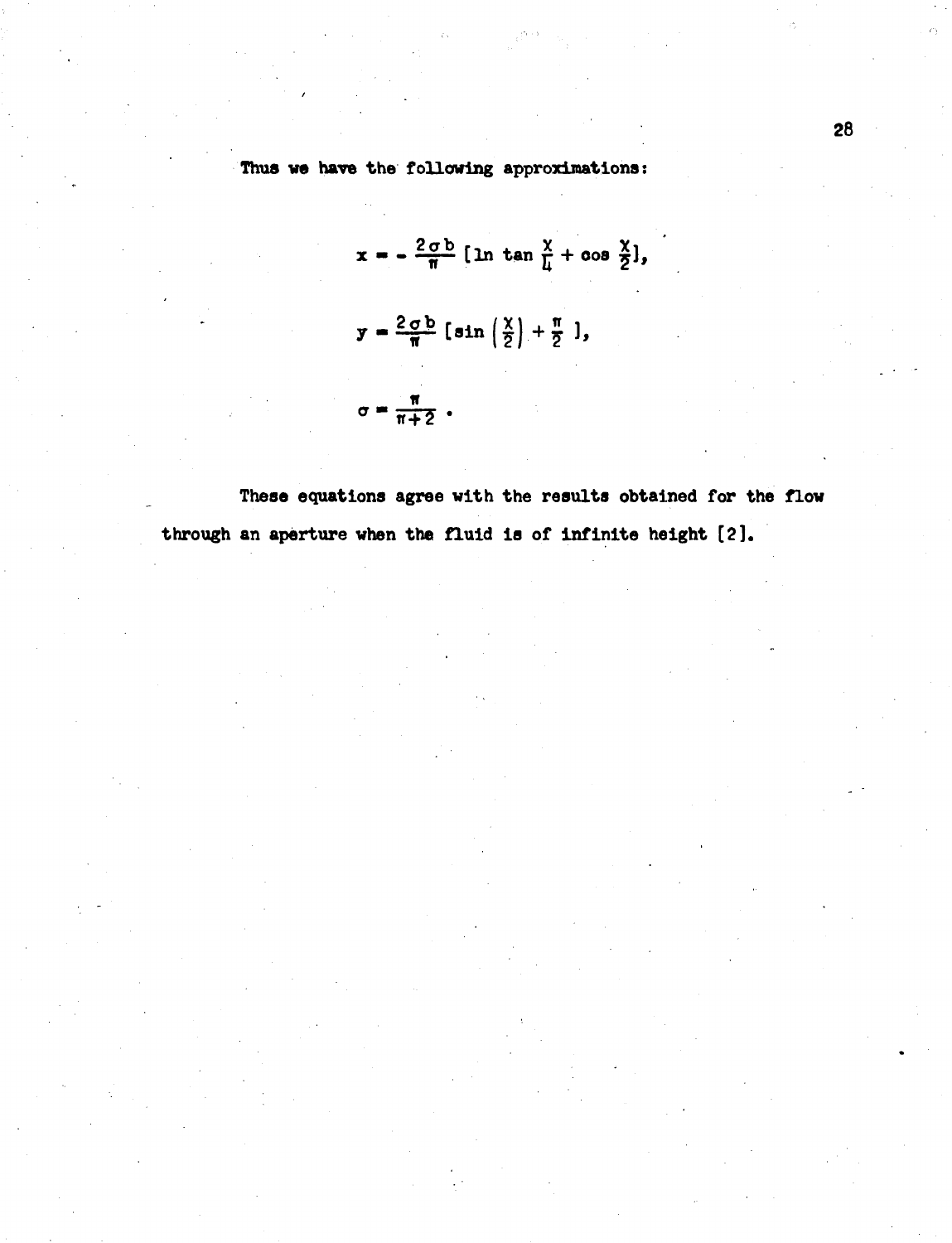## **6. NUMERICAL METHOD USED IN SOLVING**

Ò

#### **THE NON-LINEAR INTEGRAL EQUATION**

**Consider the Integral equation** 

Consider the integral equation  
\n
$$
G(x) = \frac{2}{\pi} \int_0^{\pi} N(\epsilon, x) \left[ -\frac{1}{2Q(\epsilon)} \frac{dQ(\epsilon)}{d\epsilon} + \frac{c \cot \epsilon/2 \sin[G(\epsilon) - g(\epsilon)/2]}{3 \left( 1 + c \int_0^{\epsilon} \cot t/2 \sin[G(t) - g(t)/2] dt \right)} \right] d\epsilon
$$

**where** 

 $O - O$ 

$$
N(s, X) = \sum_{m=1}^{\infty} \frac{\sin mc \sin mx}{m}
$$

 $Q(\epsilon) e^{i g(\epsilon)} = e^{i \epsilon} + a.$ 

**We want to find a function G(X) and a constant c such that the** 

above equation is satisfied. With this in mind let  

$$
s(x) = c \cot \frac{x}{2} \sin [G(x) - g(x)/2].
$$

**Then** 

Then  
\n
$$
G(x) = \frac{2}{\pi} \int_0^{\pi} N(\epsilon, x) \left[ -\frac{1}{2Q(\epsilon)} \frac{dQ(\epsilon)}{d\epsilon} + \frac{s(\epsilon)}{3\left(1 + \int_0^{\epsilon} s(t)dt\right)} \right] d\epsilon
$$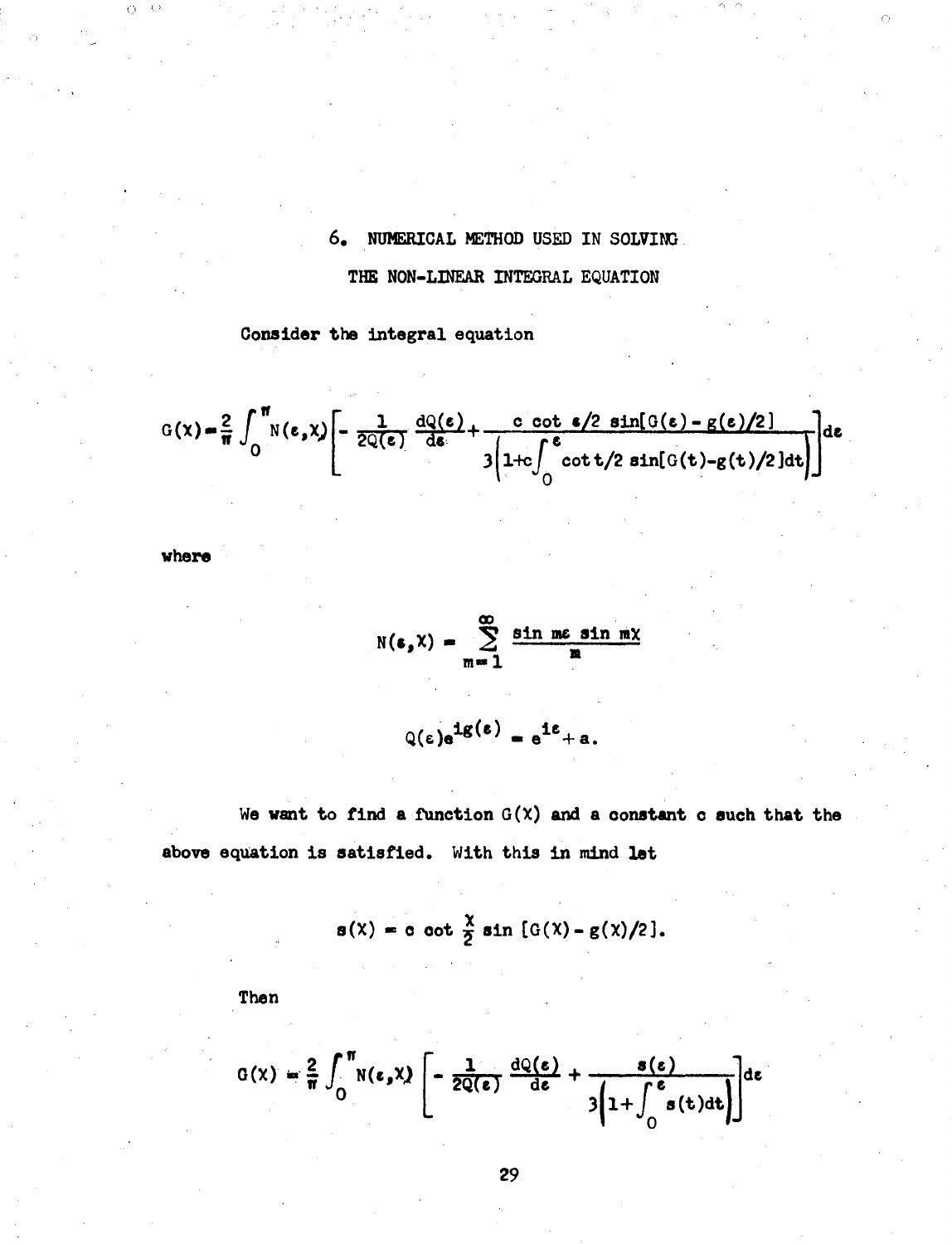and thus

$$
s(x) = c \cot \frac{x}{2} \sin \left\{-\frac{g(x)}{2} + \frac{2}{\pi} \int_0^{\pi} N(\epsilon, x) \left[ -\frac{1}{2Q(\epsilon)} \frac{dQ(\epsilon)}{d\epsilon} + \frac{s(\epsilon)}{3 \left[ 1 + \int_0^{\epsilon} s(t) dt \right]} \right] \right\}.
$$

$$
M[s(x)] = \cot \frac{x}{2} \sin \left\{-\frac{g(x)}{2} + \frac{2}{\pi} \int_0^{\pi} N(\epsilon, x) \left[ -\frac{1}{2Q(\epsilon)} \frac{dQ(\epsilon)}{d\epsilon} + \frac{g(\epsilon)}{3 \left[ 1 + \int_0^{\epsilon} s(t) dt \right]} \right] \right\}
$$

and thus we have

$$
s(\lambda) = c \mathbb{M} [s(\lambda)].
$$

Corresponding with an initial guess  $\mathbf{s}_{0}(x)$ ,  $M(\mathbf{s}_{0}(x))$  can be calculated.

Following the numerical procedure as in [1], define  $o_0^*$  by using the method of least squares.

Thus minimize I where

$$
I = \int_0^{\pi} (s_o(x) - c_o^* M[s_o(x)])^2 dx.
$$

If

$$
\frac{\partial I}{\partial c_{\alpha}} = 0
$$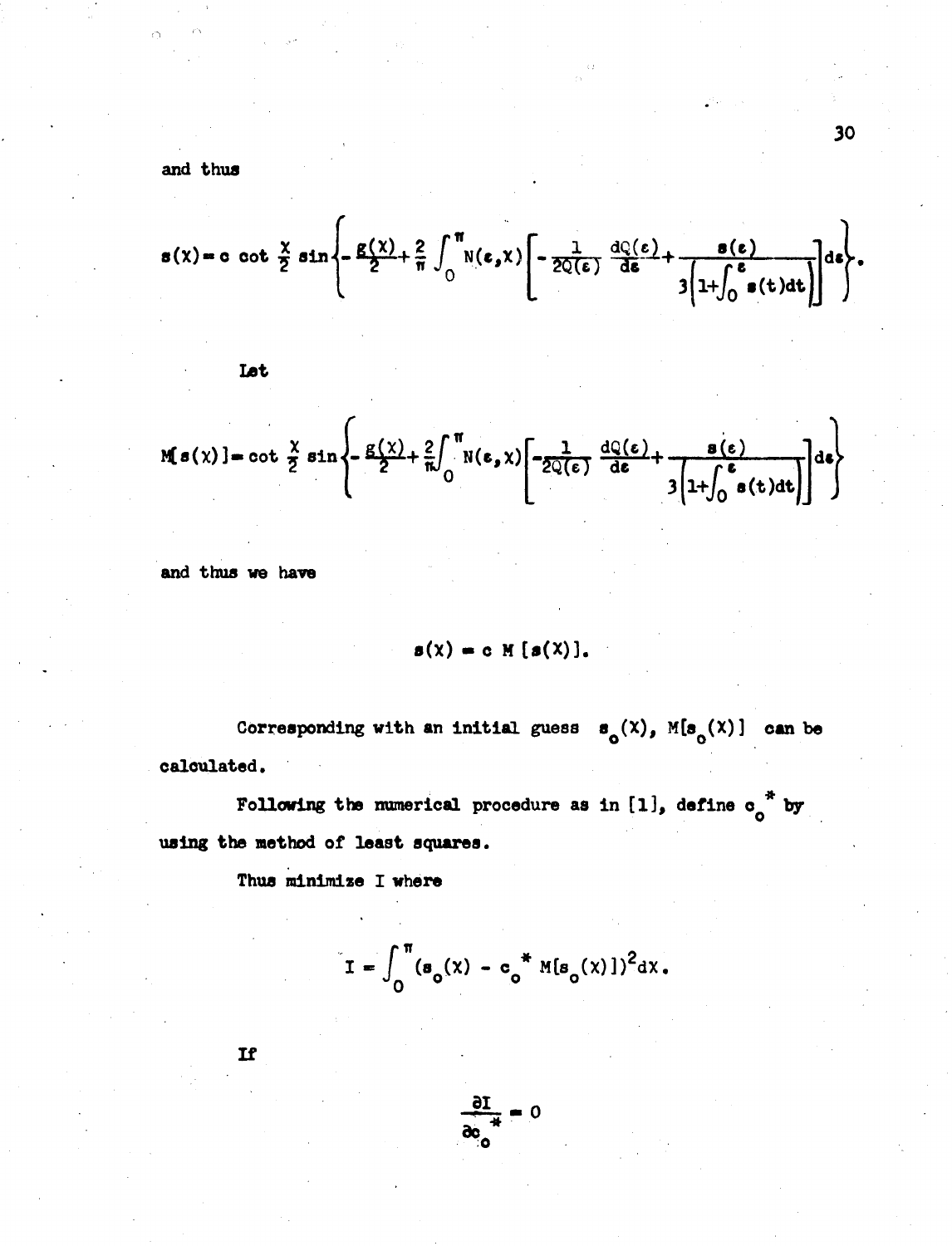then

$$
\int_0^{\pi} (s_0(x) - c_0^{\pi} M[s_0(x)]) M[s_0(x)] dx = 0
$$

and thus we have

$$
c_0^* = \frac{\int_0^{\pi} s_o(x) M[s_o(x)] dx}{\int_0^{\pi} (M[s_o(x)])^2 dx}.
$$

Now consider the iterative procedure

$$
\mathbf{s}_{n}(x) = \mathbf{c}_{n-1}^{\ast} \mathbb{M}[\mathbf{s}_{n-1}(x)]
$$

where

$$
s_{n-1}(x) = c \cot \frac{x}{2} \sin [\theta_{n-1}(x) - \frac{g(x)}{2}],
$$

$$
c_{n-1}^* = \frac{\int_0^{\pi} s_{n-1}(x) M[s_{n-1}(x)]dx}{\int_0^{\pi} (M[s_{n-1}(x)])^2 dx},
$$

and n is any positive integer.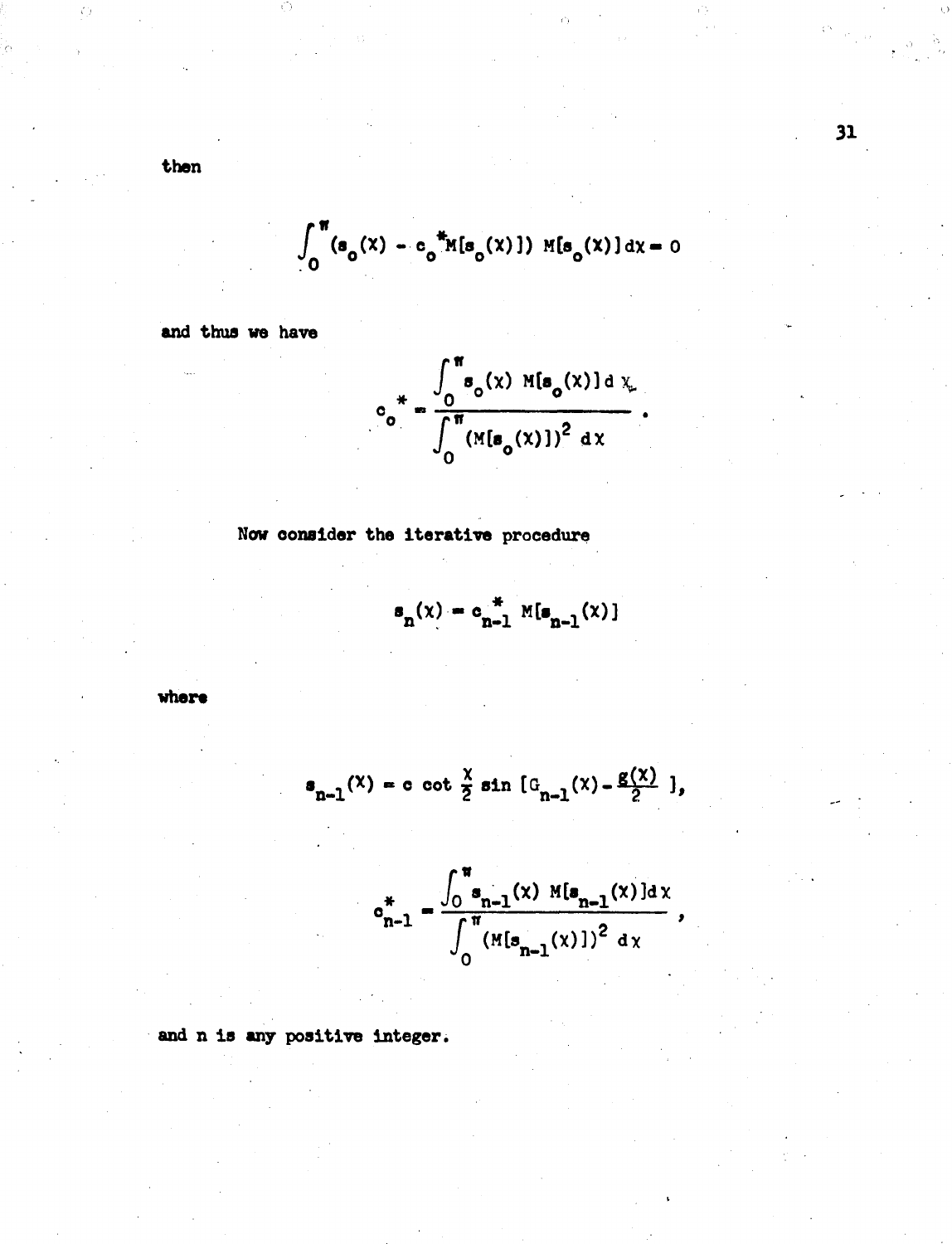If at some step in the iterations we find an  $\mathbf{s}_n(x)$  and  $\mathbf{c}_n^*$ such that  $\mathbf{s}_{n}(x) = \mathbf{s}_{n-1}(x)$ , and  $\mathbf{c}_{n}^* = \mathbf{c}_{n-1}^*$ , correct to say n significant **figures, then the function**  $G(\chi) = G_n(\chi)$  and the constant  $c = c_n^*$  form a **solution to the integral equation with the corresponding accuracy.**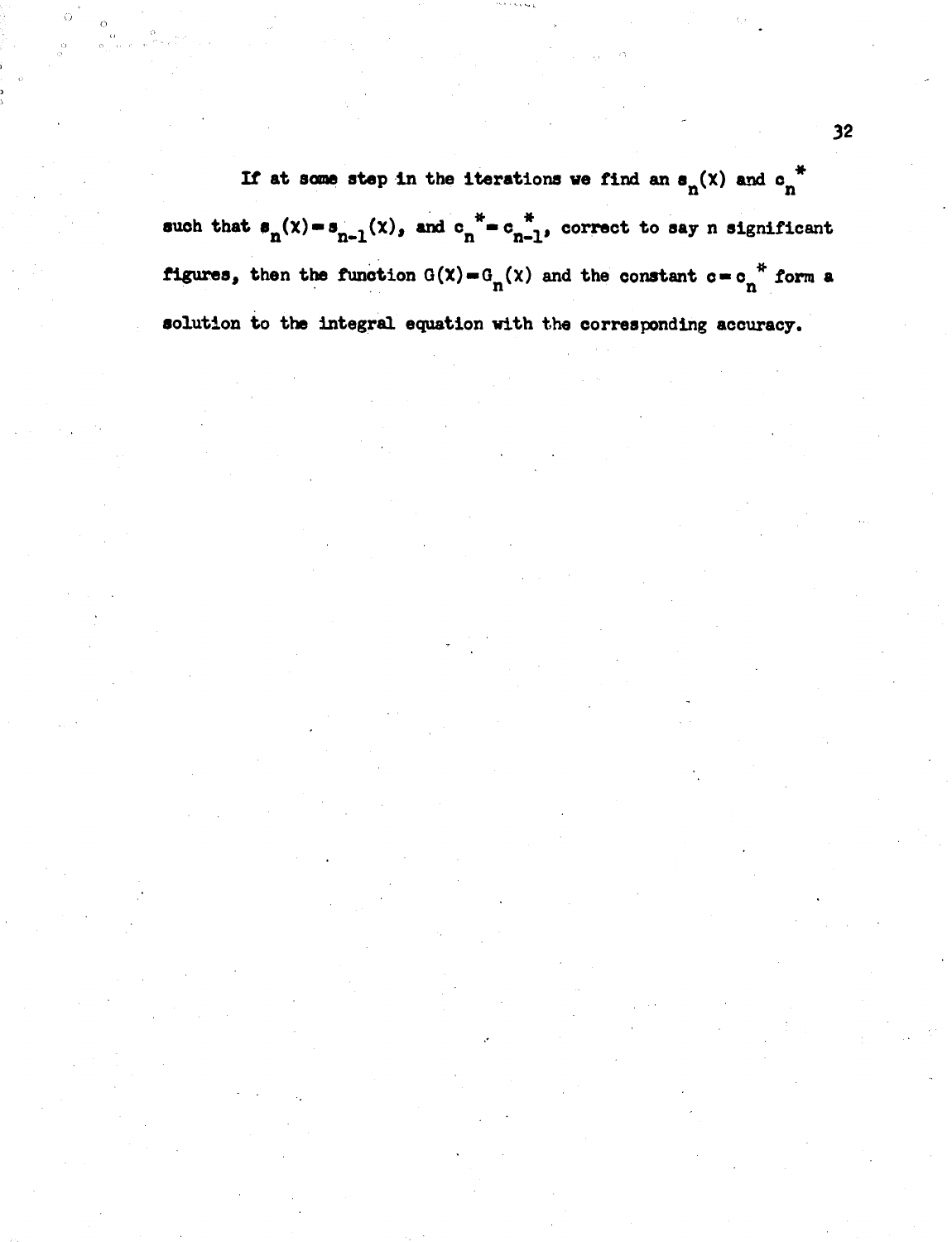#### **7. NUMERICAL TREATMENT OF THE PROBLEM**

**We would like to find a numerical solution to the problem when**  given an input velocity  $U_{\alpha}$ , the height of the channel h, and the width **of the orifice b.** 

**With this in mind choose a value for a. Using the iterative technique given in section 6 and starting with a properly chosen initial guess**  $s_0(x)$  **we can find a**  $G^*(x)$  **and a**  $G^*$  **which satisfy the integral equation.** 

**To help determine a reasonable initial guess note that** 

$$
1 + c \int_0^{\epsilon} \cot t/2 \sin \{G(t) - g(t)/2\} dt > 0.
$$

and one would suspect that  $sin \{G(t) - g(t)/2\}$  would go from 0 to  $-1$  as **X goes from 0 to n.** 

Now from  $G^*(x)$  the  $b_n$  are determined for  $n \geq 1$  and since

$$
=\frac{a_0}{\sqrt{a}} \pi = 1
$$

**and** 

$$
b_{0} = \ln(-a_{0})
$$

**b is known. o**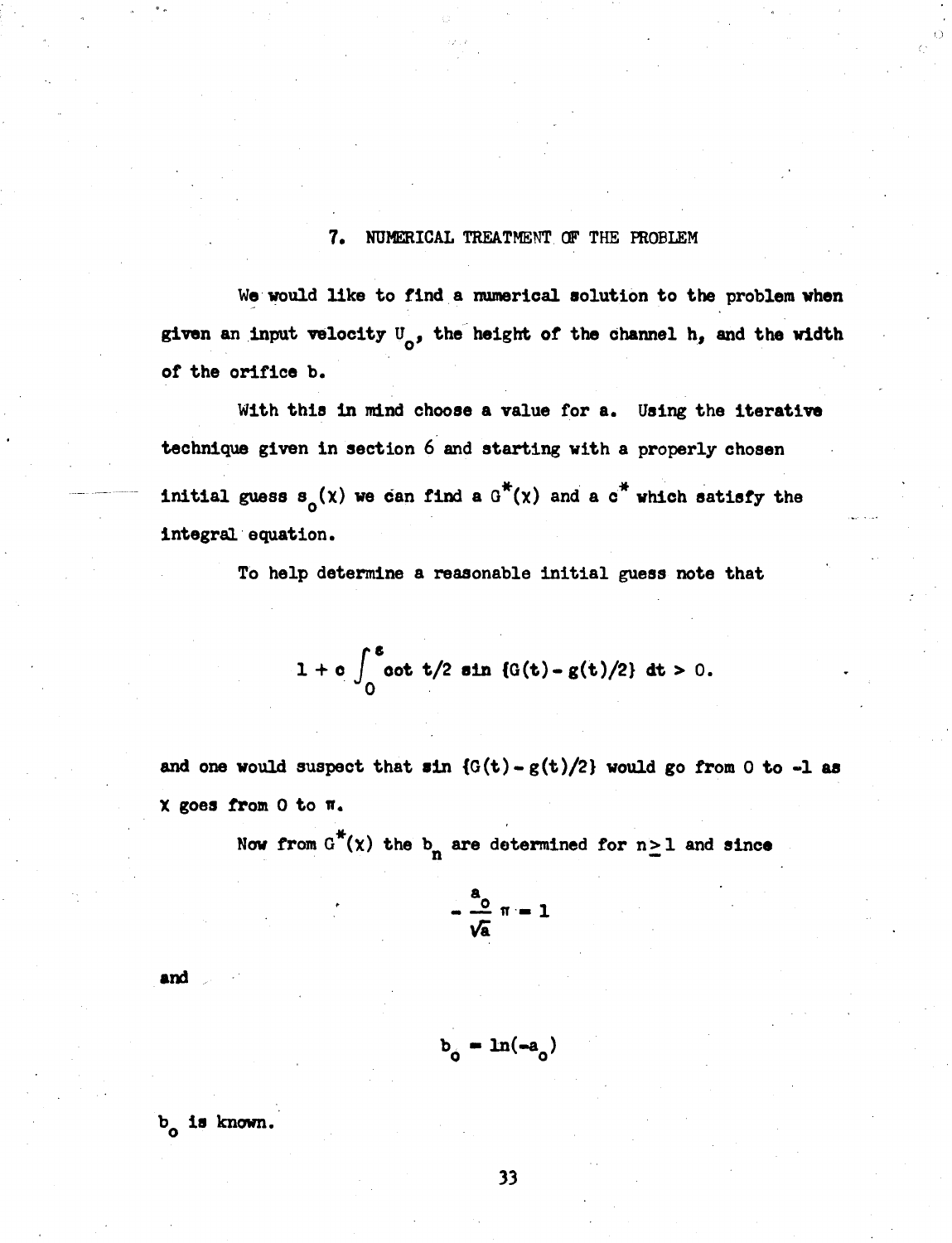**Since** 

$$
q(o) = -\frac{m\sqrt{1+a}}{n\sum_{i=0}^{\infty} a_i} = -\frac{v_0\sqrt{1+a}}{n\sum_{i=0}^{\infty} a_i}
$$

**the exit velocity is thua found and from the equation of continuity the**  exit height  $y_B$  can be obtained.

**Now** 

$$
\frac{b^*}{h} = -\int_0^{\pi} \frac{\cot \epsilon/2}{Q^2(\epsilon)} e^{F(\epsilon)} \sin \left[ G(\epsilon) - g(\epsilon)/2 \right] d\epsilon + \frac{y_B}{h}
$$

and this determines the ratio  $\frac{b^*}{h}$ .

Since the ratio  $\frac{b^*}{h}$  so obtained may not equal  $\frac{b}{h}$  we may have to **adjust a.** As a tends to zero,  $\frac{b^*}{h}$  also tends to zero. If a tends to unity, so does  $\frac{b^{\pi}}{h}$ . Thus by changing a one can find the value a<sup>\*</sup> which gives the deserved ratio  $\frac{b}{h}$ . Figure 3 shows a graph which was obtained numerically which relates a to  $\frac{b}{h}$ .

Now once a<sup>\*</sup> is determined we can solve the integral equation for a function  $G^*(\chi)$  and a constant  $c^*$ . Let  $F^*(\chi)$  and  $q^*(\chi)$  correspond with this solution  $G^*(x)$ ,  $\sigma^*$ .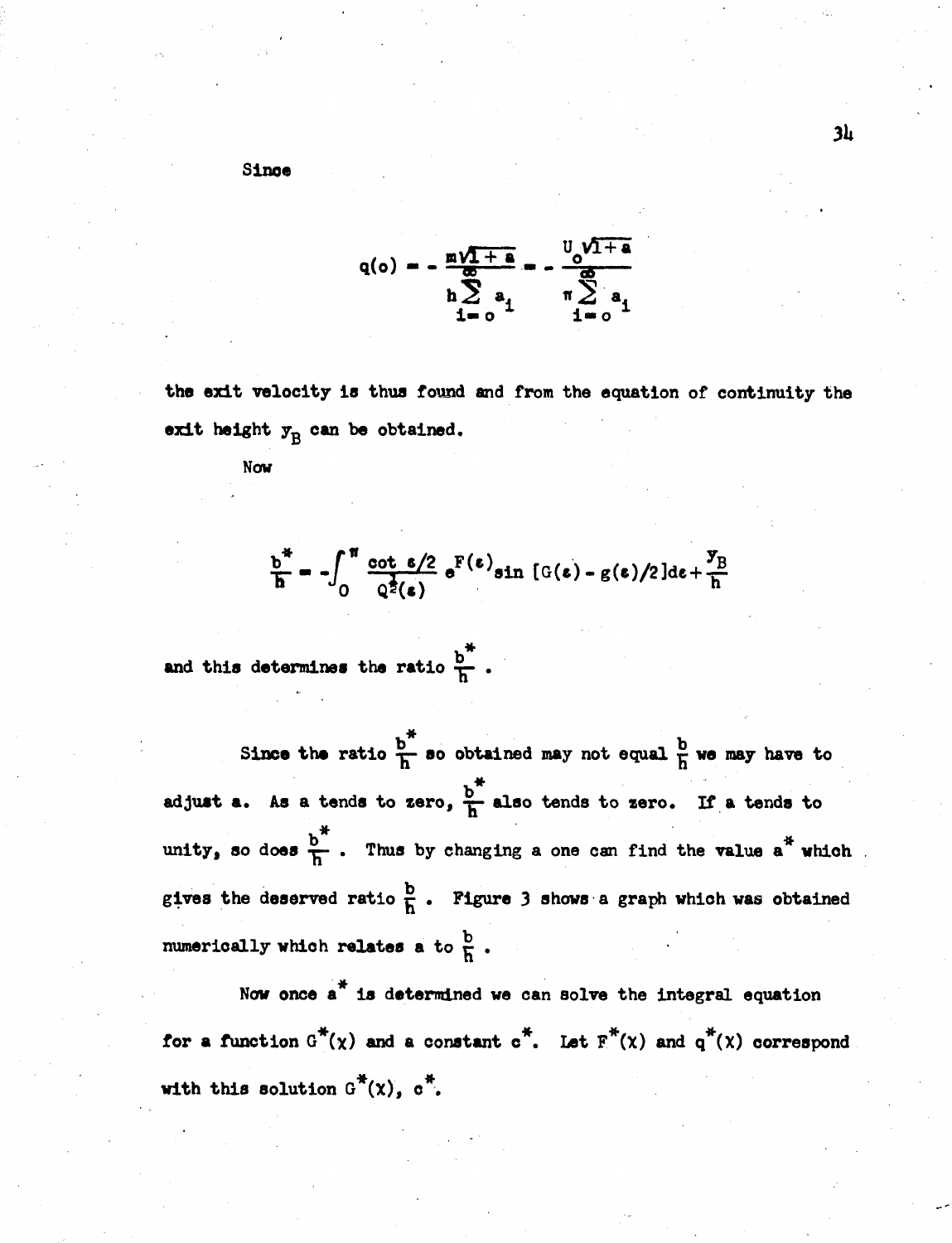

Figure 3 Graph of a to  $\frac{b}{h}$ .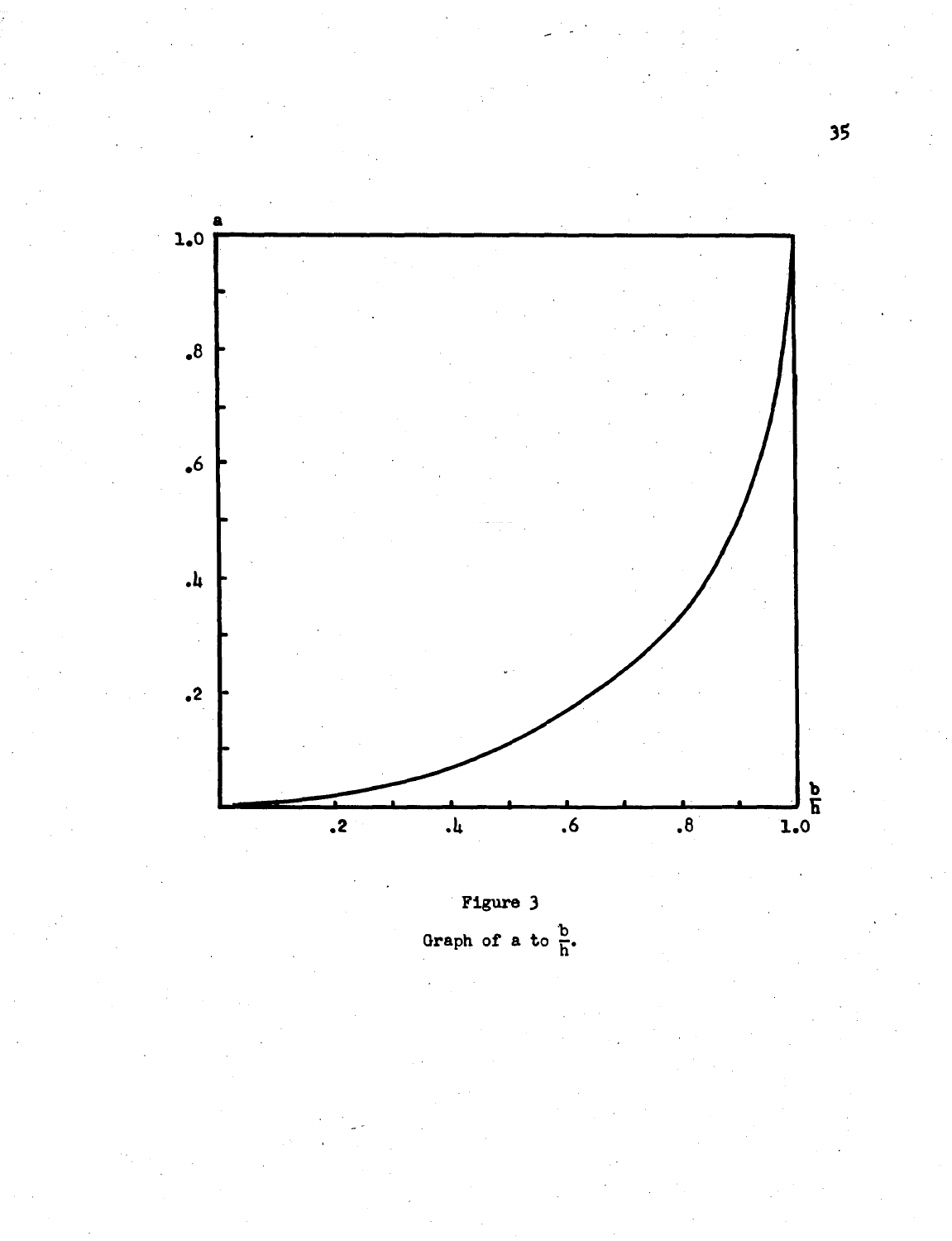Since

$$
e^{-3F^{\pi}(x)} = \frac{3gh^3}{n^2q^{3/2}(x)} \left[ \int_0^x \cot t/2 \sin \left[ G^{\pi}(t) - g(t)/2 \right] dt + \frac{1}{c^{\pi}} \right]
$$

it follows that

$$
e^{-3F^{*}(0)} = \frac{3gh^{3}}{n^{2}Q^{3/2}(0)e^{*}}.
$$

Now since

$$
e^{\overline{F}^*(\chi)} = \frac{mQ^2(\chi)}{hq^*(\chi)}
$$

it follows that

$$
c^* = \frac{3mg}{\left[q^*(0)\right]^3} \ .
$$

But

$$
q^*(0) = -\frac{m\sqrt{1+a}}{h\sum_{n=0}^{m}a_n}
$$

where a and the  $a_n$  are known.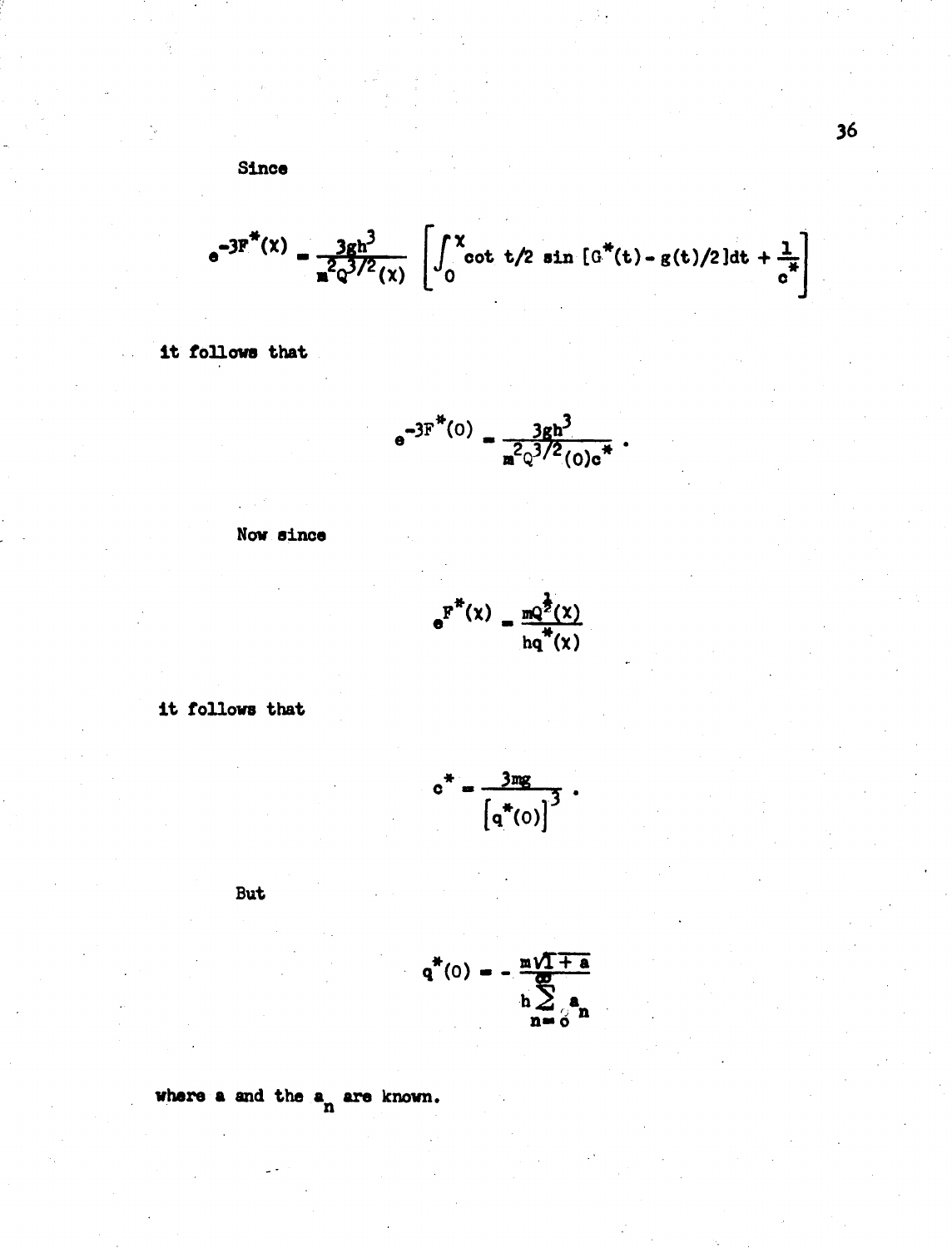Hence using the above and the fact that  $m \pi = U_0 h$ , we have

$$
0^* = -\frac{3U_0 \log \left( \sum_{i=0}^{\infty} a_i \right)^3 \pi^3}{U_0^3 \left( \sqrt{1+a} \right)^3} = -\frac{3 \left( \pi \sum_{i=0}^{\infty} a_i \right)^3}{\left( \sqrt{1+a} \right)^3} \frac{gh}{U_0^2}
$$

Hence we see that for a given solution  $G^*(x)$  and  $\sigma^*$  the ratio  $\frac{gh}{g}$  is determined. Thus with this given solution we have an infinite  $U$ family of flows depending on the choice of either U<sub>o</sub> or h. Note,

however, that if we assign one of these the other one is determined. Suppose that we are given an input velocity  $U_0$ <sup>\*\*</sup> and a height  $h^{++}$ . Then we must find a solution  $G^{++}(X)$  and  $c^{++}$  such that the

integral equation is satisfied and such that

$$
e^{i\pi} = -\frac{3\left(\pi \sum a_1\right)^3 g h^{i\pi}}{\left(\sqrt{1+a}\right)^3 \left(\frac{1}{\sigma}\right)^{i\pi/2}}
$$

Hence the ratio  $\frac{gh^{**}}{(U_{*}^{**})^2}$  is given and we note that

$$
\frac{gh^{**}}{\left|u_0^{**}\right|^2} = -\frac{\left|v_{1+a}^{*}\right|^{3}e^{**}}{\left|u_{1+a}^{*}\right|^{3}} = -\frac{\left|v_{1+a}^{*}\right|^{3}e^{**}}{\left|u_{1+a}^{*}\right|^{3}}
$$

 $(2)$ 

where  $0 \le X \le \pi$  and  $y_b$  = height of the free streamline at infinity.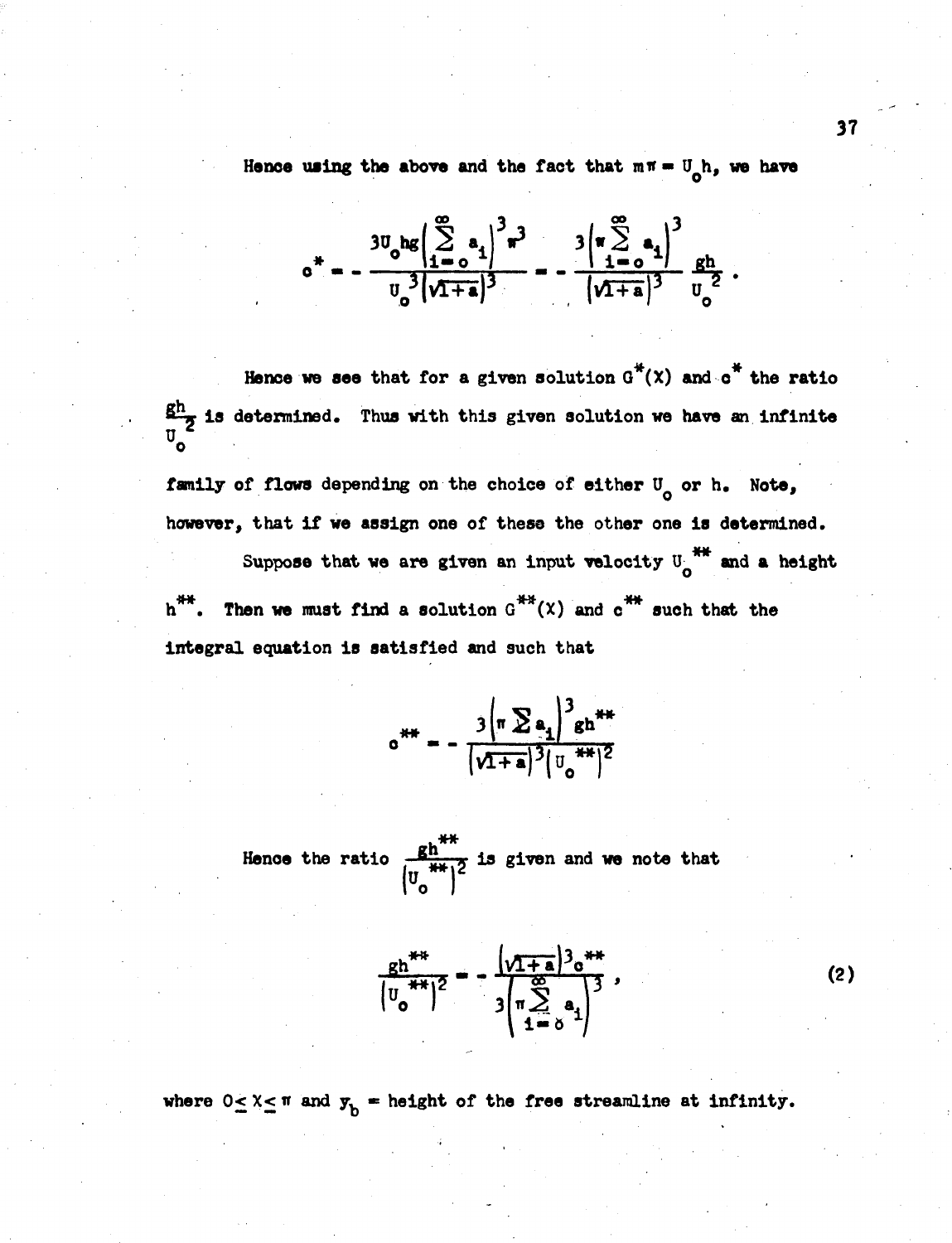Thus given an entrance velocity  $U_{\alpha}$ , a height h, and an orifice **width b, the free streamline can be found and since HQ(r,x) is known, all the characteristics of the flow are determined, and thus the problem can be regarded as completely solved.** 

**By considering various initial guesses for s(X) it is possible to find new values of G(X) and c until equation (2) is satisfied.** 

**Once a solution is known, the exit velocity q(0) can be determined from c since** 

$$
c = \frac{3mg}{q^3(0)}.
$$

**By the equation of continuity the height of the free streamline at infinity can be found. Since F(X) is known, x and y can be determined and we have** 

$$
x = -h \int_{\pi}^{\pi} \frac{\cot \epsilon/2}{Q^2(\epsilon)} e^{F(\epsilon)} \cos [G(\epsilon) - g(\epsilon)/2] d\epsilon
$$
  

$$
y = y_B - h \int_0^{\pi} \frac{\cot \epsilon/2}{Q^2(\epsilon)} e^{F(\epsilon)} \sin[G(\epsilon) - g(\epsilon)/2] d\epsilon.
$$

**Numerical calculations were carried out on the R-W U00. Curves can be displayed on a cathode ray tube. Figures 3, U, and 5 show pictures of various flows thus obtained. The tables under the pictures list the plotted x and y values. Since the largest abscissa value had**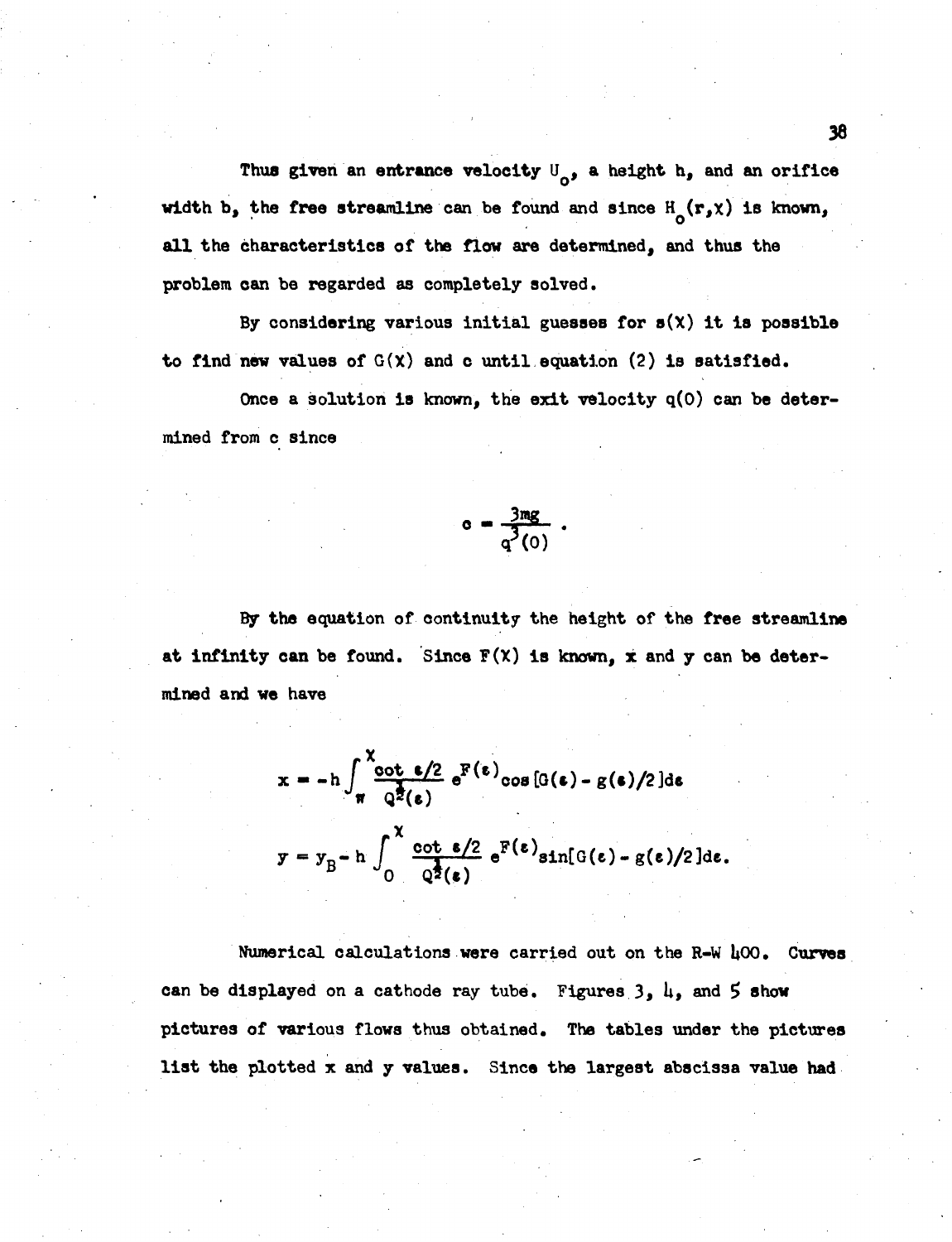**to be kept small to have a descriptive graph the last y value in each table is the calculated height of the free streamline at infinity.**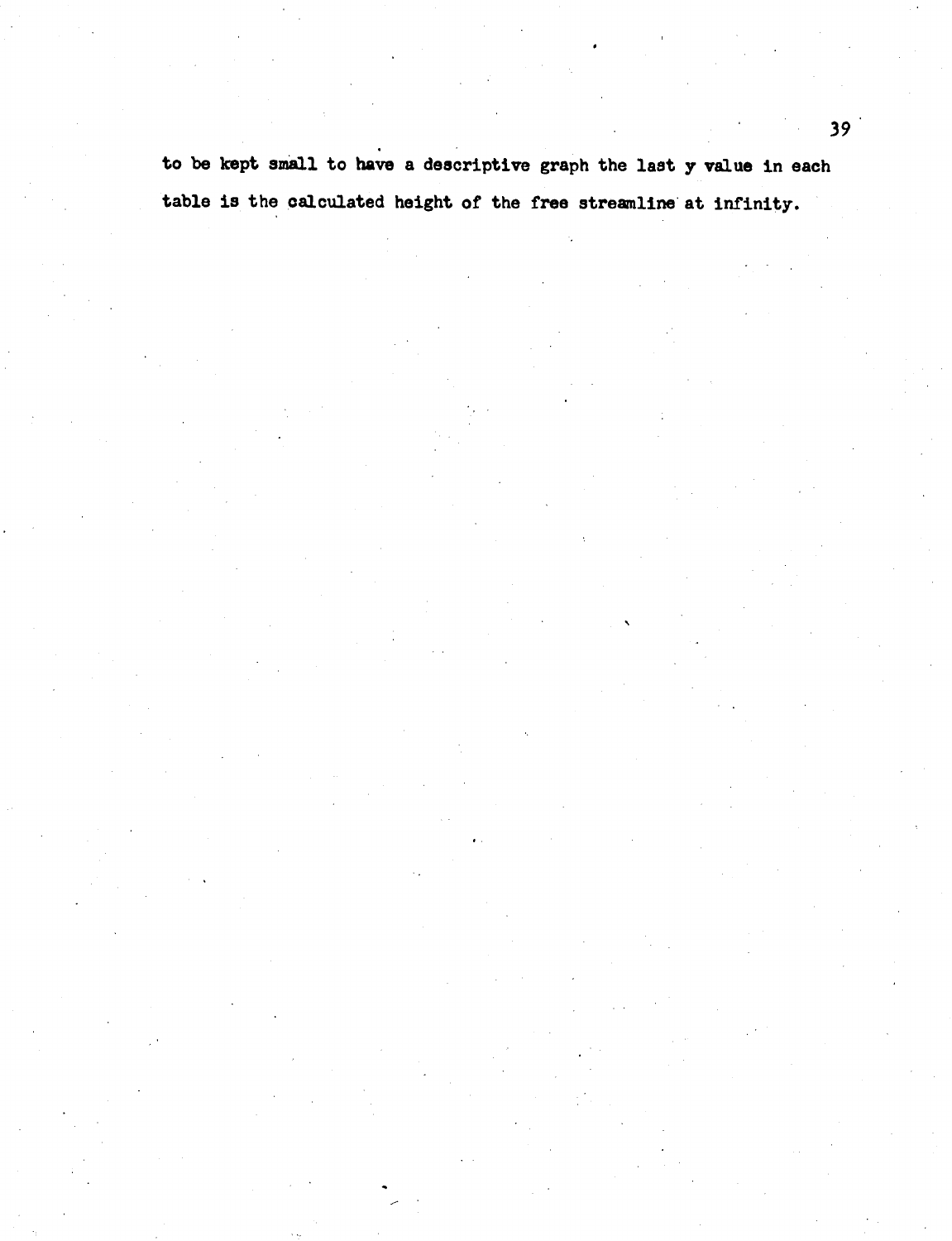

## Figure  $\mu$

Free Streamline When  $U_0 = 1.573$  ft./sec., h=1.997 ft., b=.546 ft.

| ο                                     |         |
|---------------------------------------|---------|
| $\frac{v_o}{gh}$ <sup>2</sup><br>039ء | b<br>กิ |
| X                                     | y       |
| ,000                                  | .546    |
| .026                                  | .500    |
| .061                                  | .469    |
| .101                                  | $-443$  |
| .207                                  | .401    |
| .306                                  | .378    |
| ,408                                  | .362    |
| .508                                  | .353    |
| .617                                  | .346    |
| .700                                  | .343    |
| .870                                  | .339    |
| 1.092                                 | .336    |

ş.

 $\frac{b}{h}$  = .273

 $\lambda$ o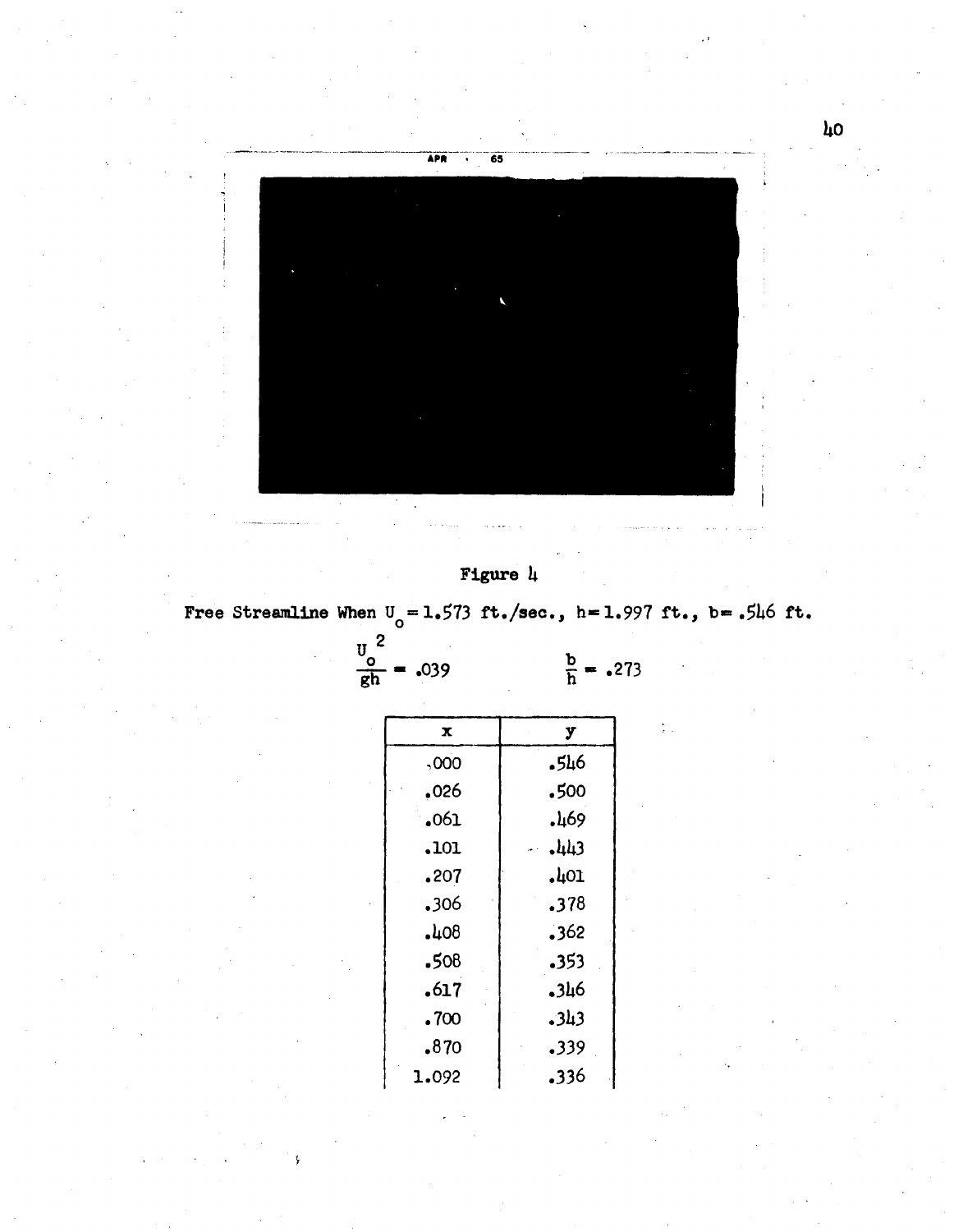

Figure 5

Free Streamline When  $U_o = 2.739$  ft./sec., h=1.147 ft., b=.572 ft.

 $\frac{v_o^2}{gh} = .204$  $\frac{b}{h} = .499$ 

| у                 |
|-------------------|
| .572              |
| -549              |
| .523              |
| .500              |
| .461              |
| .432              |
| .396              |
| .372              |
| .360              |
| .357 <sup>°</sup> |
| .35h              |
| .351              |
|                   |

 $\mathbf{h}$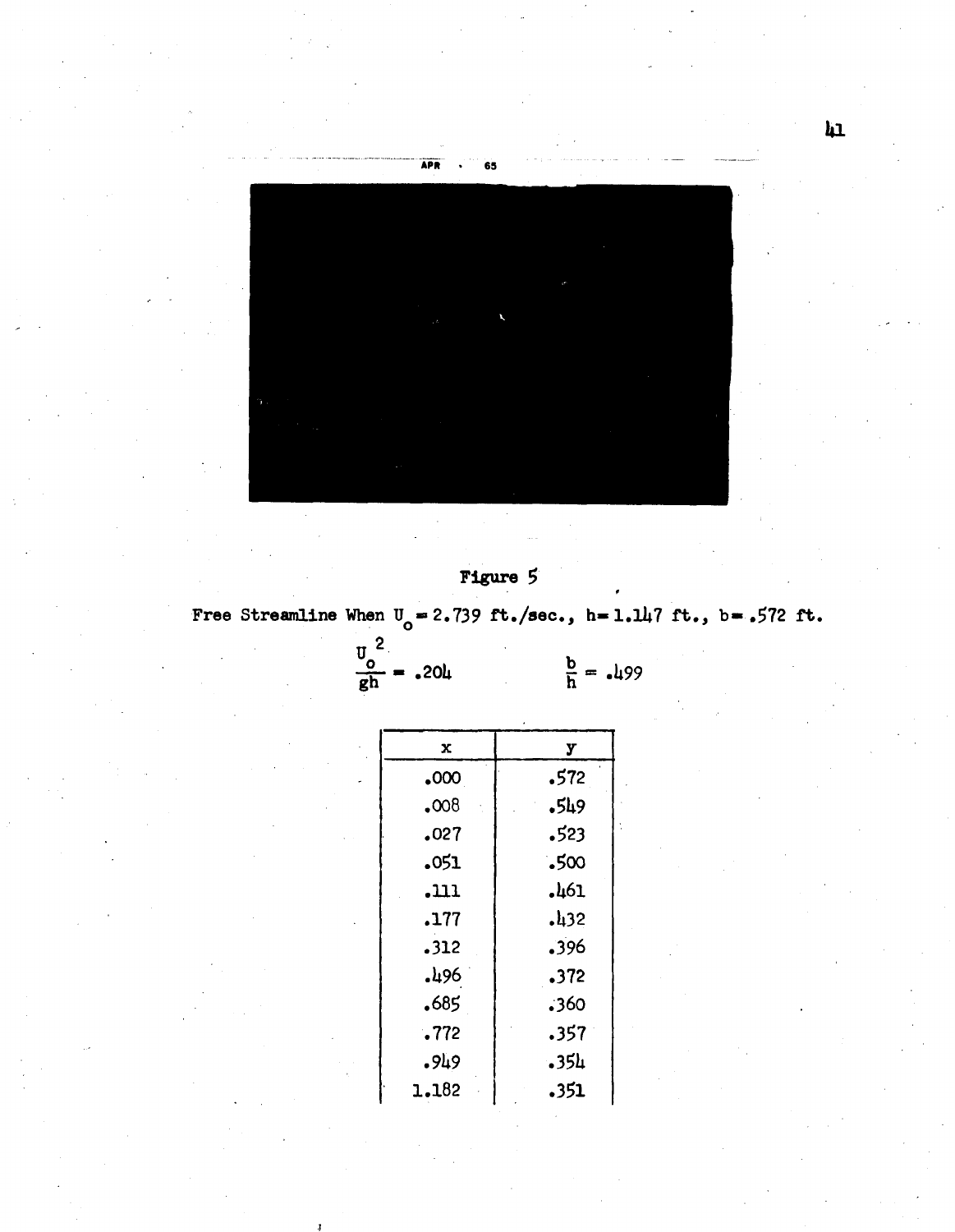

## **Figure 6**

Free Streamline When  $U_0 = 4.394$  ft./sec., h= .715, b= .579 ft.

 $\frac{v_o^2}{gh} = .8$ 

 $\frac{b}{h} = .810$ 

| x     | у      |
|-------|--------|
| .000  | .579   |
| .009  | .561   |
| .027  | $-544$ |
| .062  | .521   |
| .100  | .50L   |
| .135  | .491   |
| .194  | •µ 7µ  |
| .299  | -453   |
| .426  | 137ء   |
| .927  | 113ء   |
| 1.133 | 110ء   |
| 1.403 | ,408   |

 $\hbox{12}$